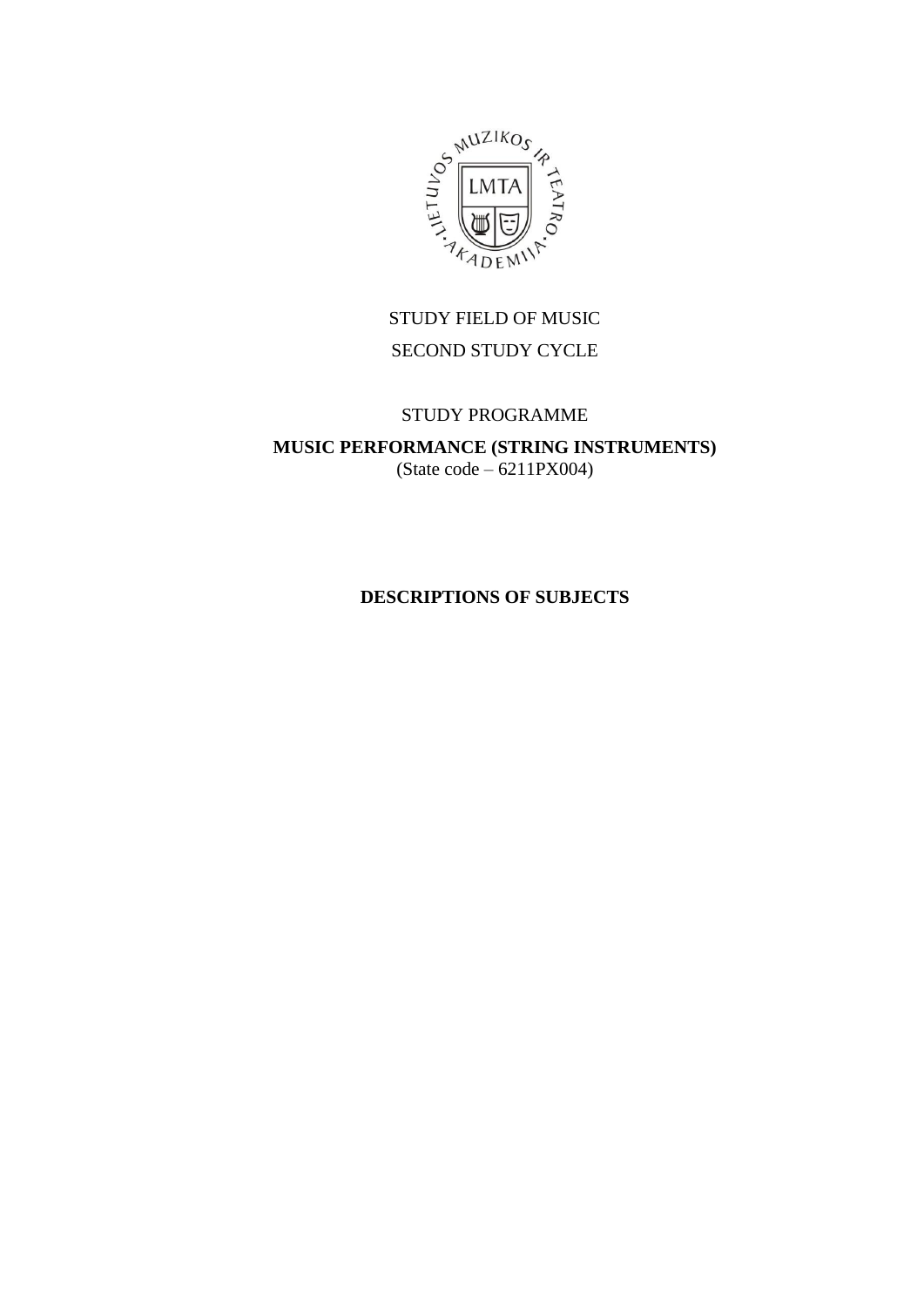# **Table of Contents**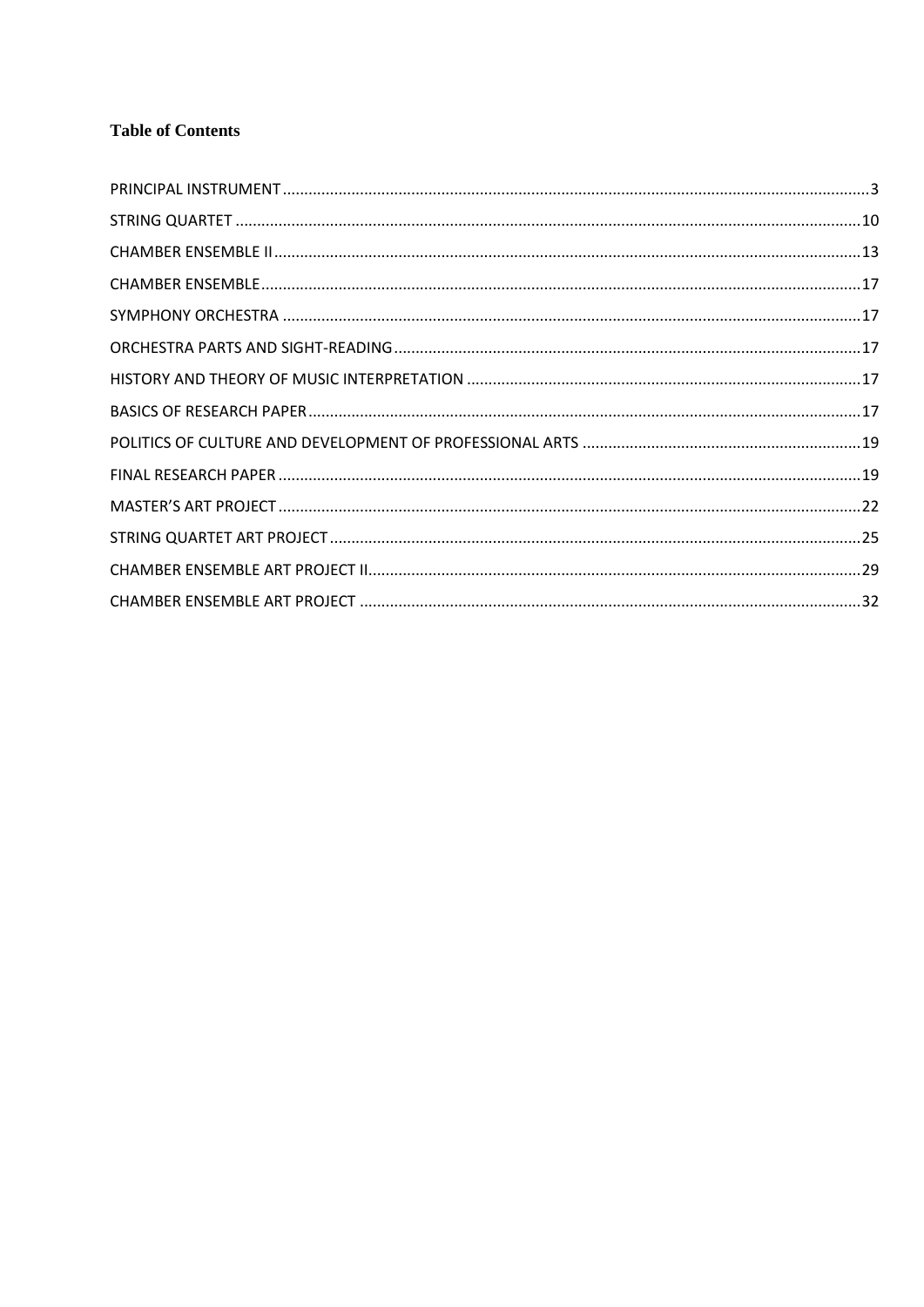#### **PRINCIPAL INSTRUMENT**

<span id="page-2-0"></span>

|                                                         | Subject (module) title (LT/EN)                                                                                                    | Code                                                                                                                |                       | Study programme (s)                        |                       |  |  |
|---------------------------------------------------------|-----------------------------------------------------------------------------------------------------------------------------------|---------------------------------------------------------------------------------------------------------------------|-----------------------|--------------------------------------------|-----------------------|--|--|
|                                                         | Specializacijos instrumentas (smuikas, altas, violončelė,                                                                         | M130716                                                                                                             |                       | Performance<br>Music                       | (String               |  |  |
|                                                         | kontrabosas, arfa, gitara) / Principal Instrument (Violin,                                                                        |                                                                                                                     |                       | <i>Instruments</i> )                       |                       |  |  |
|                                                         | Viola, Cello, Double Bass, Harp, Guitar)                                                                                          |                                                                                                                     |                       |                                            |                       |  |  |
|                                                         | Department where the subject                                                                                                      |                                                                                                                     |                       |                                            |                       |  |  |
|                                                         |                                                                                                                                   |                                                                                                                     |                       | is implemented                             |                       |  |  |
| Coordinator: doc. dr. Rūta Lipinaitytė.                 |                                                                                                                                   |                                                                                                                     |                       | Department of String Instruments           |                       |  |  |
|                                                         | Other (s): prof. Dr. Jurgis Dvarionas, prof. Jonas Tankevičius, prof. Armonaitė                                                   |                                                                                                                     |                       |                                            |                       |  |  |
|                                                         | Galininenė, prof. Rusnė Mataitytė, prof. Undinė Lipinaitienė, lect. Žilvinas Malikėnas,                                           |                                                                                                                     |                       |                                            |                       |  |  |
|                                                         | doc. Gediminas Dačinskas, prof. Petras Radzevičius, prof. Rimantas Armonas, doc.                                                  |                                                                                                                     |                       |                                            |                       |  |  |
|                                                         | Edmundas Kulikauskas, lect. Daiva Šlyžienė, lect. Donatas Bagurskas, lect. Saulius                                                |                                                                                                                     |                       |                                            |                       |  |  |
| Lipčius.                                                |                                                                                                                                   |                                                                                                                     |                       |                                            |                       |  |  |
|                                                         | <b>Study cycle</b>                                                                                                                |                                                                                                                     |                       | Type of the subject (module)<br>Compulsory |                       |  |  |
| Second (Master)<br>Mode of delivery                     | Semester or period when the subject is                                                                                            |                                                                                                                     |                       | Language (s) of instruction                |                       |  |  |
|                                                         | delivered/study programme                                                                                                         |                                                                                                                     |                       |                                            |                       |  |  |
| Classwork                                               | $1st-3rd$<br>semesters/Music                                                                                                      | Performance                                                                                                         |                       | (String Lithuanian,<br>English,            | German,               |  |  |
|                                                         | Instruments)                                                                                                                      |                                                                                                                     |                       | Russian                                    |                       |  |  |
|                                                         | <b>Prerequisites</b>                                                                                                              |                                                                                                                     |                       |                                            |                       |  |  |
|                                                         | <b>Preliminary requirements:</b> specialisation instrument playing and artistic expression <b>Minor</b> requirements (if any):    |                                                                                                                     |                       |                                            |                       |  |  |
| skills corresponding to the Bachelor's degree in music. |                                                                                                                                   |                                                                                                                     |                       | none.                                      |                       |  |  |
| <b>Number of ECTS credits</b>                           | Total student's load                                                                                                              | <b>Contact hours</b>                                                                                                |                       | <b>Self-study hours</b>                    |                       |  |  |
| $30(10+10+10)$                                          | 800 (267+267+267)                                                                                                                 | $102(34+34+34)$                                                                                                     |                       | 698 (232+233+233)                          |                       |  |  |
|                                                         | Purpose of the subject (module)                                                                                                   |                                                                                                                     |                       |                                            |                       |  |  |
|                                                         | The aim of the Main Instrument (Violin, Viola, Cello, Double Bass, Harp, Guitar) is to expand the main and accumulate             |                                                                                                                     |                       |                                            |                       |  |  |
|                                                         | concert repertoire of specialisation instrument beyond the requirements of the Bachelor of Music, as well as to develop           |                                                                                                                     |                       |                                            |                       |  |  |
|                                                         | individual interpretation style, provide skills necessary to organise learning as a creative process aimed at implementing the    |                                                                                                                     |                       |                                            |                       |  |  |
|                                                         | intended interpretation, to deepen the ability to observe and analyse one's creative process and critically evaluate its results, |                                                                                                                     |                       |                                            |                       |  |  |
|                                                         | and to provide students with experience of concert practice.                                                                      |                                                                                                                     |                       |                                            |                       |  |  |
|                                                         | Short description of the subject (module) (up to 500 characters)                                                                  |                                                                                                                     |                       |                                            |                       |  |  |
|                                                         | The Main Instrument (Violin, Viola, Cello, Double Bass, Harp, Guitar) is the main subject of the Master of Music                  |                                                                                                                     |                       |                                            |                       |  |  |
|                                                         | Performance specialisation in String Instruments. It further develops the practical and artistic solo skills of playing the       |                                                                                                                     |                       |                                            |                       |  |  |
|                                                         | chosen musical instrument formed in the Bachelor's studies, related to the studies of the representative concert repertoire,      |                                                                                                                     |                       |                                            |                       |  |  |
|                                                         | the realisation of artistic projects, creativity and the search for individual interpretation solutions. Master's studies allow   |                                                                                                                     |                       |                                            |                       |  |  |
|                                                         | students to accumulate a typical concert repertoire of specialisation instrument, expand the experience of concert practice,      |                                                                                                                     |                       |                                            |                       |  |  |
|                                                         | and learn to critically evaluate the results of artistic activity.                                                                |                                                                                                                     |                       |                                            |                       |  |  |
|                                                         | During the course of individual practical training, the compulsory repertoire for the relevant semester is selected under the     |                                                                                                                     |                       |                                            |                       |  |  |
|                                                         | guidance of the specialty teacher. The peculiarities of the interpretation of selected musical works are discussed and students   |                                                                                                                     |                       |                                            |                       |  |  |
|                                                         | learn to perform them properly in terms of style, genre, form, interpretation and performance techniques. Repertoire              |                                                                                                                     |                       |                                            |                       |  |  |
|                                                         | preparation periods are planned, a rehearsal plan is drawn up, and a concert calendar is planned.                                 |                                                                                                                     |                       |                                            |                       |  |  |
|                                                         |                                                                                                                                   |                                                                                                                     |                       |                                            |                       |  |  |
| <b>Programme competences</b>                            |                                                                                                                                   |                                                                                                                     |                       |                                            |                       |  |  |
| to be developed (number                                 |                                                                                                                                   |                                                                                                                     |                       | <b>Teaching and</b>                        | <b>Assessment</b>     |  |  |
| of programme's learning                                 | Learning outcomes of the subject (module)                                                                                         |                                                                                                                     |                       | learning methods                           | methods               |  |  |
| outcomes)                                               |                                                                                                                                   |                                                                                                                     |                       |                                            |                       |  |  |
| Ability<br>inspire<br>to                                | and Students will be able to express themselves as artistic Practical                                                             |                                                                                                                     |                       |                                            | training, Performance |  |  |
|                                                         | realise original artistic ideas individuals with a developed ability to create, develop rehearsals, analysis and of a musical     |                                                                                                                     |                       |                                            |                       |  |  |
|                                                         | through the means of and express their artistic ideas, estimate individual preparation of a musical programme                     |                                                                                                                     |                       |                                            |                       |  |  |
|                                                         | musical expression of the interpretation of a piece of music and demonstrate text,                                                |                                                                                                                     |                       | independent                                |                       |  |  |
|                                                         | chosen specialisation. $(1.1)$ these skills by preparing and performing a concert concert activities                              |                                                                                                                     |                       |                                            |                       |  |  |
|                                                         | programme that meets the requirements of the                                                                                      |                                                                                                                     |                       |                                            |                       |  |  |
|                                                         | Master's repertoire.                                                                                                              |                                                                                                                     |                       |                                            |                       |  |  |
| Ability to<br>inspire                                   | and Students will be able to use all the possibilities of Practical                                                               |                                                                                                                     | training, Performance |                                            |                       |  |  |
|                                                         |                                                                                                                                   | realise original artistic ideas performance techniques in solo programmes and rehearsals, analysis and of a musical |                       |                                            |                       |  |  |
| through<br>the means                                    | of constantly search for new means of self-expression, preparation of a musical programme                                         |                                                                                                                     |                       |                                            |                       |  |  |
|                                                         | musical expression of the and will demonstrate the developed ability of musical ltext,                                            |                                                                                                                     |                       | independent                                |                       |  |  |
| chosen specialisation. $(1.2)$ communication.           |                                                                                                                                   |                                                                                                                     |                       | concert activities                         |                       |  |  |
|                                                         |                                                                                                                                   |                                                                                                                     |                       |                                            |                       |  |  |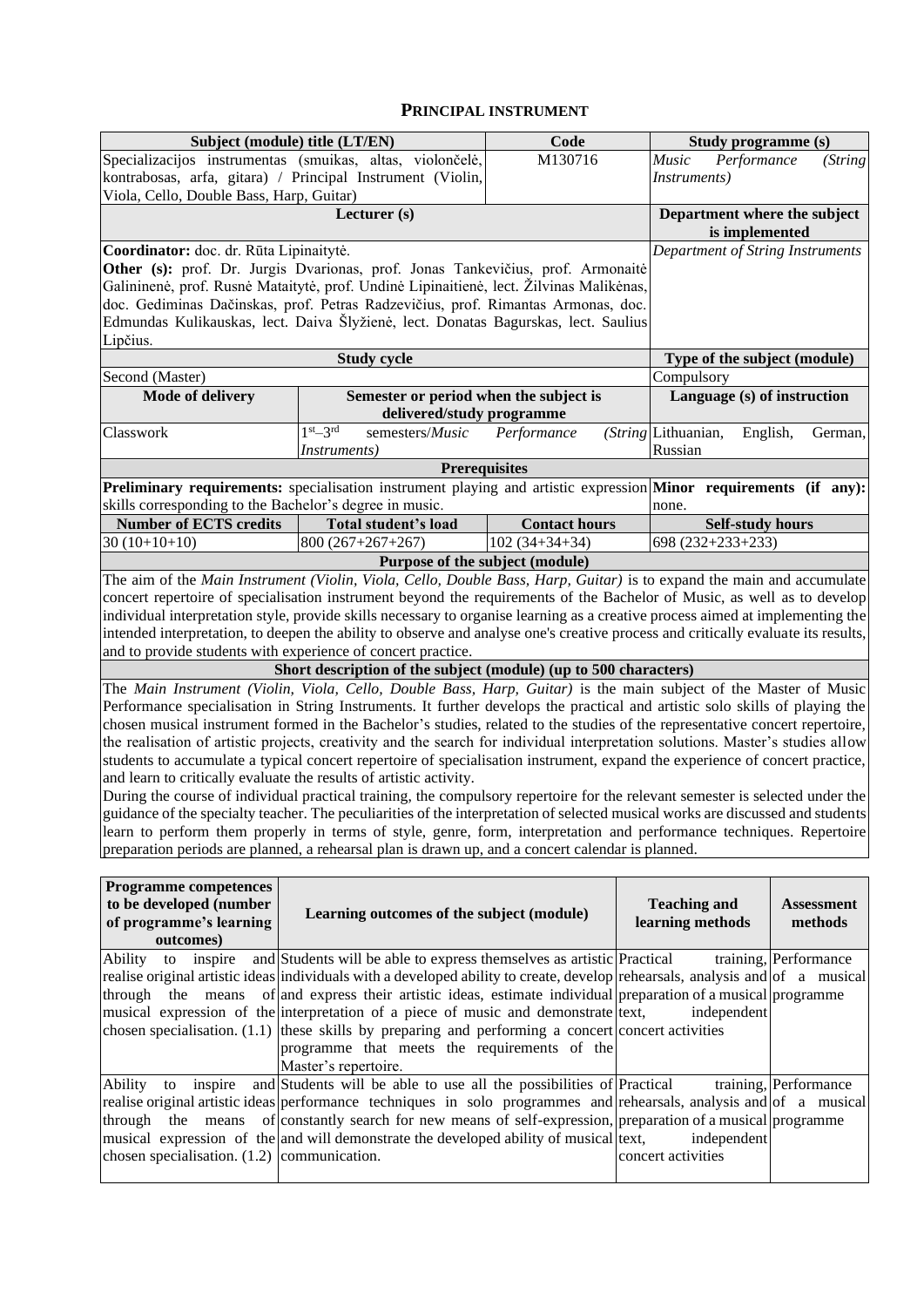|                                               | Good knowledge of music Students will be able to perform works of various Practical                                   |                         | training, Performance |
|-----------------------------------------------|-----------------------------------------------------------------------------------------------------------------------|-------------------------|-----------------------|
|                                               | theory, history and cultural musical styles, genres and epochs at all stages of rehearsals, analysis and of a musical |                         |                       |
|                                               | contexts, their links with preparing musical programmes, while at the same preparation of a musical programme         |                         |                       |
| interpretation                                | traditions. time demonstrating a unique style of interpretation for text,                                             | independent             |                       |
| (2.1)                                         | that work, based on knowledge of the musical concert activities                                                       |                         |                       |
|                                               | language, historical development and performance                                                                      |                         |                       |
|                                               | practice of the selected specialisation repertoire                                                                    |                         |                       |
|                                               | (individual periods, styles, genres, etc.); they will be                                                              |                         |                       |
|                                               | familiar with international traditions of interpretation.                                                             |                         |                       |
|                                               | Good knowledge of music Students will understand the connections between the Practical                                | training                | in Performance        |
|                                               | theory, history and cultural interpretations of the chosen<br>specialisation, large                                   |                         | groups, of a musical  |
|                                               | contexts, their links with international performance standards and various rehearsals, preparation programme          |                         |                       |
| interpretation                                | traditions. contexts of artistic and cultural activities; they will be $ $ of a musical text,                         |                         |                       |
| (2.2)                                         | able to create a coherent musical programme for a independent                                                         | concert                 |                       |
|                                               | specific cultural and/or social context.                                                                              | activities              |                       |
|                                               | Ability to broaden creative Students will have accumulated a representative Practical                                 | training in Performance |                       |
| experience                                    | through repertoire of a volume corresponding to the large                                                             |                         | groups, of a musical  |
| of<br>initiation                              | and requirements of the Master's degree and the chosen rehearsals, independent programme                              |                         |                       |
|                                               | engagement in independent specialisation, as well as gained concert experience by concert/artistic                    |                         |                       |
| artistic activity. (3.1)                      | participating in at least 4 public concert events during activities                                                   |                         |                       |
|                                               | the study year.                                                                                                       |                         |                       |
|                                               | Ability to broaden creative Students will demonstrate the ability to carry out Independent                            |                         | Performance           |
|                                               |                                                                                                                       |                         |                       |
| experience                                    | through artistic activities independently by initiating a musical concert/artistic                                    |                         | of a musical          |
| initiation<br>of                              | and art project and participating in its preparation and activities                                                   |                         | programme             |
| engagement in independent public performance. |                                                                                                                       |                         |                       |
| artistic activity. (3.2)                      |                                                                                                                       |                         |                       |
| Ability to                                    | analyse and Basing it on their educated intelligence and erudition, Independent                                       |                         | Performance           |
|                                               | critically assess creative students will be able to analyse and critically evaluate concert/artistic                  |                         | of a musical          |
| processes<br>and                              | their creative processes and their significance in the activities, discussions                                        |                         | programme,            |
|                                               | significance in the context modern changing cultural context, as well as to                                           |                         | interview             |
|                                               | of contemporary culture. anticipate possible directions of cultural processes and                                     |                         |                       |
| (4.1)                                         | opportunities to influence them with their artistic                                                                   |                         |                       |
|                                               | ideas.                                                                                                                |                         |                       |
|                                               | Ability to analyse and Students will be able to analyse and critically evaluate Interview, discussions                |                         | Interview             |
|                                               | critically assess creative the process and results of their own and other artists'                                    |                         |                       |
| and<br>processes                              | their creative activities, provide suggestions for their                                                              |                         |                       |
|                                               | significance in the context improvement, adapt to the changing conditions of the                                      |                         |                       |
|                                               | of contemporary culture. creative context, and present their insights during                                          |                         |                       |
| (4.2)                                         | practical training and/or master classes.                                                                             |                         |                       |
| Inter-personal                                | accumulated experience of Interview, discussions<br>and Students will have                                            |                         | Interview             |
| communication                                 | skills, constructive<br>and<br>reasoned<br>business-like                                                              |                         |                       |
| leadership. $(5.1)$                           | communication, and will be able to collaborate with                                                                   |                         |                       |
|                                               | other artists and integrate into different cultural                                                                   |                         |                       |
|                                               | environments when participating in at least one                                                                       |                         |                       |
|                                               | project, preferably multicultural or international.                                                                   |                         |                       |
| Systemic<br>and                               | analytical Students will deeply understand the connections Practical                                                  |                         | training, Performance |
| thinking. $(6.1)$                             | between theoretical<br>and practical studies of rehearsals, analysis and of a musical                                 |                         |                       |
|                                               | performance art, will be able to see their causal preparation of a musical programme                                  |                         |                       |
|                                               | connections, and will use these skills for their text,                                                                | independent             |                       |
|                                               | development as artists when preparing and presenting concert activities                                               |                         |                       |
|                                               | concert programmes.                                                                                                   |                         |                       |
| work<br>Ability<br>to                         | and Students will be able to learn independently, integrate Practical                                                 |                         | training, Performance |
| improve                                       | independently. knowledge, solve artistic tasks, based on new and/or rehearsals, analysis and of a musical             |                         |                       |
| (7.1)                                         | limited information, in an organised way, and will be preparation of a musical programme                              |                         |                       |
|                                               | able to work and improve when independently text,                                                                     | independent             |                       |
|                                               | preparing and presenting concert programmes.                                                                          | concert activities      |                       |
|                                               |                                                                                                                       |                         |                       |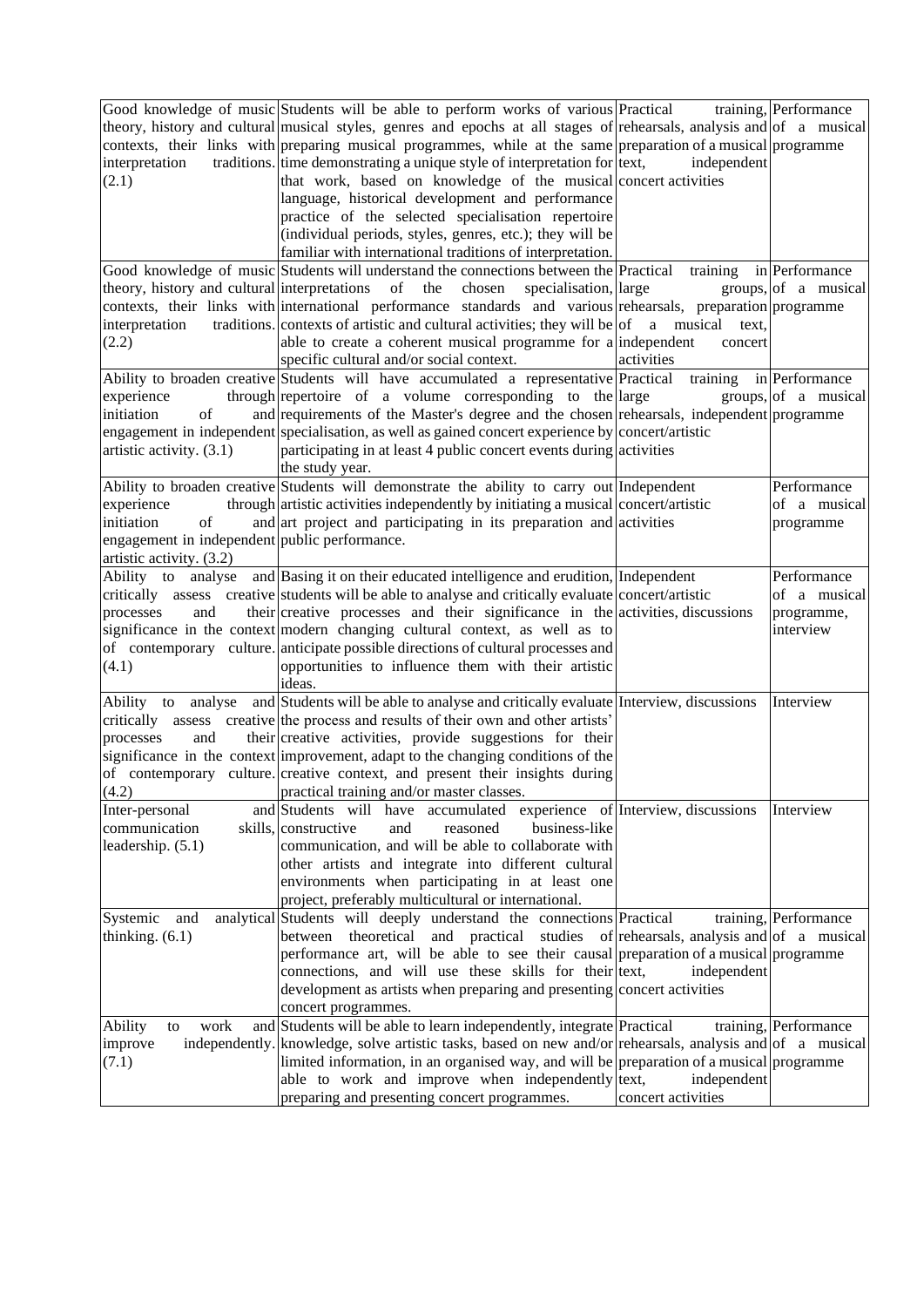*Violin* 

|                                                                                                                                                                                                                                                                                                                                                     |                      |                      |          | <b>Contact hours</b>                  |                       |                     |                     |                     |                    |                                |                                                                                                                                                |
|-----------------------------------------------------------------------------------------------------------------------------------------------------------------------------------------------------------------------------------------------------------------------------------------------------------------------------------------------------|----------------------|----------------------|----------|---------------------------------------|-----------------------|---------------------|---------------------|---------------------|--------------------|--------------------------------|------------------------------------------------------------------------------------------------------------------------------------------------|
| <b>Topics (repertoire)</b>                                                                                                                                                                                                                                                                                                                          | Theoretical lectures | ndividual activities | Seminars | Practical training in<br>cmall groups | Practical training in | Preparation for the | exam/rehearsals/con | Exam/course credit  | Total contact work | Self-study hours               | <b>Assignments</b>                                                                                                                             |
| $1st$ semester                                                                                                                                                                                                                                                                                                                                      |                      |                      |          |                                       |                       |                     |                     |                     |                    |                                |                                                                                                                                                |
| 1. Preparation of a freely chosen artistic<br>programme of works of various styles (e.g., S.<br>Prokofiev's Five Melodies, op. 35bis; F.<br>Waxman's fantasy on the themes of G. Bizet's<br>opera Carmen).                                                                                                                                          |                      | 32                   |          |                                       |                       |                     |                     |                     | 32                 | 229                            | Search and analysis of<br>sources, practical training<br>large<br>in<br>groups,<br>rehearsals.                                                 |
| 2.<br>Self-analysis of independent concert<br>activities.                                                                                                                                                                                                                                                                                           |                      |                      |          |                                       |                       |                     |                     | $\mathbf{1}$        | $\mathbf{1}$       | $\overline{\mathbf{4}}$        | Preparation<br>of<br>the<br>practice folder.                                                                                                   |
| 3. Exam, duration of the programme - 20–25<br>minutes.                                                                                                                                                                                                                                                                                              |                      |                      |          |                                       |                       |                     |                     | $\mathbf{1}$        | $\mathbf{1}$       |                                |                                                                                                                                                |
| <b>Total:</b>                                                                                                                                                                                                                                                                                                                                       |                      | $\overline{32}$      |          |                                       |                       |                     |                     | $\overline{2}$      | 34                 | 232                            |                                                                                                                                                |
| $2nd$ semester                                                                                                                                                                                                                                                                                                                                      |                      |                      |          |                                       |                       |                     |                     |                     |                    |                                |                                                                                                                                                |
| 1. Preparation of a freely-selected one-part<br>artistic recital program consisting of musical<br>pieces of different styles (a piece by a<br>contemporary author is mandatory in the<br>programme, e.g., A. Webern's four pieces op.<br>7; N. Paganini's-K. Szymanowski's caprice<br>No. 24, op. 1, E. Balsys' concerto for violin<br>solo No. 3). |                      | 32                   |          |                                       |                       |                     |                     |                     | 32                 | 229                            | Search and analysis of<br>sources, practical training<br>large<br>in<br>groups,<br>rehearsals.                                                 |
| 2. Self-analysis of independent concert<br>activities.                                                                                                                                                                                                                                                                                              |                      |                      |          |                                       |                       |                     |                     | $\mathbf{1}$        | $\mathbf{1}$       | 4                              | Preparation<br>of<br>the<br>practice folder.                                                                                                   |
| 3. Exam: duration of the programme - $30-35$<br>minutes.                                                                                                                                                                                                                                                                                            |                      |                      |          |                                       |                       |                     |                     | $\mathbf{1}$        | $\mathbf{1}$       |                                |                                                                                                                                                |
| Total:                                                                                                                                                                                                                                                                                                                                              |                      | 32                   |          |                                       |                       |                     |                     | $\overline{2}$      | 34                 | 233                            |                                                                                                                                                |
| $3rd$ semester<br>1. Preparation of a freely chosen artistic<br>programme of works of various styles (e.g., L.<br>van Beethoven's romance in F major, op. 50;<br>E.Ysaÿe's sonata for violin solo No. 4, op. 27).<br>Self-analysis of independent concert<br>2.                                                                                     |                      | 32                   |          |                                       |                       |                     |                     | $\mathbf{1}$        | 32<br>$\mathbf{1}$ | 229<br>$\overline{\mathbf{4}}$ | Search and analysis of<br>sources, practical training<br>large<br>in<br>groups,<br>rehearsals.<br>Preparation<br>of<br>the<br>practice folder. |
| activities.<br>3. Exam: duration of the programme - 20-25<br>minutes.<br><b>Total:</b>                                                                                                                                                                                                                                                              |                      | 32                   |          |                                       |                       |                     |                     | 1<br>$\overline{2}$ | $\mathbf{1}$<br>34 | 233                            |                                                                                                                                                |

#### *Viola*

|                                                                                                                                                                                                                                       |                         |                          |          | <b>Contact hours</b>             |                             |                               |                    |                    |                     |                                                                                                |  |
|---------------------------------------------------------------------------------------------------------------------------------------------------------------------------------------------------------------------------------------|-------------------------|--------------------------|----------|----------------------------------|-----------------------------|-------------------------------|--------------------|--------------------|---------------------|------------------------------------------------------------------------------------------------|--|
| <b>Topics (repertoire)</b>                                                                                                                                                                                                            | lectures<br>Theoretical | activities<br>Individual | Seminars | .드<br>training<br>Practical<br>둬 | .日<br>training<br>Practical | exam/rehearsals<br>reparation | Exam/course credit | Total contact work | hours<br>Self-study | <b>Assignments</b>                                                                             |  |
| $1st$ semester                                                                                                                                                                                                                        |                         |                          |          |                                  |                             |                               |                    |                    |                     |                                                                                                |  |
| 1. Preparation of a freely chosen artistic<br>programme of works of various styles (e.g., P.<br>Hindemith's sonata for viola solo op. 11, No.<br>5, part 4, Passacaglia; Z. Kodaly's Adagio; J.<br>Brahms's scherzo from FAE sonata). |                         | 32                       |          |                                  |                             |                               |                    | 32                 | 228                 | Search and analysis of<br>sources, practical training<br>in<br>large<br>groups,<br>rehearsals. |  |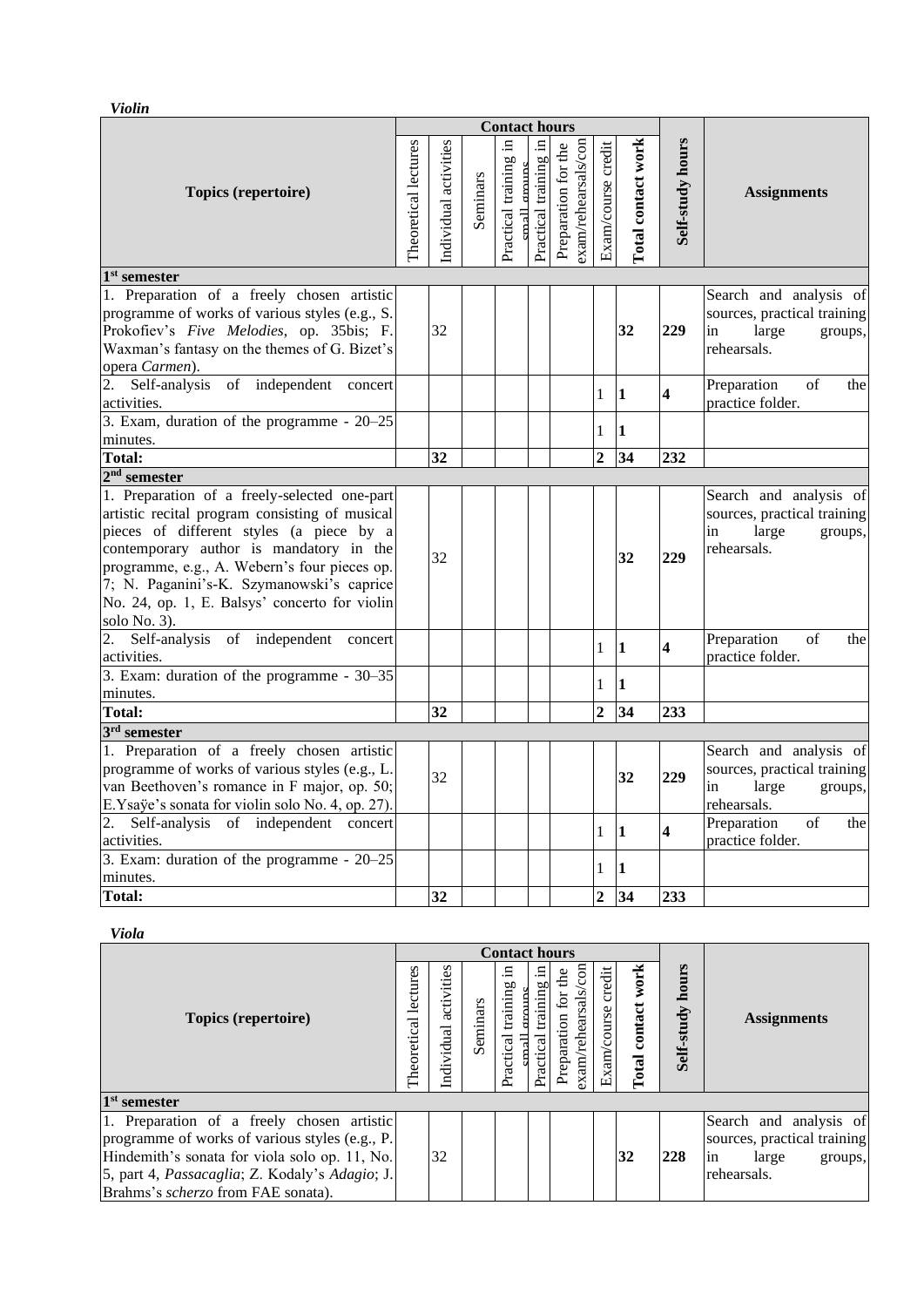| 2. Self-analysis of independent concert<br>activities. |    |  | 1              | $ 1\rangle$ | $\overline{\mathbf{4}}$ | $\sigma$ f<br>Preparation<br>the<br>practice folder. |
|--------------------------------------------------------|----|--|----------------|-------------|-------------------------|------------------------------------------------------|
| 3. Exam, duration of the programme - $20-25$           |    |  | 1              | 11          |                         |                                                      |
| minutes.                                               |    |  |                |             |                         |                                                      |
| <b>Total:</b>                                          | 32 |  | $\overline{2}$ | 34          | 232                     |                                                      |
| $2nd$ semester                                         |    |  |                |             |                         |                                                      |
| 1. Preparation of freely-selected one-part             |    |  |                |             |                         | Search and analysis of                               |
| artistic recital programme consisting of               |    |  |                |             |                         | sources, practical training                          |
| musical pieces of different styles (a piece by a       |    |  |                |             |                         | large<br>in<br>groups,                               |
| contemporary author is mandatory in the                |    |  |                |             |                         | rehearsals.                                          |
| programme, e.g., J. S. Bach's suite for cello          | 32 |  |                | 32          | 229                     |                                                      |
| solo in D major No. 6 BWV 1012, Prelude                |    |  |                |             |                         |                                                      |
| (transcription for viola); K. Penderecki's             |    |  |                |             |                         |                                                      |
| Cadenza for viola solo; M. Bruch's concerto            |    |  |                |             |                         |                                                      |
| for violin, viola and orchestra op. 88).               |    |  |                |             |                         |                                                      |
| 2. Self-analysis of independent concert                |    |  | 1              | 11          | 4                       | of<br>Preparation<br>the                             |
| activities.                                            |    |  |                |             |                         | practice folder.                                     |
| 3. Exam: duration of the programme - 30–35             |    |  | 1              | $\vert$ 1   |                         |                                                      |
| minutes.                                               |    |  |                |             |                         |                                                      |
| <b>Total:</b>                                          | 32 |  | $\overline{2}$ | 34          | 233                     |                                                      |
| $3rd$ semester                                         |    |  |                |             |                         |                                                      |
| 1. Preparation of a freely chosen artistic             |    |  |                |             |                         | Search and analysis of                               |
| programme of works of various styles (e.g., V.         | 32 |  |                | 32          | 229                     | sources, practical training                          |
| Barkauskas' Du monologai for viola solo op.            |    |  |                |             |                         | large<br>in<br>groups,                               |
| 71; R. Clarke' sonata for viola and piano).            |    |  |                |             |                         | rehearsals.                                          |
| 2. Self-analysis of independent concert                |    |  | 1              | $\vert$ 1   | 4                       | Preparation<br>of<br>the                             |
| activities.                                            |    |  |                |             |                         | practice folder.                                     |
| 3. Exam: duration of the programme - $20-25$           |    |  | 1              | 1           |                         |                                                      |
| minutes.                                               |    |  |                |             |                         |                                                      |
| <b>Total:</b>                                          | 32 |  | $\overline{2}$ | 34          | 233                     |                                                      |

### *Cello*

|                                                                                                                                                                                                                                                                                                                                        |                      |                       |          | <b>Contact hours</b>                |                          |                                            |                    |                    |                         |                                                                                                |
|----------------------------------------------------------------------------------------------------------------------------------------------------------------------------------------------------------------------------------------------------------------------------------------------------------------------------------------|----------------------|-----------------------|----------|-------------------------------------|--------------------------|--------------------------------------------|--------------------|--------------------|-------------------------|------------------------------------------------------------------------------------------------|
| <b>Topics (repertoire)</b>                                                                                                                                                                                                                                                                                                             | Theoretical lectures | Individual activities | Seminars | $\Xi$<br>Practical training<br>nall | .日<br>Practical training | exam/rehearsals/con<br>Preparation for the | Exam/course credit | Total contact work | Self-study hours        | <b>Assignments</b>                                                                             |
| $\overline{1^{st}}$ semester                                                                                                                                                                                                                                                                                                           |                      |                       |          |                                     |                          |                                            |                    |                    |                         |                                                                                                |
| 1. Preparation of a freely chosen artistic<br>programme of works of various styles (e.g., Z.<br>Kodaly's sonata for cello solo op. 8, part 1.<br>Allegro maestoso ma appassionato; R.<br>Schumann's Three Fantasy Pieces for cello<br>and piano op. 73; J. Širvinskas' toccata for<br>cello solo).                                     |                      | 32                    |          |                                     |                          |                                            |                    | 32                 | 228                     | Search and analysis of<br>sources, practical training<br>large<br>groups,<br>in<br>rehearsals. |
| 2. Self-analysis of independent concert<br>activities.                                                                                                                                                                                                                                                                                 |                      |                       |          |                                     |                          |                                            | 1                  | $ 1\rangle$        | $\overline{\mathbf{4}}$ | of<br>Preparation<br>the<br>practice folder.                                                   |
| 3. Exam, duration of the programme - $20-25$<br>minutes.                                                                                                                                                                                                                                                                               |                      |                       |          |                                     |                          |                                            |                    | $\vert$ 1          |                         |                                                                                                |
| <b>Total:</b>                                                                                                                                                                                                                                                                                                                          |                      | 32                    |          |                                     |                          |                                            | $\overline{2}$     | 34                 | 232                     |                                                                                                |
| $2nd$ semester                                                                                                                                                                                                                                                                                                                         |                      |                       |          |                                     |                          |                                            |                    |                    |                         |                                                                                                |
| 1. Preparation of freely-selected one-part<br>artistic recital programme consisting of<br>musical pieces of different styles (a piece by a<br>contemporary author is mandatory in the<br>programme, e.g., J. S. Bach's sonata for viola<br>da gamba and piano in G major BWV 1027:<br>part 1. Adagio, part 2. Allegro ma non tanto; A. |                      | 32                    |          |                                     |                          |                                            |                    | 32                 | 229                     | Search and analysis of<br>sources, practical training<br>large<br>groups,<br>in<br>rehearsals. |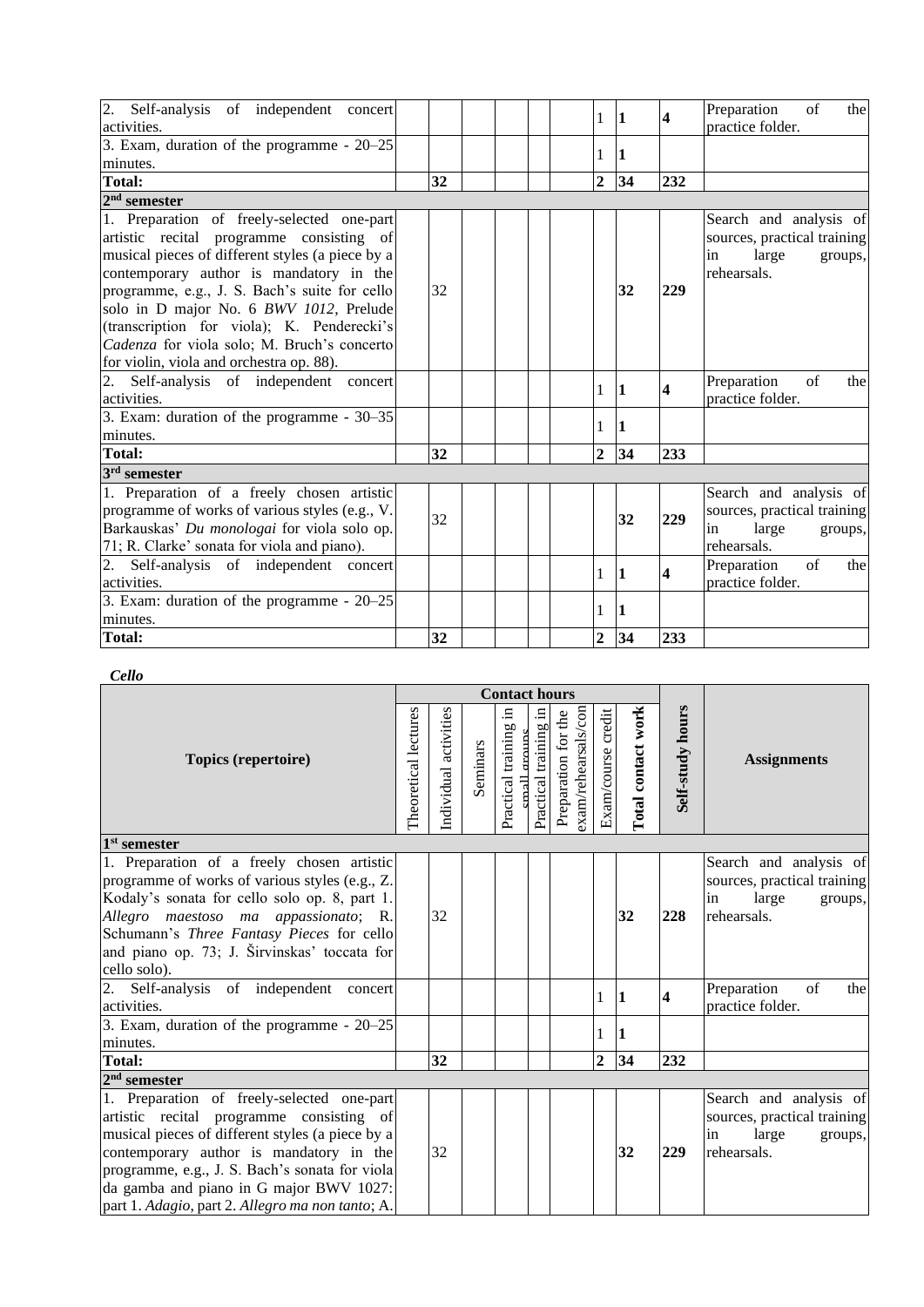| Honegger's concerto for cello and orchestra in<br>C major; J. Nin y Castellanos' Spanish suite for<br>cello and piano).                                                                                                                        |    |  |                |    |     |                                                                                                |
|------------------------------------------------------------------------------------------------------------------------------------------------------------------------------------------------------------------------------------------------|----|--|----------------|----|-----|------------------------------------------------------------------------------------------------|
| 2. Self-analysis of independent concert<br>activities.                                                                                                                                                                                         |    |  |                |    |     | of<br>Preparation<br>the<br>practice folder.                                                   |
| 3. Exam: duration of the programme $-30-35$<br>minutes.                                                                                                                                                                                        |    |  |                |    |     |                                                                                                |
| <b>Total:</b>                                                                                                                                                                                                                                  | 32 |  | $\overline{2}$ | 34 | 233 |                                                                                                |
| 3 <sup>rd</sup> semester                                                                                                                                                                                                                       |    |  |                |    |     |                                                                                                |
| 1. Preparation of a freely chosen artistic<br>programme of works of various styles (e.g., L.<br>van Beethoven's sonata in C major, op. 102,<br>No. 1 for cello and piano; B. Martin's<br>variations on a Slovak theme for cello and<br>piano). | 32 |  |                | 32 | 229 | Search and analysis of<br>sources, practical training<br>large<br>in<br>groups,<br>rehearsals. |
| 2. Self-analysis of independent concert<br>activities.                                                                                                                                                                                         |    |  |                |    |     | of<br>Preparation<br>the<br>practice folder.                                                   |
| 3. Exam: duration of the programme - $20-25$<br>minutes.                                                                                                                                                                                       |    |  |                |    |     |                                                                                                |
| <b>Total:</b>                                                                                                                                                                                                                                  | 32 |  | $\mathbf{2}$   | 34 | 233 |                                                                                                |

#### *Double Bass*

|                                                       |                      |                       |          | <b>Contact hours</b>                     |                       |                                            |                    |                    |                         |                             |
|-------------------------------------------------------|----------------------|-----------------------|----------|------------------------------------------|-----------------------|--------------------------------------------|--------------------|--------------------|-------------------------|-----------------------------|
| <b>Topics (repertoire)</b>                            | Theoretical lectures | Individual activities | Seminars | Щ.<br>Practical training<br>cmall crouns | Practical training in | exam/rehearsals/con<br>Preparation for the | Exam/course credit | Total contact work | Self-study hours        | <b>Assignments</b>          |
| $1st$ semester                                        |                      |                       |          |                                          |                       |                                            |                    |                    |                         |                             |
| 1. Preparation of a freely chosen artistic            |                      |                       |          |                                          |                       |                                            |                    |                    |                         | Search and analysis of      |
| programme of works of various styles (e.g., J.        |                      |                       |          |                                          |                       |                                            |                    |                    |                         | sources, practical training |
| F. Zbinden's Hommage a J. S. Bach, op. 44; G.         |                      | 32                    |          |                                          |                       |                                            |                    | 32                 | 228                     | large<br>in<br>groups,      |
| Bottesini's <i>Elegy</i> No. 2 in E minor, op. 20; G. |                      |                       |          |                                          |                       |                                            |                    |                    |                         | rehearsals.                 |
| Bottesini's concert allegro A la Mendelssohn).        |                      |                       |          |                                          |                       |                                            |                    |                    |                         |                             |
| 2.<br>Self-analysis of independent concert            |                      |                       |          |                                          |                       |                                            | 1                  | 1                  | $\overline{\mathbf{4}}$ | Preparation<br>of<br>the    |
| activities.                                           |                      |                       |          |                                          |                       |                                            |                    |                    |                         | practice folder.            |
| 3. Exam, duration of the programme - 20–25            |                      |                       |          |                                          |                       |                                            | $\mathbf{1}$       | $\mathbf{1}$       |                         |                             |
| minutes.                                              |                      |                       |          |                                          |                       |                                            |                    |                    |                         |                             |
| <b>Total:</b>                                         |                      | $\overline{32}$       |          |                                          |                       |                                            | $\overline{2}$     | $\overline{34}$    | 232                     |                             |
| $2nd$ semester                                        |                      |                       |          |                                          |                       |                                            |                    |                    |                         |                             |
| 1. Preparation of freely-selected one-part            |                      |                       |          |                                          |                       |                                            |                    |                    |                         | Search and analysis of      |
| artistic recital programme consisting of              |                      |                       |          |                                          |                       |                                            |                    |                    |                         | sources, practical training |
| musical pieces of different styles (a piece by a      |                      |                       |          |                                          |                       |                                            |                    |                    |                         | large<br>in<br>groups,      |
| contemporary author is mandatory in the               |                      |                       |          |                                          |                       |                                            |                    |                    |                         | rehearsals.                 |
| programme, e.g., M. Gajdoš' Invocation for            |                      | 32                    |          |                                          |                       |                                            |                    | 32                 | 229                     |                             |
| Double Bass; G. Bottesini's variations on the         |                      |                       |          |                                          |                       |                                            |                    |                    |                         |                             |
| theme of Paisiello's Nel cor piu non mi sento,        |                      |                       |          |                                          |                       |                                            |                    |                    |                         |                             |
| pp. 23; G. Rossini's duet for cello and double        |                      |                       |          |                                          |                       |                                            |                    |                    |                         |                             |
| bass).                                                |                      |                       |          |                                          |                       |                                            |                    |                    |                         |                             |
| 2.<br>Self-analysis of independent concert            |                      |                       |          |                                          |                       |                                            | 1                  | $\mathbf{1}$       | $\overline{\mathbf{4}}$ | Preparation<br>of<br>the    |
| activities.                                           |                      |                       |          |                                          |                       |                                            |                    |                    |                         | practice folder.            |
| 3. Exam: duration of the programme - 30–35            |                      |                       |          |                                          |                       |                                            | 1                  | 1                  |                         |                             |
| minutes.                                              |                      |                       |          |                                          |                       |                                            |                    |                    |                         |                             |
| <b>Total:</b>                                         |                      | 32                    |          |                                          |                       |                                            | $\overline{2}$     | 34                 | 233                     |                             |
| $3rd$ semester                                        |                      |                       |          |                                          |                       |                                            |                    |                    |                         |                             |
| 1. Preparation of a freely chosen artistic            |                      |                       |          |                                          |                       |                                            |                    |                    |                         | Search and analysis of      |
| programme of works of various styles (e.g., J.        |                      | 32                    |          |                                          |                       |                                            |                    | 32                 | 229                     | sources, practical training |
| Levitin's sonatas for double bass solo, op. 58,       |                      |                       |          |                                          |                       |                                            |                    |                    |                         | large<br>in<br>groups,      |
| part 1; S. Sankey's concerto for double bass).        |                      |                       |          |                                          |                       |                                            |                    |                    |                         | rehearsals.                 |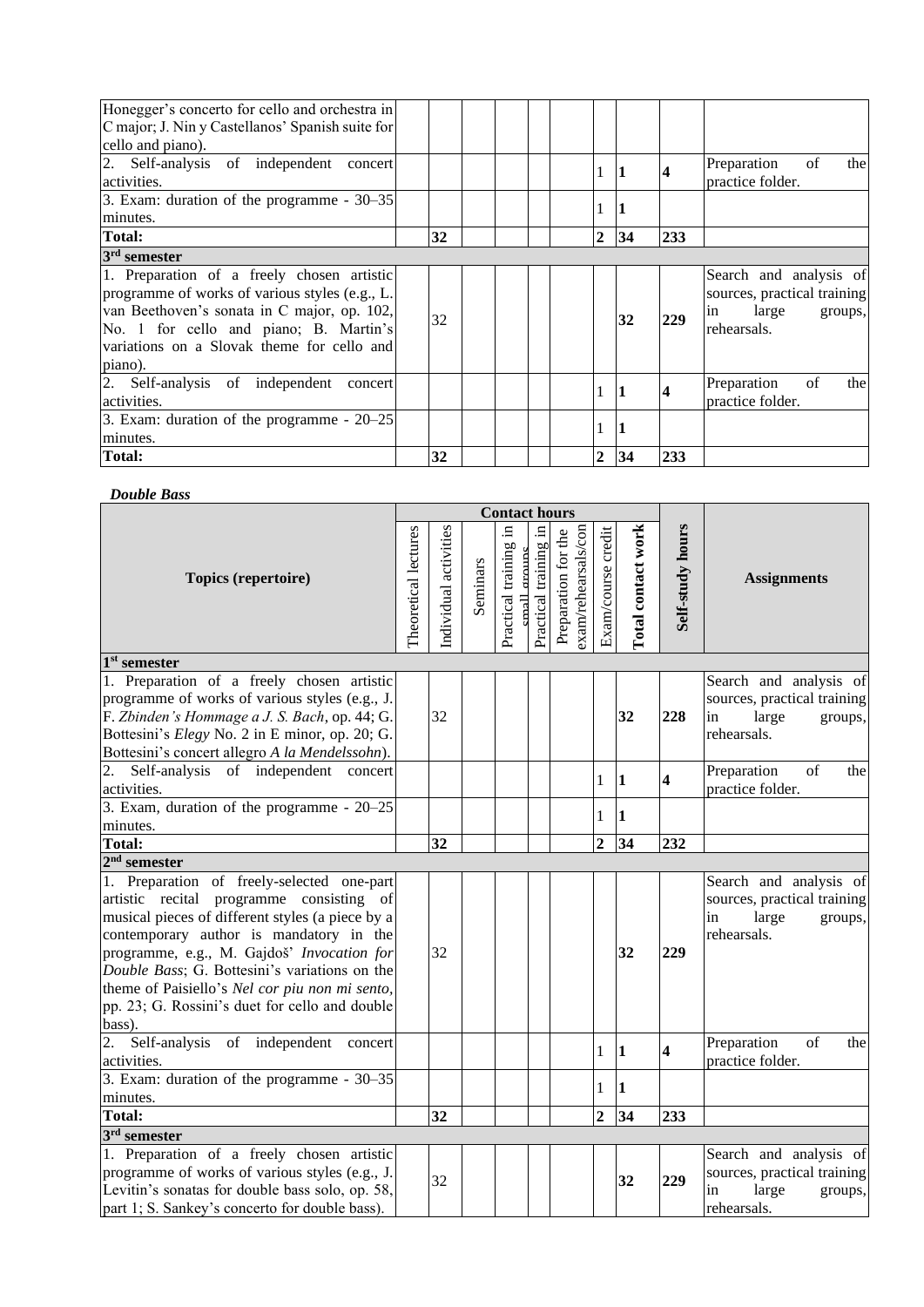| 2.<br>Self-analysis of independent<br>concert<br>activities. |    |  |  |  |     | the l<br>Preparation<br>ОT<br>practice folder. |
|--------------------------------------------------------------|----|--|--|--|-----|------------------------------------------------|
| 3. Exam: duration of the programme $-20-25$<br>minutes.      |    |  |  |  |     |                                                |
| Total:                                                       | 32 |  |  |  | 233 |                                                |

|--|

|                                                                                                                                                                                                                                                                                                                                                           |                      |                       |          | <b>Contact hours</b>                 |                       |                                            |                     |                           |                         |                                                                                             |
|-----------------------------------------------------------------------------------------------------------------------------------------------------------------------------------------------------------------------------------------------------------------------------------------------------------------------------------------------------------|----------------------|-----------------------|----------|--------------------------------------|-----------------------|--------------------------------------------|---------------------|---------------------------|-------------------------|---------------------------------------------------------------------------------------------|
| Topics (repertoire)                                                                                                                                                                                                                                                                                                                                       | Theoretical lectures | Individual activities | Seminars | Practical training in<br>mall croune | Practical training in | exam/rehearsals/con<br>Preparation for the | Exam/course credit  | <b>Total contact work</b> | Self-study hours        | <b>Assignments</b>                                                                          |
| $1st$ semester                                                                                                                                                                                                                                                                                                                                            |                      |                       |          |                                      |                       |                                            |                     |                           |                         |                                                                                             |
| 1. Preparation of a freely chosen artistic<br>programme of works of various styles (e.g., W.<br>Posse's etude Eternal Movement; N. von Wilm's<br>concerto; J. Thomas' The Minstrel's Adieu to His<br>Native Land).                                                                                                                                        |                      | 32                    |          |                                      |                       |                                            |                     | 32                        | 228                     | Search and analysis of<br>practical<br>sources.<br>training in large groups,<br>rehearsals. |
| 2. Self-analysis of independent concert activities.                                                                                                                                                                                                                                                                                                       |                      |                       |          |                                      |                       |                                            | $\mathbf{1}$        | $\vert$ 1                 | $\overline{\mathbf{4}}$ | Preparation<br>of<br>the<br>practice folder.                                                |
| $\overline{3}$ . Exam, duration of the programme - 20-25<br>minutes.                                                                                                                                                                                                                                                                                      |                      |                       |          |                                      |                       |                                            | 1                   | 1                         |                         |                                                                                             |
| Total:                                                                                                                                                                                                                                                                                                                                                    |                      | $\overline{32}$       |          |                                      |                       |                                            | $\overline{2}$      | $\overline{34}$           | 232                     |                                                                                             |
| $2nd$ semester                                                                                                                                                                                                                                                                                                                                            |                      |                       |          |                                      |                       |                                            |                     |                           |                         |                                                                                             |
| 1. Preparation of freely-selected one-part artistic<br>recital programme consisting of musical pieces<br>of different styles (a piece by a contemporary<br>author is mandatory in the programme, e.g., J.<br>Parry's sonatas No. 1-4 optional; R. Glier's<br>impromptu in A major; G. Pierne's impromptu-<br>capriccio; N. Rota's sarabande and toccata). |                      | 32                    |          |                                      |                       |                                            |                     | 32                        | 229                     | Search and analysis of<br>sources,<br>practical<br>training in large groups,<br>rehearsals. |
| 2. Self-analysis of independent concert activities.                                                                                                                                                                                                                                                                                                       |                      |                       |          |                                      |                       |                                            | $\mathbf{1}$        | $\vert$ 1                 | $\overline{\mathbf{4}}$ | Preparation<br>of<br>the<br>practice folder.                                                |
| 3. Exam: duration of the programme - 30–35<br>minutes.                                                                                                                                                                                                                                                                                                    |                      |                       |          |                                      |                       |                                            | $\mathbf{1}$        | 11                        |                         |                                                                                             |
| <b>Total:</b>                                                                                                                                                                                                                                                                                                                                             |                      | 32                    |          |                                      |                       |                                            | $\overline{2}$      | 34                        | 233                     |                                                                                             |
| $3rd$ semester<br>1. Preparation of a freely chosen artistic<br>programme of works of various styles (e.g., F.<br>Godefroid's characteristic etude Melancholy; B.<br>Britten's suite for harp; J. S. Bach's sarabande;<br>M. Tournier's Dancer Lolita; C. Debussy's<br>Moonlight).                                                                        |                      | 32                    |          |                                      |                       |                                            |                     | 32                        | 229                     | Search and analysis of<br>sources,<br>practical<br>training in large groups,<br>rehearsals. |
| 2. Self-analysis of independent concert activities.                                                                                                                                                                                                                                                                                                       |                      |                       |          |                                      |                       |                                            | $\mathbf{1}$        | 1                         | $\overline{\mathbf{4}}$ | Preparation<br>of<br>the<br>practice folder.                                                |
| 3. Exam: duration of the programme - 20-25<br>minutes.<br>Total:                                                                                                                                                                                                                                                                                          |                      | 32                    |          |                                      |                       |                                            | 1<br>$\overline{2}$ | $\bf{1}$<br>34            | 233                     |                                                                                             |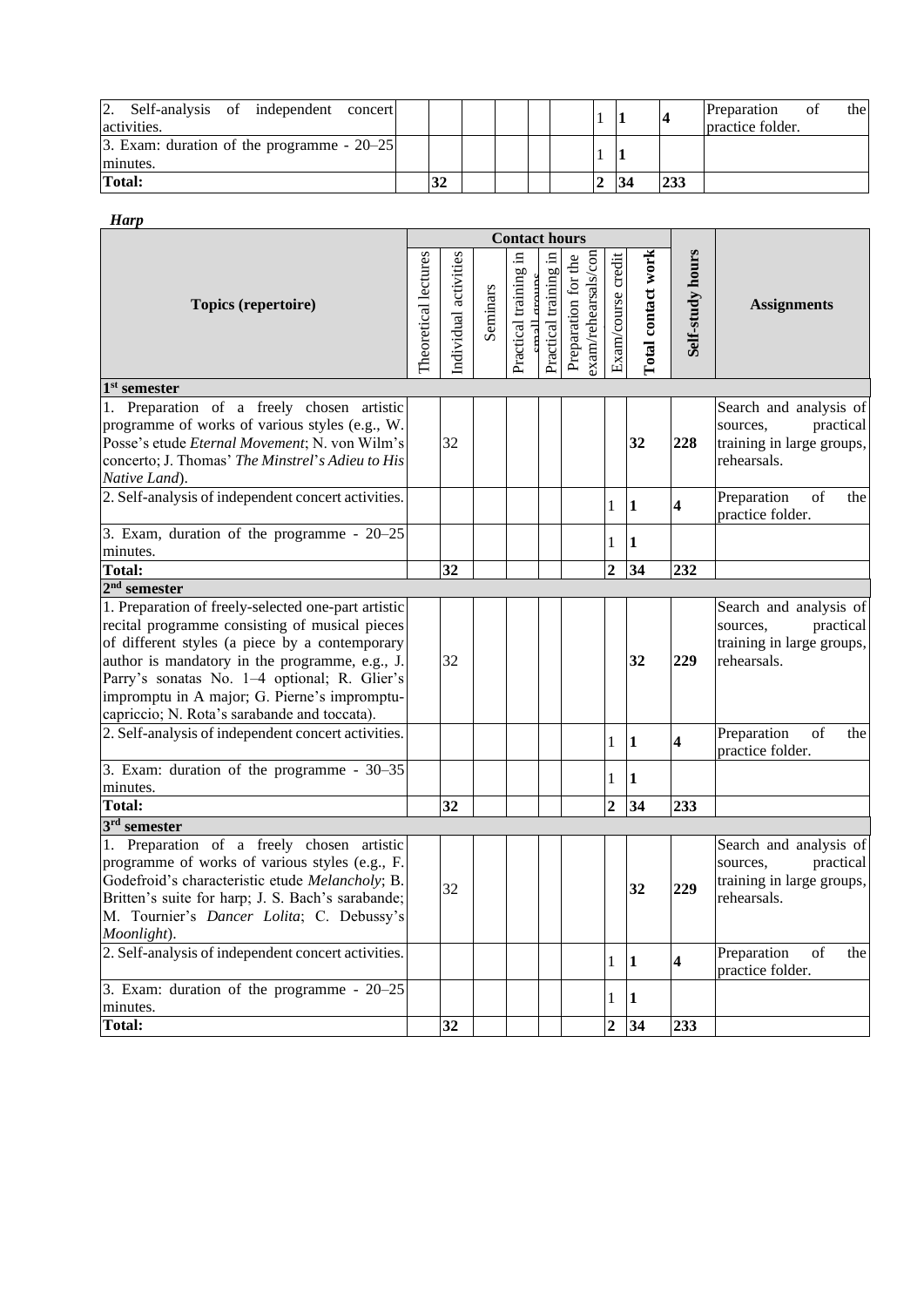*Guitar*

|                                                                                                                                                                                                                                                                                                                                                                     | <b>Contact hours</b> |                       |          |                                      |                       |                                            |                                |                           |                         |                                                                                             |
|---------------------------------------------------------------------------------------------------------------------------------------------------------------------------------------------------------------------------------------------------------------------------------------------------------------------------------------------------------------------|----------------------|-----------------------|----------|--------------------------------------|-----------------------|--------------------------------------------|--------------------------------|---------------------------|-------------------------|---------------------------------------------------------------------------------------------|
| Topics (repertoire)                                                                                                                                                                                                                                                                                                                                                 | Theoretical lectures | Individual activities | Seminars | Practical training in<br>mall croups | Practical training in | exam/rehearsals/con<br>Preparation for the | Exam/course credit             | <b>Total contact work</b> | Self-study hours        | <b>Assignments</b>                                                                          |
| $1st$ semester                                                                                                                                                                                                                                                                                                                                                      |                      |                       |          |                                      |                       |                                            |                                |                           |                         |                                                                                             |
| 1. Preparation of a freely chosen artistic<br>programme of works of various styles (e.g., M.<br>Giuliani's sonatas op. 15, part 1; J. Rodrigo's<br>passacaglia; F. Tarrega's Carnival of Venice).                                                                                                                                                                   |                      | 32                    |          |                                      |                       |                                            |                                | 32                        | 228                     | Search and analysis of<br>practical<br>sources,<br>training in large groups,<br>rehearsals. |
| 2. Self-analysis of independent concert<br>activities.                                                                                                                                                                                                                                                                                                              |                      |                       |          |                                      |                       |                                            | 1                              | 11                        | $\overline{\mathbf{4}}$ | of<br>Preparation<br>the<br>practice folder.                                                |
| 3. Exam, duration of the programme - 20-25<br>minutes.                                                                                                                                                                                                                                                                                                              |                      |                       |          |                                      |                       |                                            | 1                              | 1                         |                         |                                                                                             |
| <b>Total:</b>                                                                                                                                                                                                                                                                                                                                                       |                      | 32                    |          |                                      |                       |                                            | $\overline{2}$                 | 34                        | 232                     |                                                                                             |
| $2nd$ semester                                                                                                                                                                                                                                                                                                                                                      |                      |                       |          |                                      |                       |                                            |                                |                           |                         |                                                                                             |
| 1. Preparation of freely-selected one-part<br>artistic recital programme consisting<br>of<br>musical pieces of different styles (a piece by a<br>contemporary author is mandatory in the<br>programme, e.g., J. S. Bach's prelude from the<br>suite for a lute BWV 1006a; J. Tamulionis'<br>toccatina; J. Rodrigo's concerto for guitar and<br>orchestra Aranjuez). |                      | 32                    |          |                                      |                       |                                            |                                | 32                        | 229                     | Search and analysis of<br>practical<br>sources.<br>training in large groups,<br>rehearsals. |
| 2. Self-analysis of independent concert<br>activities.                                                                                                                                                                                                                                                                                                              |                      |                       |          |                                      |                       |                                            | $\mathbf{1}$                   | 11                        | $\overline{\mathbf{4}}$ | Preparation<br>of<br>the<br>practice folder.                                                |
| 3. Exam: duration of the programme - 30–35<br>minutes.                                                                                                                                                                                                                                                                                                              |                      |                       |          |                                      |                       |                                            | $\mathbf{1}$                   | $\bf{1}$                  |                         |                                                                                             |
| <b>Total:</b>                                                                                                                                                                                                                                                                                                                                                       |                      | 32                    |          |                                      |                       |                                            | $\overline{2}$                 | 34                        | 233                     |                                                                                             |
| $3rd$ semester                                                                                                                                                                                                                                                                                                                                                      |                      |                       |          |                                      |                       |                                            |                                |                           |                         |                                                                                             |
| 1. Preparation of a freely chosen artistic<br>programme of works of various styles (e.g., F.<br>Sor's variations on a Mozart theme, op. 9; A<br>Barrios' A Dream Of A Garden With Flowers;<br>M. Ponce's Sonata Mexicana, parts 1 and 2).                                                                                                                           |                      | 32                    |          |                                      |                       |                                            |                                | 32                        | 229                     | Search and analysis of<br>practical<br>sources,<br>training in large groups,<br>rehearsals. |
| 2. Self-analysis of independent<br>concert<br>activities.                                                                                                                                                                                                                                                                                                           |                      |                       |          |                                      |                       |                                            | $\mathbf{1}$                   | 1                         | $\overline{\mathbf{4}}$ | Preparation<br>of<br>the<br>practice folder.                                                |
| 3. Exam: duration of the programme - 20-25<br>minutes.<br><b>Total:</b>                                                                                                                                                                                                                                                                                             |                      | 32                    |          |                                      |                       |                                            | $\mathbf{1}$<br>$\overline{2}$ | 1 <br>34                  | 233                     |                                                                                             |
|                                                                                                                                                                                                                                                                                                                                                                     |                      |                       |          |                                      |                       |                                            |                                |                           |                         |                                                                                             |

| <b>Assessment strategy</b>          | Weight,       | <b>Deadline for</b> | <b>Assessment criteria</b>                                                      |
|-------------------------------------|---------------|---------------------|---------------------------------------------------------------------------------|
|                                     | $\frac{0}{0}$ | completing the      |                                                                                 |
|                                     |               | assignments         |                                                                                 |
| Portfolio<br>independent 10 %<br>of |               | During              | exam The following is assessed:                                                 |
| concert activities                  |               | session             | Initiative when participating in independent artistic<br>$\bullet$<br>activity: |
|                                     |               |                     | Conformity of artistic activity with the programme of<br>specialisation;        |
|                                     |               |                     | Complexity of performed concert programmes;<br>٠                                |
|                                     |               |                     | Prestigiousness of the event/concert stage.                                     |
| (performance of<br>Exam             | a 90 %        | During              | exam Performance of the musical programme.                                      |
| musical programme)                  |               | session             | <b>Requirements:</b>                                                            |
|                                     |               |                     | Semesters 1 and 3: performance of the musical programme that                    |
|                                     |               |                     | is from 20 to 25 minutes long;                                                  |
|                                     |               |                     | Semester 2: performance of the musical programme that is from                   |
|                                     |               |                     | 30 to 35 minutes long.                                                          |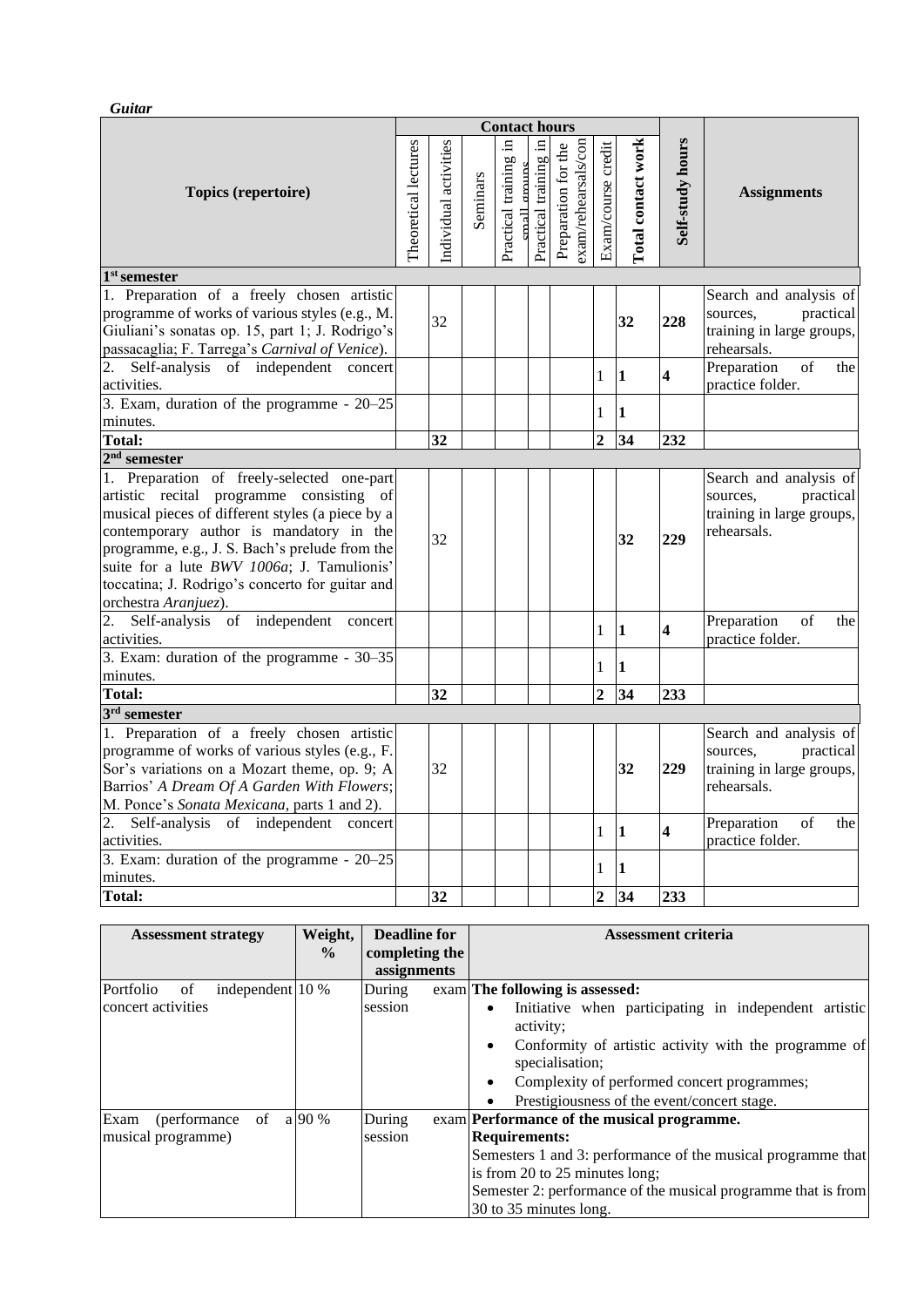| <b>Assessment criteria:</b>                                                                      |
|--------------------------------------------------------------------------------------------------|
| accurate performance of the repertoire in terms of musical<br>text:                              |
| Main instrument playing skills, ability to adapt, virtuoso<br>abilities;                         |
| Interpretation that is based stylistically on historical<br>knowledge and performance tradition; |
| Sense of genre and form;                                                                         |
| Artistry and convincingness, quality of musical expression;                                      |
| Creativity and originality.                                                                      |

|                                              | Publicat           | <b>Title</b>                                                                                           | No. of periodical or     | Publisher (place,                                  |
|----------------------------------------------|--------------------|--------------------------------------------------------------------------------------------------------|--------------------------|----------------------------------------------------|
| Author                                       | ion date<br>(year) |                                                                                                        | volume                   | publishing office)<br>or web link                  |
| <b>Required study material</b>               |                    |                                                                                                        |                          |                                                    |
| Galamian, Ivan                               | 2013               | Principles of violin playing and ISBN-13:<br>teaching                                                  | 49864-5                  | 978-0-486-Dover books on music                     |
| Hoppstock, Tilman                            | 2015               | Polyphony in Bach's Fugues for ISBN-13:<br>Lute                                                        | 3941734104               | 978-Musikverlag Darmstadt                          |
| Kennaway, George                             | 2014               | Playing the Cello, 1780-1930                                                                           | $ISBN-13:$<br>1409438335 | 978-Taylor & Francis Ltd                           |
| Alfred; 1998<br>Planyavsky,<br>Barket, James |                    | The baroque Daouble Bass Violone ASIN: B00DBTMMDA Scarecrow Press                                      |                          |                                                    |
| Werff, Ivo-Jan van der 2014                  |                    | A Notebook for Viola Players                                                                           | $ISBN-13:$<br>1931823975 | 978-Kingsley Literary Services                     |
| Zingel, Hans Joachim 1969                    |                    | Die Entwicklung des Harfenspiels ASIN: B0092QMM6S<br>Anfangen<br>bis<br>den<br>Zur<br>von<br>Gegenwart |                          | F.Hofmeister<br>VEB.<br>Music<br>Publisher Leipzig |

# **STRING QUARTET**

<span id="page-9-0"></span>

|                                                                                                                           | Subject (module) title (LT/EN)                                                                                           | Code                       | Study programme (s)                  |  |  |  |  |
|---------------------------------------------------------------------------------------------------------------------------|--------------------------------------------------------------------------------------------------------------------------|----------------------------|--------------------------------------|--|--|--|--|
| Styginių kvartetas/String Quartet                                                                                         |                                                                                                                          | M118517                    | Music Performance (String            |  |  |  |  |
|                                                                                                                           |                                                                                                                          |                            | <i>Instruments</i> )                 |  |  |  |  |
|                                                                                                                           | Lecturer (s)                                                                                                             |                            | Department where the                 |  |  |  |  |
|                                                                                                                           |                                                                                                                          |                            |                                      |  |  |  |  |
|                                                                                                                           | Coordinator: prof. Dalia Balsytė.                                                                                        |                            |                                      |  |  |  |  |
|                                                                                                                           | Other (s): prof. Donatas Katkus, prof. Audronė Pšibilskienė, prof. Augustinas                                            |                            | Ensemble                             |  |  |  |  |
|                                                                                                                           | Vasiliauskas, prof. Audronė Vainiūnaitė, lect. Ingrida Rupaitė-Petrikienė.                                               |                            |                                      |  |  |  |  |
|                                                                                                                           | <b>Study cycle</b>                                                                                                       |                            | Type of the subject                  |  |  |  |  |
|                                                                                                                           | (module)                                                                                                                 |                            |                                      |  |  |  |  |
| Second (Master)                                                                                                           |                                                                                                                          |                            |                                      |  |  |  |  |
| <b>Mode of delivery</b>                                                                                                   | Semester or period when the subject is delivered/study                                                                   |                            | Language (s) of instruction          |  |  |  |  |
|                                                                                                                           | programme                                                                                                                |                            |                                      |  |  |  |  |
| Classwork                                                                                                                 | 1st-3rd semesters/Music Performance (String Instruments)                                                                 |                            | Lithuanian,<br>Russian,              |  |  |  |  |
|                                                                                                                           |                                                                                                                          |                            | English, German                      |  |  |  |  |
|                                                                                                                           |                                                                                                                          | <b>Prerequisites</b>       |                                      |  |  |  |  |
|                                                                                                                           | Preliminary requirements: specialisation instrument playing and artistic expression                                      |                            | <b>Minor</b><br>(ii)<br>requirements |  |  |  |  |
|                                                                                                                           | skills corresponding to the Bachelor's degree in music.                                                                  |                            | any): none.                          |  |  |  |  |
| <b>Number of ECTS</b>                                                                                                     | Total student's load                                                                                                     | <b>Contact hours</b>       | <b>Self-study hours</b>              |  |  |  |  |
| credits                                                                                                                   |                                                                                                                          |                            |                                      |  |  |  |  |
| $15(5+5+5)$                                                                                                               | $399(133+133+133)$                                                                                                       | $322.5(107.5+107.5+107.5)$ |                                      |  |  |  |  |
| Purpose of the subject (module)                                                                                           |                                                                                                                          |                            |                                      |  |  |  |  |
| The aim of the subject String Quartet is to acquaint students with the concert repertoire of various epochs, styles and   |                                                                                                                          |                            |                                      |  |  |  |  |
| genres for string quartet; to provide practical music playing skills in a chamber ensemble of homogeneous instruments     |                                                                                                                          |                            |                                      |  |  |  |  |
|                                                                                                                           | exceeding the level of Bachelor studies in artistic expression, learning and rehearsals; to develop ensemble hearing and |                            |                                      |  |  |  |  |
| sight-reading skills; based on the repertoire of chamber music of various styles and genres, to consolidate the skills of |                                                                                                                          |                            |                                      |  |  |  |  |

sight-reading skills; based on the repertoire of chamber music of various styles and genres, to consolidate the skills of independent creative work in the ensemble; by providing the basics of cognition of a more complex concert repertoire and the skills of its mature preparation, to form the ability to plan the stages of repertoire preparation and to implement them consistently by developing skills to learn independently, notice and solve problems in the creative process.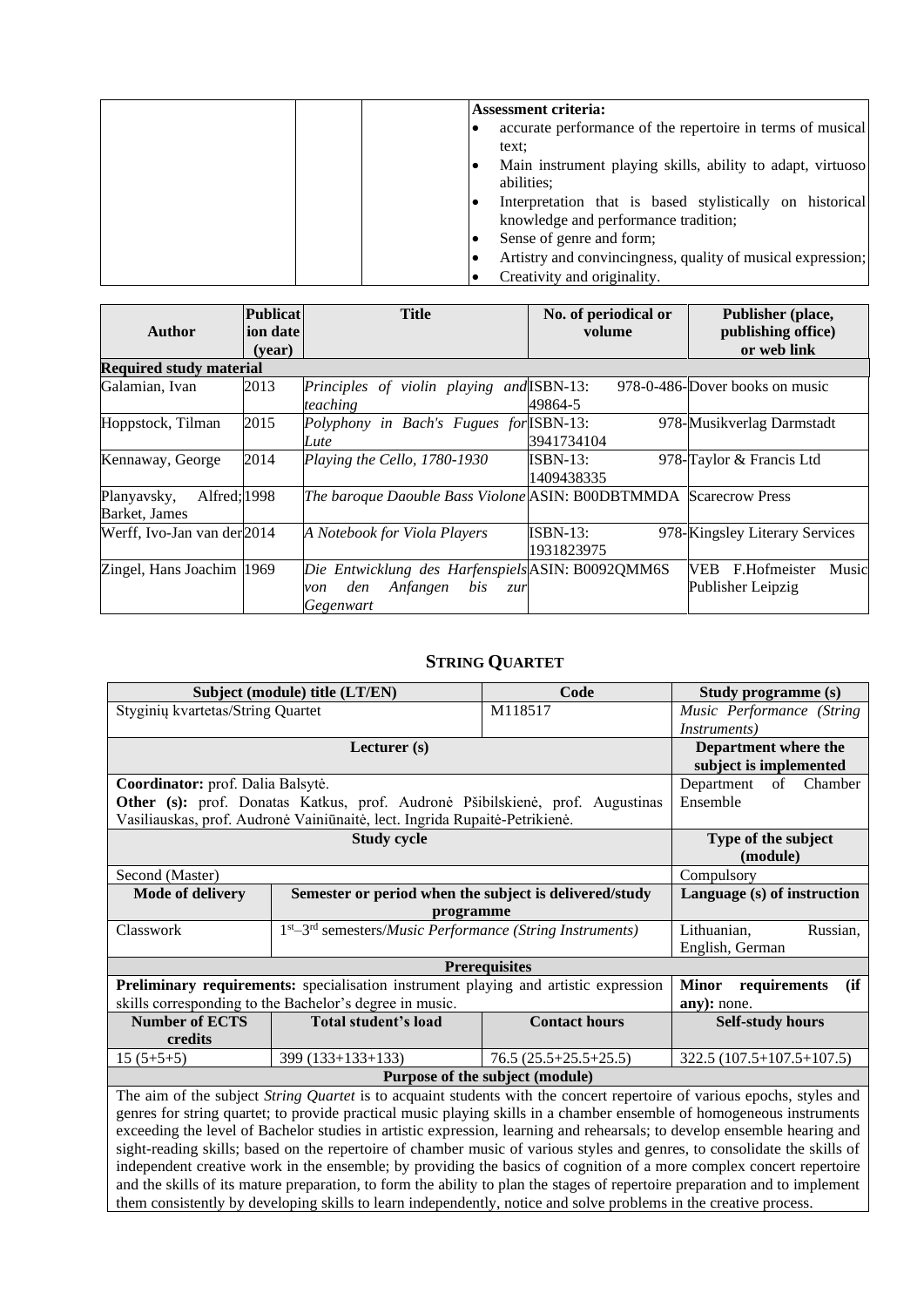#### **Short description of the subject (module) (up to 500 characters)**

The object of studies of the *String Quartet* is the development of artistic and professional abilities to play chamber music of various epochs and styles, and large forms for a string quartet. During the preparation of the concert repertoire, the tasks of forming and realising a higher level of collective interpretation, and developing the mastery of ensemble playing are solved. Repertoire preparation periods are planned, a rehearsal plan is drawn up, and a concert calendar is planned. Concert practice of ensemble playing is acquired.

| <b>Programme competences</b><br>to be developed (number<br>of programme's learning<br>outcomes)      | Learning outcomes of the subject (module)                                                                                                                                                                                                                                                                                                                                                                                                                                                                                                                                                                | <b>Teaching and</b><br>learning methods                                                                         | <b>Assessment</b><br>methods                                    |
|------------------------------------------------------------------------------------------------------|----------------------------------------------------------------------------------------------------------------------------------------------------------------------------------------------------------------------------------------------------------------------------------------------------------------------------------------------------------------------------------------------------------------------------------------------------------------------------------------------------------------------------------------------------------------------------------------------------------|-----------------------------------------------------------------------------------------------------------------|-----------------------------------------------------------------|
| original<br>artistic<br>through<br>the<br>musical expression of the<br>chosen specialisation. (1.1)  | Ability to inspire and realise Students will be able to perform chamber works for Practical<br>ideas string quartet, demonstrating a sense of style and large<br>means of artistic individuality.                                                                                                                                                                                                                                                                                                                                                                                                        | training<br>rehearsals, analysis and programme<br>preparation of a musical<br>text, concerts                    | in Performance<br>groups, of a musical                          |
| original<br>artistic<br>through<br>chosen specialisation. $(1.2)$  musical ensemble.                 | Ability to inspire and realise Students will be able to use all the possibilities of Practical<br>ideas performance techniques when performing ensemble large<br>the means of programmes and will demonstrate the developed rehearsals, analysis and programme<br>musical expression of the skills of musical communication, leadership of a preparation of a musical                                                                                                                                                                                                                                    | training<br>text, concerts                                                                                      | in Performance<br>groups, of a musical                          |
| interpretation<br>(2.1)                                                                              | Good knowledge of music Students will be well versed in the language and Practical training in Performance<br>theory, history and cultural performance practice of the repertoire of music for large<br>contexts, their links with string quartet (individual periods, styles, genres, rehearsals, analysis and programme,<br>traditions. etc.), and will be able to base interpretive decisions preparation of a musical discussion of<br>on this knowledge and/or art research at all stages of text, concerts<br>preparing a musical programme.                                                       |                                                                                                                 | groups,   of a musical<br>the exam                              |
| interpretation<br>(2.2)                                                                              | Good knowledge of music Students will be able to create a coherent Rehearsals,<br>theory, history and cultural programme for a string quartet, taking into account and preparation of a of a musical<br>contexts, their links with the specific context (composition of performers, musical text, concerts<br>traditions. theme and purpose of the event).                                                                                                                                                                                                                                               |                                                                                                                 | analysis Performance<br>programme,<br>discussion of<br>the exam |
| experience<br>initiation<br>of<br>artistic activity. (3.1)                                           | Ability to broaden creative Students will have accumulated a representative Practical training<br>through repertoire of string quartet and gained concert large<br>and experience, participating in at least 3 public concert rehearsals, analysis and programme<br>engagement in independent events during the study year.                                                                                                                                                                                                                                                                              | preparation of a musical<br>text, concerts                                                                      | in Performance<br>groups, of a musical                          |
| experience<br>initiation<br>of<br>engagement in independent performance.<br>artistic activity. (3.2) | Ability to broaden creative Students will be able to initiate the preparation of an Practical training<br>through art programme and lead it or participate in the large<br>and preparation of an art project and concert rehearsals, analysis and programme,                                                                                                                                                                                                                                                                                                                                             | preparation of a musical discussion of<br>text, concerts                                                        | in Performance<br>groups, of a musical<br>the exam              |
| processes<br>and<br>(4.2)                                                                            | Ability to analyse and Students will be able to analyse and critically Practical training in Performance<br>critically assess creative evaluate the process and results of their own and large groups, of a musical<br>their other artists' creative activities, provide suggestions rehearsals, analysis and programme,<br>significance in the context for their improvement, adapt to the changing preparation of a musical discussion of<br>of contemporary culture conditions of the creative context, present their text, concerts<br>insights during rehearsals, exams and concert<br>discussions. |                                                                                                                 | the exam                                                        |
| Inter-personal<br>communication<br>leadership. (5.1)                                                 | and Students will be able to communicate and Practical<br>skills, collaborate effectively and ethically with other large<br>members of the ensemble while preparing and rehearsals, analysis and programme,<br>performing string quartet programmes.                                                                                                                                                                                                                                                                                                                                                     | training<br>preparation of a musical discussion of<br>text, concerts                                            | in Performance<br>groups, of a musical<br>the exam              |
| Inter-personal<br>communication<br>leadership. (5.2)                                                 | and When working as part of the string quartet chamber Practical<br>skills, ensemble, students will demonstrate initiative, large<br>leadership,<br>negotiation<br>teamwork,<br>organisational skills.                                                                                                                                                                                                                                                                                                                                                                                                   | training<br>and rehearsals, analysis and programme,<br>preparation of a musical discussion of<br>text, concerts | in Performance<br>groups, of a musical<br>the exam              |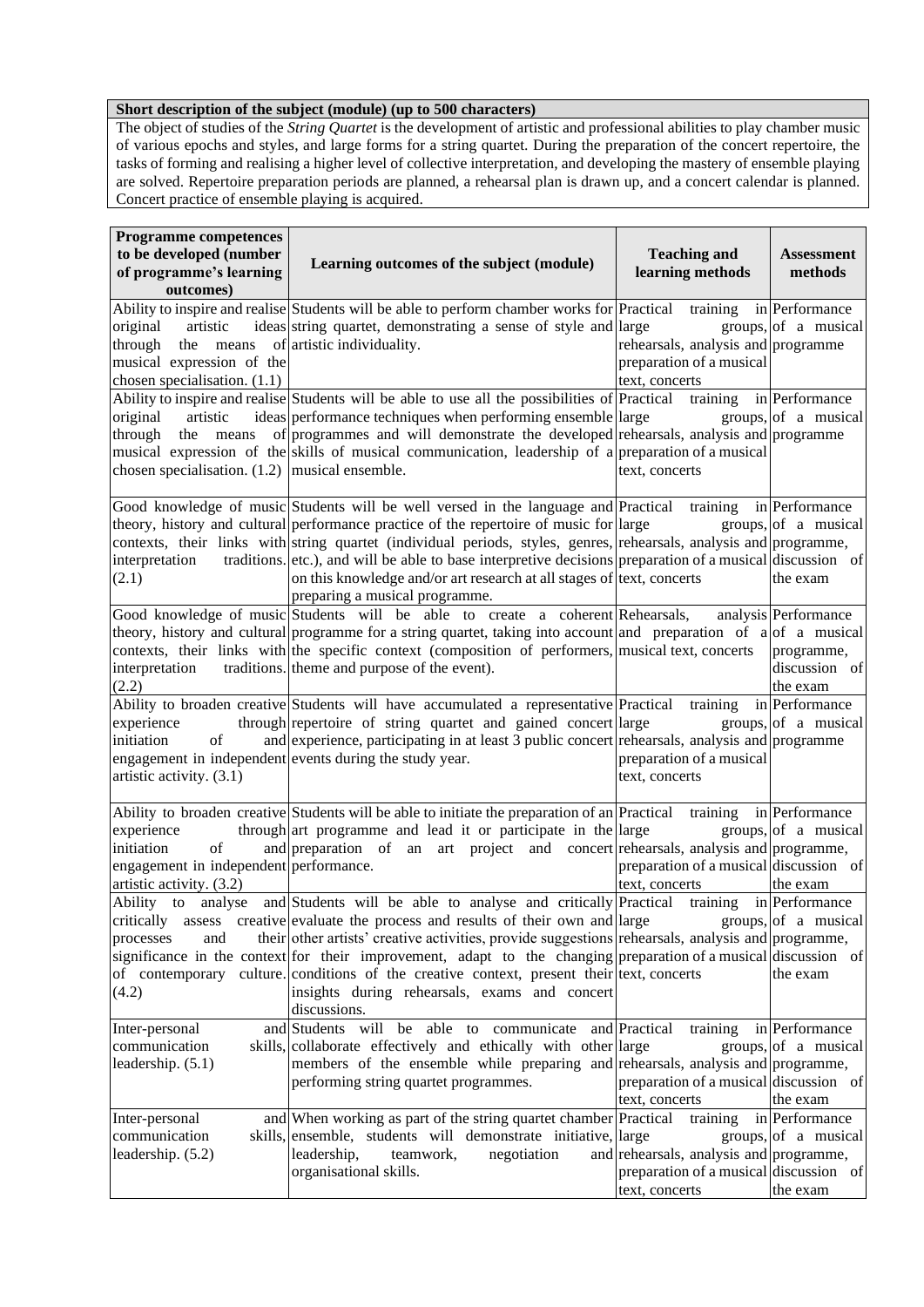|                      | Ability to work and improve Students will be able to independently plan the Practical |  | training in Performance |
|----------------------|---------------------------------------------------------------------------------------|--|-------------------------|
| independently. (7.1) | ensemble work process and the stages of preparation and large                         |  | groups, of a musical    |
|                      | of the musical programme, as well as solve artistic rehearsals, concerts              |  | programme,              |
|                      | and organisational tasks.                                                             |  | discussion of           |
|                      |                                                                                       |  | the exam                |

|                                                                                                                                                                                                                                                                                | <b>Contact hours</b> |                       |          |                                      |                       |                     |                         | Self-study hours and<br>assignments |                  |                                                                                                    |
|--------------------------------------------------------------------------------------------------------------------------------------------------------------------------------------------------------------------------------------------------------------------------------|----------------------|-----------------------|----------|--------------------------------------|-----------------------|---------------------|-------------------------|-------------------------------------|------------------|----------------------------------------------------------------------------------------------------|
| Topics (repertoire)                                                                                                                                                                                                                                                            | Theoretical lectures | Individual activities | Seminars | Practical training in<br>mall groups | Practical training in | Preparation for the | Exam/course credit test | Total contact work                  | Self-study hours | <b>Assignments</b>                                                                                 |
| 1 <sup>st</sup> semester                                                                                                                                                                                                                                                       |                      |                       |          |                                      |                       |                     |                         |                                     |                  |                                                                                                    |
| Preparation of a freely chosen artistic<br>programme of works of various styles.<br>Duration of the programme - 20<br>minutes.<br>of<br>Examples<br>repertoire:<br>F.<br>Mendelssohn-Bartholdy's string quartet<br>in A minor No. 2; K. Szymanowski's<br>string quartet No. 2. |                      |                       |          | 24                                   |                       |                     |                         | 24                                  | 107.5            | Analysis of the<br>musical<br>text.<br>practical<br>training<br>in<br>large groups,<br>rehearsals. |
| Exam                                                                                                                                                                                                                                                                           |                      |                       |          |                                      |                       |                     | 1.5                     | 1.5                                 |                  |                                                                                                    |
| <b>Total:</b>                                                                                                                                                                                                                                                                  |                      |                       |          | 24                                   |                       |                     | 1.5                     | 25.5                                | 107.5            |                                                                                                    |
| $2nd$ semester                                                                                                                                                                                                                                                                 |                      |                       |          |                                      |                       |                     |                         |                                     |                  |                                                                                                    |
| Preparation of a freely chosen artistic<br>programme of works of various styles.<br>Duration of the programme -<br>20<br>minutes.<br>Examples of repertoire: J. Gruodis'<br>string quartet in D minor; F. Bridge's<br>string quartet in G minor.                               |                      |                       |          | 24                                   |                       |                     |                         | 24                                  | 107.5            | Analysis of the<br>musical<br>text.<br>practical<br>training<br>in<br>large groups,<br>rehearsals. |
| Exam (concert).                                                                                                                                                                                                                                                                |                      |                       |          |                                      |                       |                     | 1.5                     | 1.5                                 |                  |                                                                                                    |
| <b>Total:</b>                                                                                                                                                                                                                                                                  |                      |                       |          | 24                                   |                       |                     | 1.5                     | 25.5                                | 107.5            |                                                                                                    |
| $3rd$ semester                                                                                                                                                                                                                                                                 |                      |                       |          |                                      |                       |                     |                         |                                     |                  |                                                                                                    |
| Preparation of a freely chosen artistic<br>programme of works of various styles.<br>Duration of the programme - 20<br>minutes.<br>Examples of repertoire: L.<br>van<br>Beethoven's string quartet op. 59 No. 2;<br>A. Dvořák's string quartet No. 9, op. 34.                   |                      |                       |          | 24                                   |                       |                     |                         | 24                                  | 107.5            | Analysis of the<br>musical<br>text.<br>practical<br>training<br>in<br>large groups,<br>rehearsals. |
| Exam (concert).                                                                                                                                                                                                                                                                |                      |                       |          |                                      |                       |                     | 1.5                     | 1.5                                 |                  |                                                                                                    |
| <b>Total:</b>                                                                                                                                                                                                                                                                  |                      |                       |          | 24                                   |                       |                     | $\overline{1.5}$        | 25.5                                | 107.5            |                                                                                                    |

| <b>Assessment</b> | Weight,       | <b>Deadline for</b> | Assessment criteria                                                  |
|-------------------|---------------|---------------------|----------------------------------------------------------------------|
| strategy          | $\frac{0}{0}$ | completing          |                                                                      |
|                   |               | the                 |                                                                      |
|                   |               | assignments         |                                                                      |
| Quality of the    | $10\%$        | the<br>During       | The following is assessed:                                           |
| work process      |               | course of the       | • efficiency and ethics of communication with other members of the   |
|                   |               | entire              | ensemble;                                                            |
|                   |               | semester            | • fluency, argumentation and constructiveness in the presentation of |
|                   |               |                     | ideas and results;                                                   |
|                   |               |                     | • independence, organisation, punctuality.                           |
| Exam              | 90%           | During exam         | Requirements: public concert in a hall of the Academy, city,         |
|                   |               | session             | Lithuania.                                                           |
|                   |               |                     | <b>Assessment criteria:</b>                                          |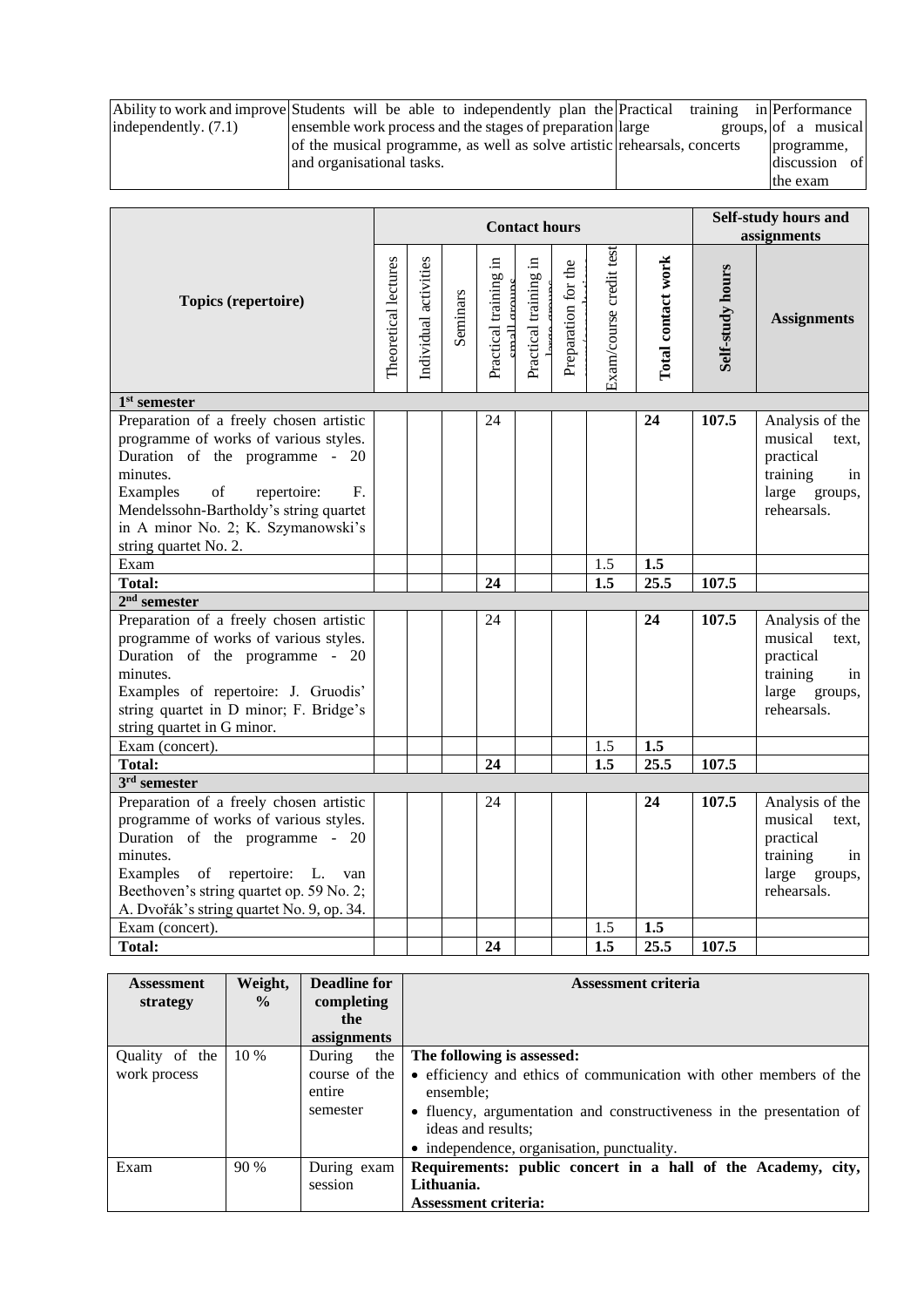| • ensemble technique (sound balance and metrorhythmic synchronism);              |
|----------------------------------------------------------------------------------|
| • accurate performance of the repertoire in terms of musical text;               |
| • specialisation instrument management skills, adaptability, virtuoso<br>skills: |
| • stylistically grounded application of articulation, ornamentation and          |
| improvisation principles;                                                        |
| • sense of genre and form;                                                       |
| • artistry and persuasiveness, quality of musical expression.                    |

| <b>Author</b>                                        | <b>Publicati</b><br>on date<br>(year) | <b>Title</b>                                                                  | No. of<br>periodica<br>1 or<br>volume | Publisher (place,<br>publishing office)<br>or web link |
|------------------------------------------------------|---------------------------------------|-------------------------------------------------------------------------------|---------------------------------------|--------------------------------------------------------|
| <b>Required study material</b>                       |                                       |                                                                               |                                       |                                                        |
| Badura-Skoda,<br>Eva:<br>Badura-Skoda, Paul          | 1957                                  | Mozart-Interpretation                                                         |                                       | Wancura                                                |
| Baron, J. H.                                         | 1998                                  | Intimate Music: A History of the Idea<br>of Chamber Music                     |                                       | New York: Pendragon<br>Press                           |
| Blum, D.                                             | 1987                                  | The art of quartet playing                                                    |                                       | Cornell<br>University<br>Press                         |
| Harnoncourt, N.                                      | 1993                                  | Der musikalische Dialog                                                       |                                       | <b>Amadeus Press</b>                                   |
| Harnoncourt, Nikolaus                                | 1982                                  | Musik als Klangrede                                                           |                                       | Baerenreiter - Verlag                                  |
| Katkus, D.                                           | 2013                                  | atlikimas.<br><b>Muzikos</b><br>Istorija/Teorijos/Stiliai<br>/Interpretacijos |                                       | Vilnius: Tyto alba                                     |
| Ulrich, H.                                           | 1966                                  | <b>Chamber Music</b>                                                          |                                       | Columbia University<br>Press                           |
| Баренбойм,<br>$\Pi$ .<br>$A$ .;<br>Ямпольский, И. М. | 1970                                  | Камерный ансамбль. Педагогика и<br>изполнительство                            |                                       | Москва                                                 |
| <b>Additional study material</b>                     |                                       |                                                                               |                                       |                                                        |
| Almonaitienė, J. ir kt.(sud.)                        | 2004                                  | Bendravimo psichologija                                                       |                                       | Kaunas                                                 |
| Altmann, W.                                          | 1934                                  | Handbuch fuer Klaviertriospieler                                              |                                       | Wolfenbuettel                                          |
| Gerulaitis, V.                                       | 1994                                  | <i>Muzikos</i><br>stilių<br>raida:<br>istorinė<br>apybraiža                   |                                       | <b>Vilnius</b>                                         |
| Katkus, D.                                           | 2013                                  | atlikimas.<br>Muzikos<br>Istorija/Teorijos/Stiliai/Interpretacijos            |                                       | Vilnius                                                |
| Newman, W. S.                                        | 1965                                  | Sonate in: MGG                                                                | Bd. 12                                |                                                        |
|                                                      |                                       | The Chamber music journal                                                     |                                       | http://www.chamber<br>musicjournal.org                 |
|                                                      |                                       | The Chamber music network                                                     |                                       | http://www.acmp.net/<br>resources                      |

# **CHAMBER ENSEMBLE II**

<span id="page-12-0"></span>

|                                   | Subject (module) title (LT/EN)                             | Code                    | Study programme (s)                    |  |
|-----------------------------------|------------------------------------------------------------|-------------------------|----------------------------------------|--|
| <b>Kamerinis</b><br>ansamblis II  | kontrabosas.<br>(arfa,                                     | M154217                 | (String<br>Performance<br><i>Music</i> |  |
|                                   | gitara)/Chamber Ensemble II (Harp, Double Bass,            |                         | <i>Instruments</i> )                   |  |
| Guitar)                           |                                                            |                         |                                        |  |
|                                   | Lecturer $(s)$                                             |                         | Department where the subject is        |  |
|                                   |                                                            |                         | implemented                            |  |
| Coordinator: prof. Dalia Balsytė. |                                                            |                         | Department of Chamber Ensemble         |  |
|                                   | Other (s): lect. Povilas Jacunskas, lect. Saulius Lipčius. |                         |                                        |  |
|                                   | <b>Study cycle</b>                                         |                         | Type of the subject (module)           |  |
| Second (Master)                   |                                                            |                         | Compulsory                             |  |
| <b>Mode of delivery</b>           | Semester or period when the subject is                     |                         | Language (s) of instruction            |  |
|                                   | delivered/study programme                                  |                         |                                        |  |
| Classwork                         | $1st - 3rd$<br>semesters/ <i>Music</i>                     | (String)<br>Performance | Lithuanian, Russian, English, German   |  |
|                                   | <i>Instruments</i> )                                       |                         |                                        |  |
|                                   | <b>Prerequisites</b>                                       |                         |                                        |  |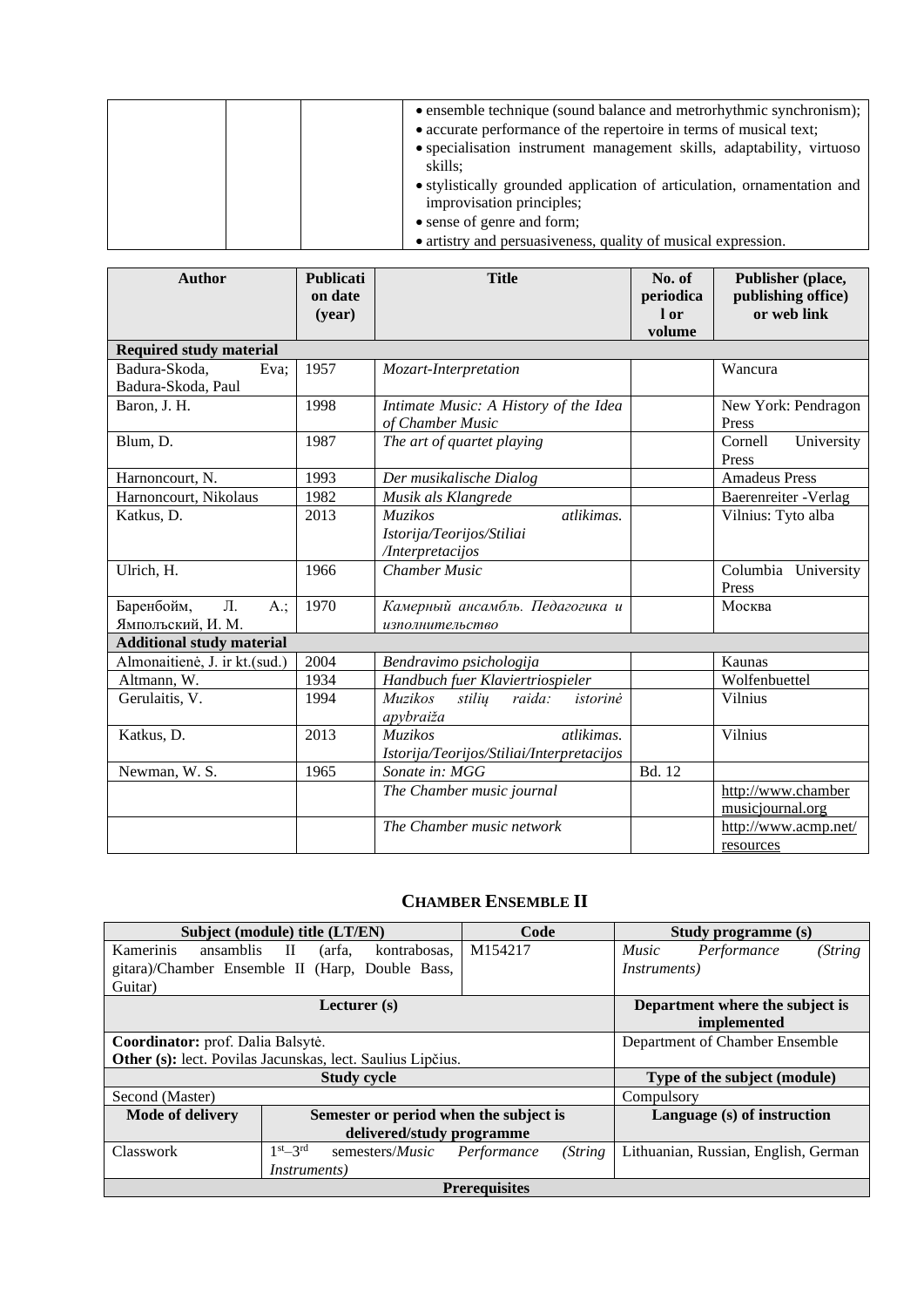| expression skills corresponding to the Bachelor's degree in music.<br><b>Number of ECTS</b><br><b>Total student's load</b><br><b>Contact hours</b><br><b>Self-study hours</b><br>credits<br>$15(5+5+5)$<br>399 (133+133+133)<br>76.5<br>$322.5(107.5+107.5+107.5)$<br>$(25.5 + 25.5 + 25.5)$<br>Purpose of the subject (module)<br>The aim of the subject Chamber Ensemble II (Harp, Double Bass, Guitar) is to acquaint students with the concert<br>repertoire of harps, double basses or guitars of various epochs, styles and genres; to provide theoretical knowledge and<br>practical skills of music playing in the chamber ensemble of homogeneous instruments, exceeding the level of Bachelor's<br>degree requirements in the fields of artistic expression, learning and rehearsals; to develop ensemble hearing and sight-<br>reading skills; based on the repertoire of chamber music of various styles and genres, to consolidate the skills of<br>independent creative work in the ensemble; by providing the basics of cognition of a more complex concert repertoire<br>and the skills of its mature preparation, to form the ability to plan the stages of repertoire preparation and to implement<br>them consistently by developing skills to learn independently, notice and solve problems in the creative process.<br>Short description of the subject (module) (up to 500 characters)<br>The object of the subject Chamber Ensemble II (Harp, Double Bass, Guitar) is the development of artistic and<br>professional ability to play chamber music of various epochs and styles, and large forms. During the preparation of the<br>concert repertoire, the tasks of forming and realising a higher level of collective interpretation, and developing the mastery<br>of ensemble playing are solved. Repertoire preparation periods are planned, a rehearsal plan is drawn up, and a concert<br>calendar is planned. Concert practice of ensemble playing is acquired.<br>Programme<br>competences to be<br><b>Teaching and</b><br><b>Assessment</b><br>developed (number of<br>Learning outcomes of the subject (module)<br>learning methods<br>methods<br>programme's learning<br>outcomes)<br>to inspire and Students will be able to perform chamber works, Practical training in Performance of a<br>Ability<br>original artistic while at the same time demonstrating a sense of large<br>groups, musical<br>realise<br>ideas through the means of style and artistic individuality.<br>analysis programme<br>rehearsals,<br>musical expression of the<br>and preparation of a<br>musical text, concerts<br>chosen<br>specialisation.<br>(1.1)<br>to inspire and Students will be able to use all the possibilities of Practical training in Performance of a<br>Ability<br>original artistic performance<br>techniques<br>groups, musical<br>realise<br>when<br>performing large<br>ideas through the means of ensemble programmes in an ensemble of rehearsals,<br>analysis programme<br>musical expression of the homogeneous instruments, and will demonstrate and preparation of a<br>specialisation. the developed skills of musical communication, musical text, concerts<br>chosen<br>(1.2)<br>leadership of a musical ensemble.<br>Good knowledge of music Students will be well versed in the language and Practical training in Performance of a<br>theory,<br>and performance practice of the chamber ensemble's large<br>groups, musical<br>history<br>analysis programme,<br>cultural<br>their repertoire (individual periods, styles, genres, etc.), rehearsals,<br>contexts,<br>links with interpretation and will be able to base interpretive decisions on and preparation of a discussion of the<br>traditions. $(2.1)$<br>this knowledge and/or art research at all stages of musical text, concerts exam<br>preparing a musical programme.<br>Good knowledge of music Students will be able to create a coherent Rehearsals,<br>analysis Performance of a<br>and programme for an ensemble of homogeneous and preparation of a musical<br>history<br>theory,<br>their instruments, taking into account the specific musical text, concerts<br>cultural<br>contexts,<br>programme,<br>links with interpretation context (composition of performers, theme and<br>discussion of the<br>traditions. $(2.2)$<br>purpose of the event).<br>exam<br>broaden Students will have accumulated a representative Practical training in Performance of a<br>Ability<br>to<br>creative<br>experience concert<br>repertoire<br>for<br>ensemble<br>of large<br>groups, musical<br>an<br>through initiation of and homogeneous instruments and gained concert rehearsals,<br>analysis programme |
|-------------------------------------------------------------------------------------------------------------------------------------------------------------------------------------------------------------------------------------------------------------------------------------------------------------------------------------------------------------------------------------------------------------------------------------------------------------------------------------------------------------------------------------------------------------------------------------------------------------------------------------------------------------------------------------------------------------------------------------------------------------------------------------------------------------------------------------------------------------------------------------------------------------------------------------------------------------------------------------------------------------------------------------------------------------------------------------------------------------------------------------------------------------------------------------------------------------------------------------------------------------------------------------------------------------------------------------------------------------------------------------------------------------------------------------------------------------------------------------------------------------------------------------------------------------------------------------------------------------------------------------------------------------------------------------------------------------------------------------------------------------------------------------------------------------------------------------------------------------------------------------------------------------------------------------------------------------------------------------------------------------------------------------------------------------------------------------------------------------------------------------------------------------------------------------------------------------------------------------------------------------------------------------------------------------------------------------------------------------------------------------------------------------------------------------------------------------------------------------------------------------------------------------------------------------------------------------------------------------------------------------------------------------------------------------------------------------------------------------------------------------------------------------------------------------------------------------------------------------------------------------------------------------------------------------------------------------------------------------------------------------------------------------------------------------------------------------------------------------------------------------------------------------------------------------------------------------------------------------------------------------------------------------------------------------------------------------------------------------------------------------------------------------------------------------------------------------------------------------------------------------------------------------------------------------------------------------------------------------------------------------------------------------------------------------------------------------------------------------------------------------------------------------------------------------------------------------------------------------------------------------------------------------------------------------------------------------------------------------------------------------------------------------------------------------------------------------------------------------------------------------------------------------------------------------------------------------------------------------------------------------------------------------------------------------------------------------------------------------------------------------------------------------------------------------------------------------------------------------------------------------------------------------------------------------------------------------------------------------------------------------------------------------------------------------------------------------------------------------|
|                                                                                                                                                                                                                                                                                                                                                                                                                                                                                                                                                                                                                                                                                                                                                                                                                                                                                                                                                                                                                                                                                                                                                                                                                                                                                                                                                                                                                                                                                                                                                                                                                                                                                                                                                                                                                                                                                                                                                                                                                                                                                                                                                                                                                                                                                                                                                                                                                                                                                                                                                                                                                                                                                                                                                                                                                                                                                                                                                                                                                                                                                                                                                                                                                                                                                                                                                                                                                                                                                                                                                                                                                                                                                                                                                                                                                                                                                                                                                                                                                                                                                                                                                                                                                                                                                                                                                                                                                                                                                                                                                                                                                                                                                                                                     |
|                                                                                                                                                                                                                                                                                                                                                                                                                                                                                                                                                                                                                                                                                                                                                                                                                                                                                                                                                                                                                                                                                                                                                                                                                                                                                                                                                                                                                                                                                                                                                                                                                                                                                                                                                                                                                                                                                                                                                                                                                                                                                                                                                                                                                                                                                                                                                                                                                                                                                                                                                                                                                                                                                                                                                                                                                                                                                                                                                                                                                                                                                                                                                                                                                                                                                                                                                                                                                                                                                                                                                                                                                                                                                                                                                                                                                                                                                                                                                                                                                                                                                                                                                                                                                                                                                                                                                                                                                                                                                                                                                                                                                                                                                                                                     |
|                                                                                                                                                                                                                                                                                                                                                                                                                                                                                                                                                                                                                                                                                                                                                                                                                                                                                                                                                                                                                                                                                                                                                                                                                                                                                                                                                                                                                                                                                                                                                                                                                                                                                                                                                                                                                                                                                                                                                                                                                                                                                                                                                                                                                                                                                                                                                                                                                                                                                                                                                                                                                                                                                                                                                                                                                                                                                                                                                                                                                                                                                                                                                                                                                                                                                                                                                                                                                                                                                                                                                                                                                                                                                                                                                                                                                                                                                                                                                                                                                                                                                                                                                                                                                                                                                                                                                                                                                                                                                                                                                                                                                                                                                                                                     |
|                                                                                                                                                                                                                                                                                                                                                                                                                                                                                                                                                                                                                                                                                                                                                                                                                                                                                                                                                                                                                                                                                                                                                                                                                                                                                                                                                                                                                                                                                                                                                                                                                                                                                                                                                                                                                                                                                                                                                                                                                                                                                                                                                                                                                                                                                                                                                                                                                                                                                                                                                                                                                                                                                                                                                                                                                                                                                                                                                                                                                                                                                                                                                                                                                                                                                                                                                                                                                                                                                                                                                                                                                                                                                                                                                                                                                                                                                                                                                                                                                                                                                                                                                                                                                                                                                                                                                                                                                                                                                                                                                                                                                                                                                                                                     |
|                                                                                                                                                                                                                                                                                                                                                                                                                                                                                                                                                                                                                                                                                                                                                                                                                                                                                                                                                                                                                                                                                                                                                                                                                                                                                                                                                                                                                                                                                                                                                                                                                                                                                                                                                                                                                                                                                                                                                                                                                                                                                                                                                                                                                                                                                                                                                                                                                                                                                                                                                                                                                                                                                                                                                                                                                                                                                                                                                                                                                                                                                                                                                                                                                                                                                                                                                                                                                                                                                                                                                                                                                                                                                                                                                                                                                                                                                                                                                                                                                                                                                                                                                                                                                                                                                                                                                                                                                                                                                                                                                                                                                                                                                                                                     |
|                                                                                                                                                                                                                                                                                                                                                                                                                                                                                                                                                                                                                                                                                                                                                                                                                                                                                                                                                                                                                                                                                                                                                                                                                                                                                                                                                                                                                                                                                                                                                                                                                                                                                                                                                                                                                                                                                                                                                                                                                                                                                                                                                                                                                                                                                                                                                                                                                                                                                                                                                                                                                                                                                                                                                                                                                                                                                                                                                                                                                                                                                                                                                                                                                                                                                                                                                                                                                                                                                                                                                                                                                                                                                                                                                                                                                                                                                                                                                                                                                                                                                                                                                                                                                                                                                                                                                                                                                                                                                                                                                                                                                                                                                                                                     |
|                                                                                                                                                                                                                                                                                                                                                                                                                                                                                                                                                                                                                                                                                                                                                                                                                                                                                                                                                                                                                                                                                                                                                                                                                                                                                                                                                                                                                                                                                                                                                                                                                                                                                                                                                                                                                                                                                                                                                                                                                                                                                                                                                                                                                                                                                                                                                                                                                                                                                                                                                                                                                                                                                                                                                                                                                                                                                                                                                                                                                                                                                                                                                                                                                                                                                                                                                                                                                                                                                                                                                                                                                                                                                                                                                                                                                                                                                                                                                                                                                                                                                                                                                                                                                                                                                                                                                                                                                                                                                                                                                                                                                                                                                                                                     |
|                                                                                                                                                                                                                                                                                                                                                                                                                                                                                                                                                                                                                                                                                                                                                                                                                                                                                                                                                                                                                                                                                                                                                                                                                                                                                                                                                                                                                                                                                                                                                                                                                                                                                                                                                                                                                                                                                                                                                                                                                                                                                                                                                                                                                                                                                                                                                                                                                                                                                                                                                                                                                                                                                                                                                                                                                                                                                                                                                                                                                                                                                                                                                                                                                                                                                                                                                                                                                                                                                                                                                                                                                                                                                                                                                                                                                                                                                                                                                                                                                                                                                                                                                                                                                                                                                                                                                                                                                                                                                                                                                                                                                                                                                                                                     |
|                                                                                                                                                                                                                                                                                                                                                                                                                                                                                                                                                                                                                                                                                                                                                                                                                                                                                                                                                                                                                                                                                                                                                                                                                                                                                                                                                                                                                                                                                                                                                                                                                                                                                                                                                                                                                                                                                                                                                                                                                                                                                                                                                                                                                                                                                                                                                                                                                                                                                                                                                                                                                                                                                                                                                                                                                                                                                                                                                                                                                                                                                                                                                                                                                                                                                                                                                                                                                                                                                                                                                                                                                                                                                                                                                                                                                                                                                                                                                                                                                                                                                                                                                                                                                                                                                                                                                                                                                                                                                                                                                                                                                                                                                                                                     |
|                                                                                                                                                                                                                                                                                                                                                                                                                                                                                                                                                                                                                                                                                                                                                                                                                                                                                                                                                                                                                                                                                                                                                                                                                                                                                                                                                                                                                                                                                                                                                                                                                                                                                                                                                                                                                                                                                                                                                                                                                                                                                                                                                                                                                                                                                                                                                                                                                                                                                                                                                                                                                                                                                                                                                                                                                                                                                                                                                                                                                                                                                                                                                                                                                                                                                                                                                                                                                                                                                                                                                                                                                                                                                                                                                                                                                                                                                                                                                                                                                                                                                                                                                                                                                                                                                                                                                                                                                                                                                                                                                                                                                                                                                                                                     |
|                                                                                                                                                                                                                                                                                                                                                                                                                                                                                                                                                                                                                                                                                                                                                                                                                                                                                                                                                                                                                                                                                                                                                                                                                                                                                                                                                                                                                                                                                                                                                                                                                                                                                                                                                                                                                                                                                                                                                                                                                                                                                                                                                                                                                                                                                                                                                                                                                                                                                                                                                                                                                                                                                                                                                                                                                                                                                                                                                                                                                                                                                                                                                                                                                                                                                                                                                                                                                                                                                                                                                                                                                                                                                                                                                                                                                                                                                                                                                                                                                                                                                                                                                                                                                                                                                                                                                                                                                                                                                                                                                                                                                                                                                                                                     |
|                                                                                                                                                                                                                                                                                                                                                                                                                                                                                                                                                                                                                                                                                                                                                                                                                                                                                                                                                                                                                                                                                                                                                                                                                                                                                                                                                                                                                                                                                                                                                                                                                                                                                                                                                                                                                                                                                                                                                                                                                                                                                                                                                                                                                                                                                                                                                                                                                                                                                                                                                                                                                                                                                                                                                                                                                                                                                                                                                                                                                                                                                                                                                                                                                                                                                                                                                                                                                                                                                                                                                                                                                                                                                                                                                                                                                                                                                                                                                                                                                                                                                                                                                                                                                                                                                                                                                                                                                                                                                                                                                                                                                                                                                                                                     |
|                                                                                                                                                                                                                                                                                                                                                                                                                                                                                                                                                                                                                                                                                                                                                                                                                                                                                                                                                                                                                                                                                                                                                                                                                                                                                                                                                                                                                                                                                                                                                                                                                                                                                                                                                                                                                                                                                                                                                                                                                                                                                                                                                                                                                                                                                                                                                                                                                                                                                                                                                                                                                                                                                                                                                                                                                                                                                                                                                                                                                                                                                                                                                                                                                                                                                                                                                                                                                                                                                                                                                                                                                                                                                                                                                                                                                                                                                                                                                                                                                                                                                                                                                                                                                                                                                                                                                                                                                                                                                                                                                                                                                                                                                                                                     |
|                                                                                                                                                                                                                                                                                                                                                                                                                                                                                                                                                                                                                                                                                                                                                                                                                                                                                                                                                                                                                                                                                                                                                                                                                                                                                                                                                                                                                                                                                                                                                                                                                                                                                                                                                                                                                                                                                                                                                                                                                                                                                                                                                                                                                                                                                                                                                                                                                                                                                                                                                                                                                                                                                                                                                                                                                                                                                                                                                                                                                                                                                                                                                                                                                                                                                                                                                                                                                                                                                                                                                                                                                                                                                                                                                                                                                                                                                                                                                                                                                                                                                                                                                                                                                                                                                                                                                                                                                                                                                                                                                                                                                                                                                                                                     |
|                                                                                                                                                                                                                                                                                                                                                                                                                                                                                                                                                                                                                                                                                                                                                                                                                                                                                                                                                                                                                                                                                                                                                                                                                                                                                                                                                                                                                                                                                                                                                                                                                                                                                                                                                                                                                                                                                                                                                                                                                                                                                                                                                                                                                                                                                                                                                                                                                                                                                                                                                                                                                                                                                                                                                                                                                                                                                                                                                                                                                                                                                                                                                                                                                                                                                                                                                                                                                                                                                                                                                                                                                                                                                                                                                                                                                                                                                                                                                                                                                                                                                                                                                                                                                                                                                                                                                                                                                                                                                                                                                                                                                                                                                                                                     |
|                                                                                                                                                                                                                                                                                                                                                                                                                                                                                                                                                                                                                                                                                                                                                                                                                                                                                                                                                                                                                                                                                                                                                                                                                                                                                                                                                                                                                                                                                                                                                                                                                                                                                                                                                                                                                                                                                                                                                                                                                                                                                                                                                                                                                                                                                                                                                                                                                                                                                                                                                                                                                                                                                                                                                                                                                                                                                                                                                                                                                                                                                                                                                                                                                                                                                                                                                                                                                                                                                                                                                                                                                                                                                                                                                                                                                                                                                                                                                                                                                                                                                                                                                                                                                                                                                                                                                                                                                                                                                                                                                                                                                                                                                                                                     |
|                                                                                                                                                                                                                                                                                                                                                                                                                                                                                                                                                                                                                                                                                                                                                                                                                                                                                                                                                                                                                                                                                                                                                                                                                                                                                                                                                                                                                                                                                                                                                                                                                                                                                                                                                                                                                                                                                                                                                                                                                                                                                                                                                                                                                                                                                                                                                                                                                                                                                                                                                                                                                                                                                                                                                                                                                                                                                                                                                                                                                                                                                                                                                                                                                                                                                                                                                                                                                                                                                                                                                                                                                                                                                                                                                                                                                                                                                                                                                                                                                                                                                                                                                                                                                                                                                                                                                                                                                                                                                                                                                                                                                                                                                                                                     |
|                                                                                                                                                                                                                                                                                                                                                                                                                                                                                                                                                                                                                                                                                                                                                                                                                                                                                                                                                                                                                                                                                                                                                                                                                                                                                                                                                                                                                                                                                                                                                                                                                                                                                                                                                                                                                                                                                                                                                                                                                                                                                                                                                                                                                                                                                                                                                                                                                                                                                                                                                                                                                                                                                                                                                                                                                                                                                                                                                                                                                                                                                                                                                                                                                                                                                                                                                                                                                                                                                                                                                                                                                                                                                                                                                                                                                                                                                                                                                                                                                                                                                                                                                                                                                                                                                                                                                                                                                                                                                                                                                                                                                                                                                                                                     |
|                                                                                                                                                                                                                                                                                                                                                                                                                                                                                                                                                                                                                                                                                                                                                                                                                                                                                                                                                                                                                                                                                                                                                                                                                                                                                                                                                                                                                                                                                                                                                                                                                                                                                                                                                                                                                                                                                                                                                                                                                                                                                                                                                                                                                                                                                                                                                                                                                                                                                                                                                                                                                                                                                                                                                                                                                                                                                                                                                                                                                                                                                                                                                                                                                                                                                                                                                                                                                                                                                                                                                                                                                                                                                                                                                                                                                                                                                                                                                                                                                                                                                                                                                                                                                                                                                                                                                                                                                                                                                                                                                                                                                                                                                                                                     |
|                                                                                                                                                                                                                                                                                                                                                                                                                                                                                                                                                                                                                                                                                                                                                                                                                                                                                                                                                                                                                                                                                                                                                                                                                                                                                                                                                                                                                                                                                                                                                                                                                                                                                                                                                                                                                                                                                                                                                                                                                                                                                                                                                                                                                                                                                                                                                                                                                                                                                                                                                                                                                                                                                                                                                                                                                                                                                                                                                                                                                                                                                                                                                                                                                                                                                                                                                                                                                                                                                                                                                                                                                                                                                                                                                                                                                                                                                                                                                                                                                                                                                                                                                                                                                                                                                                                                                                                                                                                                                                                                                                                                                                                                                                                                     |
|                                                                                                                                                                                                                                                                                                                                                                                                                                                                                                                                                                                                                                                                                                                                                                                                                                                                                                                                                                                                                                                                                                                                                                                                                                                                                                                                                                                                                                                                                                                                                                                                                                                                                                                                                                                                                                                                                                                                                                                                                                                                                                                                                                                                                                                                                                                                                                                                                                                                                                                                                                                                                                                                                                                                                                                                                                                                                                                                                                                                                                                                                                                                                                                                                                                                                                                                                                                                                                                                                                                                                                                                                                                                                                                                                                                                                                                                                                                                                                                                                                                                                                                                                                                                                                                                                                                                                                                                                                                                                                                                                                                                                                                                                                                                     |
|                                                                                                                                                                                                                                                                                                                                                                                                                                                                                                                                                                                                                                                                                                                                                                                                                                                                                                                                                                                                                                                                                                                                                                                                                                                                                                                                                                                                                                                                                                                                                                                                                                                                                                                                                                                                                                                                                                                                                                                                                                                                                                                                                                                                                                                                                                                                                                                                                                                                                                                                                                                                                                                                                                                                                                                                                                                                                                                                                                                                                                                                                                                                                                                                                                                                                                                                                                                                                                                                                                                                                                                                                                                                                                                                                                                                                                                                                                                                                                                                                                                                                                                                                                                                                                                                                                                                                                                                                                                                                                                                                                                                                                                                                                                                     |
|                                                                                                                                                                                                                                                                                                                                                                                                                                                                                                                                                                                                                                                                                                                                                                                                                                                                                                                                                                                                                                                                                                                                                                                                                                                                                                                                                                                                                                                                                                                                                                                                                                                                                                                                                                                                                                                                                                                                                                                                                                                                                                                                                                                                                                                                                                                                                                                                                                                                                                                                                                                                                                                                                                                                                                                                                                                                                                                                                                                                                                                                                                                                                                                                                                                                                                                                                                                                                                                                                                                                                                                                                                                                                                                                                                                                                                                                                                                                                                                                                                                                                                                                                                                                                                                                                                                                                                                                                                                                                                                                                                                                                                                                                                                                     |
|                                                                                                                                                                                                                                                                                                                                                                                                                                                                                                                                                                                                                                                                                                                                                                                                                                                                                                                                                                                                                                                                                                                                                                                                                                                                                                                                                                                                                                                                                                                                                                                                                                                                                                                                                                                                                                                                                                                                                                                                                                                                                                                                                                                                                                                                                                                                                                                                                                                                                                                                                                                                                                                                                                                                                                                                                                                                                                                                                                                                                                                                                                                                                                                                                                                                                                                                                                                                                                                                                                                                                                                                                                                                                                                                                                                                                                                                                                                                                                                                                                                                                                                                                                                                                                                                                                                                                                                                                                                                                                                                                                                                                                                                                                                                     |
|                                                                                                                                                                                                                                                                                                                                                                                                                                                                                                                                                                                                                                                                                                                                                                                                                                                                                                                                                                                                                                                                                                                                                                                                                                                                                                                                                                                                                                                                                                                                                                                                                                                                                                                                                                                                                                                                                                                                                                                                                                                                                                                                                                                                                                                                                                                                                                                                                                                                                                                                                                                                                                                                                                                                                                                                                                                                                                                                                                                                                                                                                                                                                                                                                                                                                                                                                                                                                                                                                                                                                                                                                                                                                                                                                                                                                                                                                                                                                                                                                                                                                                                                                                                                                                                                                                                                                                                                                                                                                                                                                                                                                                                                                                                                     |
|                                                                                                                                                                                                                                                                                                                                                                                                                                                                                                                                                                                                                                                                                                                                                                                                                                                                                                                                                                                                                                                                                                                                                                                                                                                                                                                                                                                                                                                                                                                                                                                                                                                                                                                                                                                                                                                                                                                                                                                                                                                                                                                                                                                                                                                                                                                                                                                                                                                                                                                                                                                                                                                                                                                                                                                                                                                                                                                                                                                                                                                                                                                                                                                                                                                                                                                                                                                                                                                                                                                                                                                                                                                                                                                                                                                                                                                                                                                                                                                                                                                                                                                                                                                                                                                                                                                                                                                                                                                                                                                                                                                                                                                                                                                                     |
|                                                                                                                                                                                                                                                                                                                                                                                                                                                                                                                                                                                                                                                                                                                                                                                                                                                                                                                                                                                                                                                                                                                                                                                                                                                                                                                                                                                                                                                                                                                                                                                                                                                                                                                                                                                                                                                                                                                                                                                                                                                                                                                                                                                                                                                                                                                                                                                                                                                                                                                                                                                                                                                                                                                                                                                                                                                                                                                                                                                                                                                                                                                                                                                                                                                                                                                                                                                                                                                                                                                                                                                                                                                                                                                                                                                                                                                                                                                                                                                                                                                                                                                                                                                                                                                                                                                                                                                                                                                                                                                                                                                                                                                                                                                                     |
|                                                                                                                                                                                                                                                                                                                                                                                                                                                                                                                                                                                                                                                                                                                                                                                                                                                                                                                                                                                                                                                                                                                                                                                                                                                                                                                                                                                                                                                                                                                                                                                                                                                                                                                                                                                                                                                                                                                                                                                                                                                                                                                                                                                                                                                                                                                                                                                                                                                                                                                                                                                                                                                                                                                                                                                                                                                                                                                                                                                                                                                                                                                                                                                                                                                                                                                                                                                                                                                                                                                                                                                                                                                                                                                                                                                                                                                                                                                                                                                                                                                                                                                                                                                                                                                                                                                                                                                                                                                                                                                                                                                                                                                                                                                                     |
|                                                                                                                                                                                                                                                                                                                                                                                                                                                                                                                                                                                                                                                                                                                                                                                                                                                                                                                                                                                                                                                                                                                                                                                                                                                                                                                                                                                                                                                                                                                                                                                                                                                                                                                                                                                                                                                                                                                                                                                                                                                                                                                                                                                                                                                                                                                                                                                                                                                                                                                                                                                                                                                                                                                                                                                                                                                                                                                                                                                                                                                                                                                                                                                                                                                                                                                                                                                                                                                                                                                                                                                                                                                                                                                                                                                                                                                                                                                                                                                                                                                                                                                                                                                                                                                                                                                                                                                                                                                                                                                                                                                                                                                                                                                                     |
|                                                                                                                                                                                                                                                                                                                                                                                                                                                                                                                                                                                                                                                                                                                                                                                                                                                                                                                                                                                                                                                                                                                                                                                                                                                                                                                                                                                                                                                                                                                                                                                                                                                                                                                                                                                                                                                                                                                                                                                                                                                                                                                                                                                                                                                                                                                                                                                                                                                                                                                                                                                                                                                                                                                                                                                                                                                                                                                                                                                                                                                                                                                                                                                                                                                                                                                                                                                                                                                                                                                                                                                                                                                                                                                                                                                                                                                                                                                                                                                                                                                                                                                                                                                                                                                                                                                                                                                                                                                                                                                                                                                                                                                                                                                                     |
|                                                                                                                                                                                                                                                                                                                                                                                                                                                                                                                                                                                                                                                                                                                                                                                                                                                                                                                                                                                                                                                                                                                                                                                                                                                                                                                                                                                                                                                                                                                                                                                                                                                                                                                                                                                                                                                                                                                                                                                                                                                                                                                                                                                                                                                                                                                                                                                                                                                                                                                                                                                                                                                                                                                                                                                                                                                                                                                                                                                                                                                                                                                                                                                                                                                                                                                                                                                                                                                                                                                                                                                                                                                                                                                                                                                                                                                                                                                                                                                                                                                                                                                                                                                                                                                                                                                                                                                                                                                                                                                                                                                                                                                                                                                                     |
|                                                                                                                                                                                                                                                                                                                                                                                                                                                                                                                                                                                                                                                                                                                                                                                                                                                                                                                                                                                                                                                                                                                                                                                                                                                                                                                                                                                                                                                                                                                                                                                                                                                                                                                                                                                                                                                                                                                                                                                                                                                                                                                                                                                                                                                                                                                                                                                                                                                                                                                                                                                                                                                                                                                                                                                                                                                                                                                                                                                                                                                                                                                                                                                                                                                                                                                                                                                                                                                                                                                                                                                                                                                                                                                                                                                                                                                                                                                                                                                                                                                                                                                                                                                                                                                                                                                                                                                                                                                                                                                                                                                                                                                                                                                                     |
|                                                                                                                                                                                                                                                                                                                                                                                                                                                                                                                                                                                                                                                                                                                                                                                                                                                                                                                                                                                                                                                                                                                                                                                                                                                                                                                                                                                                                                                                                                                                                                                                                                                                                                                                                                                                                                                                                                                                                                                                                                                                                                                                                                                                                                                                                                                                                                                                                                                                                                                                                                                                                                                                                                                                                                                                                                                                                                                                                                                                                                                                                                                                                                                                                                                                                                                                                                                                                                                                                                                                                                                                                                                                                                                                                                                                                                                                                                                                                                                                                                                                                                                                                                                                                                                                                                                                                                                                                                                                                                                                                                                                                                                                                                                                     |
|                                                                                                                                                                                                                                                                                                                                                                                                                                                                                                                                                                                                                                                                                                                                                                                                                                                                                                                                                                                                                                                                                                                                                                                                                                                                                                                                                                                                                                                                                                                                                                                                                                                                                                                                                                                                                                                                                                                                                                                                                                                                                                                                                                                                                                                                                                                                                                                                                                                                                                                                                                                                                                                                                                                                                                                                                                                                                                                                                                                                                                                                                                                                                                                                                                                                                                                                                                                                                                                                                                                                                                                                                                                                                                                                                                                                                                                                                                                                                                                                                                                                                                                                                                                                                                                                                                                                                                                                                                                                                                                                                                                                                                                                                                                                     |
|                                                                                                                                                                                                                                                                                                                                                                                                                                                                                                                                                                                                                                                                                                                                                                                                                                                                                                                                                                                                                                                                                                                                                                                                                                                                                                                                                                                                                                                                                                                                                                                                                                                                                                                                                                                                                                                                                                                                                                                                                                                                                                                                                                                                                                                                                                                                                                                                                                                                                                                                                                                                                                                                                                                                                                                                                                                                                                                                                                                                                                                                                                                                                                                                                                                                                                                                                                                                                                                                                                                                                                                                                                                                                                                                                                                                                                                                                                                                                                                                                                                                                                                                                                                                                                                                                                                                                                                                                                                                                                                                                                                                                                                                                                                                     |
|                                                                                                                                                                                                                                                                                                                                                                                                                                                                                                                                                                                                                                                                                                                                                                                                                                                                                                                                                                                                                                                                                                                                                                                                                                                                                                                                                                                                                                                                                                                                                                                                                                                                                                                                                                                                                                                                                                                                                                                                                                                                                                                                                                                                                                                                                                                                                                                                                                                                                                                                                                                                                                                                                                                                                                                                                                                                                                                                                                                                                                                                                                                                                                                                                                                                                                                                                                                                                                                                                                                                                                                                                                                                                                                                                                                                                                                                                                                                                                                                                                                                                                                                                                                                                                                                                                                                                                                                                                                                                                                                                                                                                                                                                                                                     |
|                                                                                                                                                                                                                                                                                                                                                                                                                                                                                                                                                                                                                                                                                                                                                                                                                                                                                                                                                                                                                                                                                                                                                                                                                                                                                                                                                                                                                                                                                                                                                                                                                                                                                                                                                                                                                                                                                                                                                                                                                                                                                                                                                                                                                                                                                                                                                                                                                                                                                                                                                                                                                                                                                                                                                                                                                                                                                                                                                                                                                                                                                                                                                                                                                                                                                                                                                                                                                                                                                                                                                                                                                                                                                                                                                                                                                                                                                                                                                                                                                                                                                                                                                                                                                                                                                                                                                                                                                                                                                                                                                                                                                                                                                                                                     |
|                                                                                                                                                                                                                                                                                                                                                                                                                                                                                                                                                                                                                                                                                                                                                                                                                                                                                                                                                                                                                                                                                                                                                                                                                                                                                                                                                                                                                                                                                                                                                                                                                                                                                                                                                                                                                                                                                                                                                                                                                                                                                                                                                                                                                                                                                                                                                                                                                                                                                                                                                                                                                                                                                                                                                                                                                                                                                                                                                                                                                                                                                                                                                                                                                                                                                                                                                                                                                                                                                                                                                                                                                                                                                                                                                                                                                                                                                                                                                                                                                                                                                                                                                                                                                                                                                                                                                                                                                                                                                                                                                                                                                                                                                                                                     |
|                                                                                                                                                                                                                                                                                                                                                                                                                                                                                                                                                                                                                                                                                                                                                                                                                                                                                                                                                                                                                                                                                                                                                                                                                                                                                                                                                                                                                                                                                                                                                                                                                                                                                                                                                                                                                                                                                                                                                                                                                                                                                                                                                                                                                                                                                                                                                                                                                                                                                                                                                                                                                                                                                                                                                                                                                                                                                                                                                                                                                                                                                                                                                                                                                                                                                                                                                                                                                                                                                                                                                                                                                                                                                                                                                                                                                                                                                                                                                                                                                                                                                                                                                                                                                                                                                                                                                                                                                                                                                                                                                                                                                                                                                                                                     |
|                                                                                                                                                                                                                                                                                                                                                                                                                                                                                                                                                                                                                                                                                                                                                                                                                                                                                                                                                                                                                                                                                                                                                                                                                                                                                                                                                                                                                                                                                                                                                                                                                                                                                                                                                                                                                                                                                                                                                                                                                                                                                                                                                                                                                                                                                                                                                                                                                                                                                                                                                                                                                                                                                                                                                                                                                                                                                                                                                                                                                                                                                                                                                                                                                                                                                                                                                                                                                                                                                                                                                                                                                                                                                                                                                                                                                                                                                                                                                                                                                                                                                                                                                                                                                                                                                                                                                                                                                                                                                                                                                                                                                                                                                                                                     |
|                                                                                                                                                                                                                                                                                                                                                                                                                                                                                                                                                                                                                                                                                                                                                                                                                                                                                                                                                                                                                                                                                                                                                                                                                                                                                                                                                                                                                                                                                                                                                                                                                                                                                                                                                                                                                                                                                                                                                                                                                                                                                                                                                                                                                                                                                                                                                                                                                                                                                                                                                                                                                                                                                                                                                                                                                                                                                                                                                                                                                                                                                                                                                                                                                                                                                                                                                                                                                                                                                                                                                                                                                                                                                                                                                                                                                                                                                                                                                                                                                                                                                                                                                                                                                                                                                                                                                                                                                                                                                                                                                                                                                                                                                                                                     |
|                                                                                                                                                                                                                                                                                                                                                                                                                                                                                                                                                                                                                                                                                                                                                                                                                                                                                                                                                                                                                                                                                                                                                                                                                                                                                                                                                                                                                                                                                                                                                                                                                                                                                                                                                                                                                                                                                                                                                                                                                                                                                                                                                                                                                                                                                                                                                                                                                                                                                                                                                                                                                                                                                                                                                                                                                                                                                                                                                                                                                                                                                                                                                                                                                                                                                                                                                                                                                                                                                                                                                                                                                                                                                                                                                                                                                                                                                                                                                                                                                                                                                                                                                                                                                                                                                                                                                                                                                                                                                                                                                                                                                                                                                                                                     |
| in experience by participating in at least 3 public and preparation of a<br>engagement                                                                                                                                                                                                                                                                                                                                                                                                                                                                                                                                                                                                                                                                                                                                                                                                                                                                                                                                                                                                                                                                                                                                                                                                                                                                                                                                                                                                                                                                                                                                                                                                                                                                                                                                                                                                                                                                                                                                                                                                                                                                                                                                                                                                                                                                                                                                                                                                                                                                                                                                                                                                                                                                                                                                                                                                                                                                                                                                                                                                                                                                                                                                                                                                                                                                                                                                                                                                                                                                                                                                                                                                                                                                                                                                                                                                                                                                                                                                                                                                                                                                                                                                                                                                                                                                                                                                                                                                                                                                                                                                                                                                                                              |
| independent<br>artistic concert events during the study year.<br>musical text, concerts                                                                                                                                                                                                                                                                                                                                                                                                                                                                                                                                                                                                                                                                                                                                                                                                                                                                                                                                                                                                                                                                                                                                                                                                                                                                                                                                                                                                                                                                                                                                                                                                                                                                                                                                                                                                                                                                                                                                                                                                                                                                                                                                                                                                                                                                                                                                                                                                                                                                                                                                                                                                                                                                                                                                                                                                                                                                                                                                                                                                                                                                                                                                                                                                                                                                                                                                                                                                                                                                                                                                                                                                                                                                                                                                                                                                                                                                                                                                                                                                                                                                                                                                                                                                                                                                                                                                                                                                                                                                                                                                                                                                                                             |
| activity. $(3.1)$                                                                                                                                                                                                                                                                                                                                                                                                                                                                                                                                                                                                                                                                                                                                                                                                                                                                                                                                                                                                                                                                                                                                                                                                                                                                                                                                                                                                                                                                                                                                                                                                                                                                                                                                                                                                                                                                                                                                                                                                                                                                                                                                                                                                                                                                                                                                                                                                                                                                                                                                                                                                                                                                                                                                                                                                                                                                                                                                                                                                                                                                                                                                                                                                                                                                                                                                                                                                                                                                                                                                                                                                                                                                                                                                                                                                                                                                                                                                                                                                                                                                                                                                                                                                                                                                                                                                                                                                                                                                                                                                                                                                                                                                                                                   |
| broaden Students will be able to initiate the preparation of Practical training in Performance of a<br>Ability<br>to                                                                                                                                                                                                                                                                                                                                                                                                                                                                                                                                                                                                                                                                                                                                                                                                                                                                                                                                                                                                                                                                                                                                                                                                                                                                                                                                                                                                                                                                                                                                                                                                                                                                                                                                                                                                                                                                                                                                                                                                                                                                                                                                                                                                                                                                                                                                                                                                                                                                                                                                                                                                                                                                                                                                                                                                                                                                                                                                                                                                                                                                                                                                                                                                                                                                                                                                                                                                                                                                                                                                                                                                                                                                                                                                                                                                                                                                                                                                                                                                                                                                                                                                                                                                                                                                                                                                                                                                                                                                                                                                                                                                                |
| experience an art programme and lead it or participate in the large<br>groups, musical<br>creative                                                                                                                                                                                                                                                                                                                                                                                                                                                                                                                                                                                                                                                                                                                                                                                                                                                                                                                                                                                                                                                                                                                                                                                                                                                                                                                                                                                                                                                                                                                                                                                                                                                                                                                                                                                                                                                                                                                                                                                                                                                                                                                                                                                                                                                                                                                                                                                                                                                                                                                                                                                                                                                                                                                                                                                                                                                                                                                                                                                                                                                                                                                                                                                                                                                                                                                                                                                                                                                                                                                                                                                                                                                                                                                                                                                                                                                                                                                                                                                                                                                                                                                                                                                                                                                                                                                                                                                                                                                                                                                                                                                                                                  |
| through initiation of and preparation and concert performance of an art rehearsals,<br>analysis programme,                                                                                                                                                                                                                                                                                                                                                                                                                                                                                                                                                                                                                                                                                                                                                                                                                                                                                                                                                                                                                                                                                                                                                                                                                                                                                                                                                                                                                                                                                                                                                                                                                                                                                                                                                                                                                                                                                                                                                                                                                                                                                                                                                                                                                                                                                                                                                                                                                                                                                                                                                                                                                                                                                                                                                                                                                                                                                                                                                                                                                                                                                                                                                                                                                                                                                                                                                                                                                                                                                                                                                                                                                                                                                                                                                                                                                                                                                                                                                                                                                                                                                                                                                                                                                                                                                                                                                                                                                                                                                                                                                                                                                          |
| and preparation of a discussion of the<br>engagement<br>in project.                                                                                                                                                                                                                                                                                                                                                                                                                                                                                                                                                                                                                                                                                                                                                                                                                                                                                                                                                                                                                                                                                                                                                                                                                                                                                                                                                                                                                                                                                                                                                                                                                                                                                                                                                                                                                                                                                                                                                                                                                                                                                                                                                                                                                                                                                                                                                                                                                                                                                                                                                                                                                                                                                                                                                                                                                                                                                                                                                                                                                                                                                                                                                                                                                                                                                                                                                                                                                                                                                                                                                                                                                                                                                                                                                                                                                                                                                                                                                                                                                                                                                                                                                                                                                                                                                                                                                                                                                                                                                                                                                                                                                                                                 |
| independent<br>musical text, concerts exam<br>artistic                                                                                                                                                                                                                                                                                                                                                                                                                                                                                                                                                                                                                                                                                                                                                                                                                                                                                                                                                                                                                                                                                                                                                                                                                                                                                                                                                                                                                                                                                                                                                                                                                                                                                                                                                                                                                                                                                                                                                                                                                                                                                                                                                                                                                                                                                                                                                                                                                                                                                                                                                                                                                                                                                                                                                                                                                                                                                                                                                                                                                                                                                                                                                                                                                                                                                                                                                                                                                                                                                                                                                                                                                                                                                                                                                                                                                                                                                                                                                                                                                                                                                                                                                                                                                                                                                                                                                                                                                                                                                                                                                                                                                                                                              |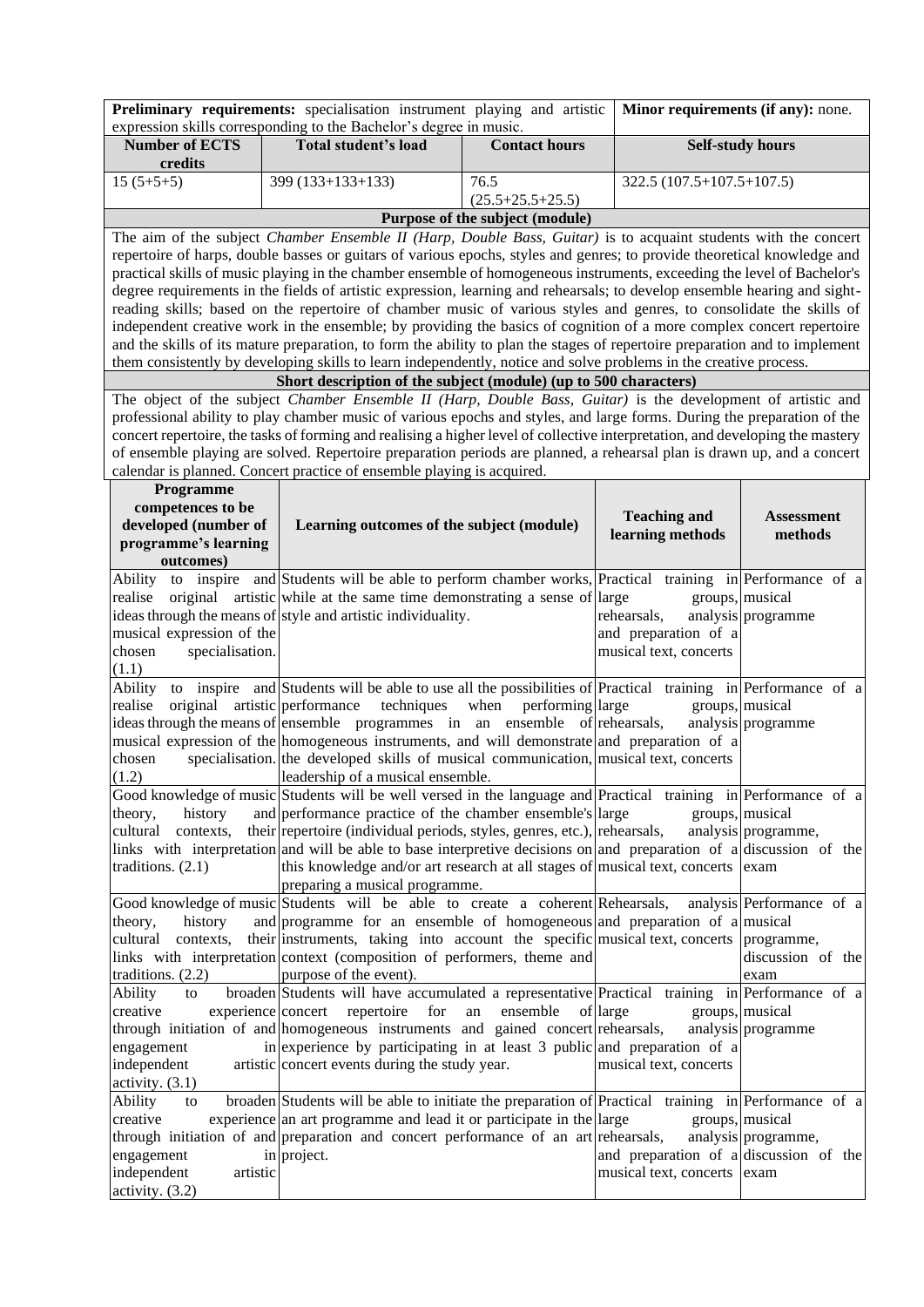|                     | Ability to analyse and Students will be able to analyse and critically Practical training in Performance of a      |                                        |                     |
|---------------------|--------------------------------------------------------------------------------------------------------------------|----------------------------------------|---------------------|
|                     | critically assess creative evaluate the process and results of their own and large                                 | groups, musical                        |                     |
| and<br>processes    | their other artists' creative activities, provide rehearsals, analysis programme,                                  |                                        |                     |
|                     | significance in the context suggestions for their improvement, adapt to the and preparation of a discussion of the |                                        |                     |
|                     | of contemporary culture. changing conditions of the creative context, musical text, concerts exam                  |                                        |                     |
| (4.2)               | present their insights during rehearsals, exams and                                                                |                                        |                     |
|                     | concert discussions.                                                                                               |                                        |                     |
| Inter-personal      | and Students will be able to communicate and Practical training in Performance of a                                |                                        |                     |
| communication       | skills, collaborate effectively and ethically with other large                                                     | groups, musical                        |                     |
| leadership. $(5.1)$ | members of the ensemble while preparing and rehearsals, analysis programme,                                        |                                        |                     |
|                     | performing the programmes of the chamber and preparation of a discussion of the                                    |                                        |                     |
|                     | ensemble.                                                                                                          | musical text, concerts exam            |                     |
| Inter-personal      | and While working in a chamber ensemble students Practical training in Performance of a                            |                                        |                     |
| communication       | skills, will demonstrate initiative, leadership, teamwork, large                                                   | groups, musical                        |                     |
| leadership. (5.2)   | negotiation and organisational skills.                                                                             | rehearsals,                            | analysis programme, |
|                     |                                                                                                                    | and preparation of a discussion of the |                     |
|                     |                                                                                                                    | musical text, concerts exam            |                     |
| <b>Ability</b>      | to work and Students will be able to independently plan the Practical training in Performance of a                 |                                        |                     |
| improve             | independently ensemble work process and the stages of large                                                        | groups, musical                        |                     |
| (7.1)               | preparation of the musical programme, as well as rehearsals, concerts                                              |                                        | programme,          |
|                     | solve artistic and organisational tasks.                                                                           |                                        | discussion of the   |
|                     |                                                                                                                    |                                        | exam                |

|                                                                                                                                                                                                                                                                                                                                                                                                                                                                                                                    |                      |                       |          | <b>Contact hours</b>                    |                       |                     |                         |                    | Self-study hours and<br>assignments |                                                                                                    |  |  |
|--------------------------------------------------------------------------------------------------------------------------------------------------------------------------------------------------------------------------------------------------------------------------------------------------------------------------------------------------------------------------------------------------------------------------------------------------------------------------------------------------------------------|----------------------|-----------------------|----------|-----------------------------------------|-----------------------|---------------------|-------------------------|--------------------|-------------------------------------|----------------------------------------------------------------------------------------------------|--|--|
| Topics (repertoire)                                                                                                                                                                                                                                                                                                                                                                                                                                                                                                | Theoretical lectures | Individual activities | Seminars | Practical training in<br>oroune<br>mall | Practical training in | Preparation for the | Exam/course credit test | Total contact work | Self-study hours                    | <b>Assignments</b>                                                                                 |  |  |
| $1st$ semester                                                                                                                                                                                                                                                                                                                                                                                                                                                                                                     |                      |                       |          |                                         |                       |                     |                         |                    |                                     |                                                                                                    |  |  |
| Preparation of a freely chosen artistic<br>programme of works of various styles.<br>Duration of the programme - $20-30$<br>minutes.<br>Examples of repertoire: W. F. Bach's<br>symphony for four double basses; C.<br>Machado's Dancas Populares Brasileiras<br>for guitar quartet; J. Ibert's Two Interludes<br>for flute, violin and harp; M. Giuliani's<br>concert variations for two double basses; J.<br>Tamulionis' sonata for two guitars; G.<br>Rossini's Andante and variations on for<br>harp and flute. |                      |                       |          | 24                                      |                       |                     |                         | 24                 | 107.5                               | Analysis<br>of<br>the musical<br>text, practical<br>training<br>in<br>large groups,<br>rehearsals. |  |  |
| Exam                                                                                                                                                                                                                                                                                                                                                                                                                                                                                                               |                      |                       |          |                                         |                       |                     | 1.5                     | 1.5                |                                     |                                                                                                    |  |  |
| <b>Total:</b>                                                                                                                                                                                                                                                                                                                                                                                                                                                                                                      |                      |                       |          | 24                                      |                       |                     | 1.5                     | 25.5               | 107.5                               |                                                                                                    |  |  |
| $2nd$ semester                                                                                                                                                                                                                                                                                                                                                                                                                                                                                                     |                      |                       |          |                                         |                       |                     |                         |                    |                                     |                                                                                                    |  |  |
| Preparation of a freely chosen artistic<br>programme of works of various styles.<br>Duration of the programme - 20–30<br>minutes.<br>Examples of repertoire: A. Jolivet's<br>Pastorales de Noël for flute, double bass<br>and harp; F. Sor's quartet op. 15 for four<br>guitars; M. Tournier's Four Preludes for<br>Two Harps op. 16.                                                                                                                                                                              |                      |                       |          | 24                                      |                       |                     |                         | 24                 | 107.5                               | Analysis<br>of<br>the musical<br>text, practical<br>training<br>in<br>large groups,<br>rehearsals. |  |  |
| Exam                                                                                                                                                                                                                                                                                                                                                                                                                                                                                                               |                      |                       |          |                                         |                       |                     | 1.5                     | 1.5                |                                     |                                                                                                    |  |  |
| <b>Total:</b>                                                                                                                                                                                                                                                                                                                                                                                                                                                                                                      |                      |                       |          | 24                                      |                       |                     | $\overline{1.5}$        | 25.5               | 107.5                               |                                                                                                    |  |  |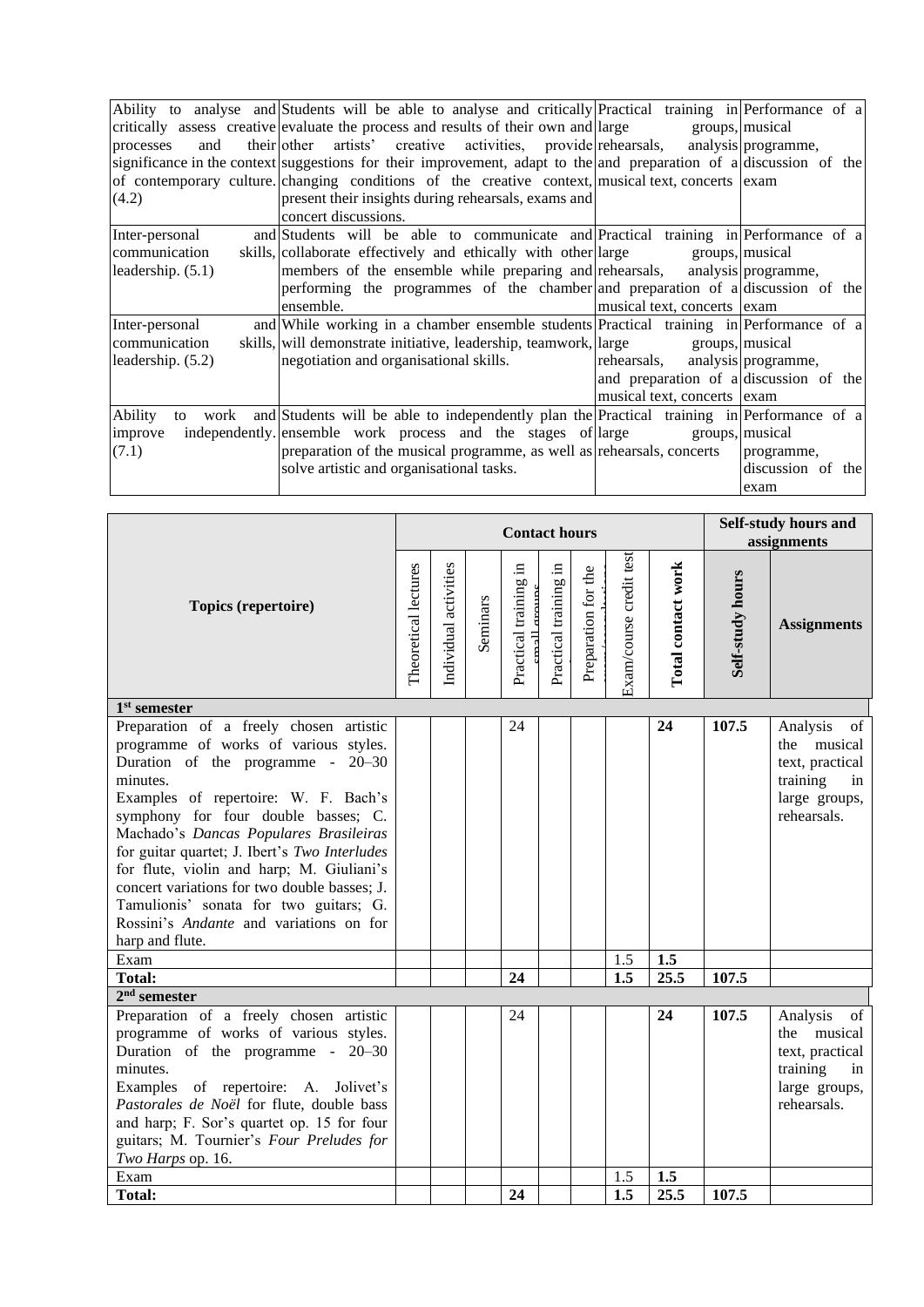| $3rd$ semester                              |  |    |  |     |      |       |                 |
|---------------------------------------------|--|----|--|-----|------|-------|-----------------|
| Preparation of a freely chosen artistic     |  | 24 |  |     | 24   | 107.5 | Analysis of     |
| programme of works of various styles.       |  |    |  |     |      |       | the musical     |
| Duration of the programme $-20-30$          |  |    |  |     |      |       | text, practical |
| minutes.                                    |  |    |  |     |      |       | training in     |
| Examples of repertoire: J. S. Bach's        |  |    |  |     |      |       | large groups,   |
| chaconne for double bass quartet; E.        |  |    |  |     |      |       | rehearsals.     |
| Hoffmann's quintet in C minor for harp and  |  |    |  |     |      |       |                 |
| string quartet; J. Tamulionis' Žaidimai for |  |    |  |     |      |       |                 |
| guitar and string quartet.                  |  |    |  |     |      |       |                 |
| Exam                                        |  |    |  | 1.5 | 1.5  |       |                 |
| Total:                                      |  | 24 |  | 1.5 | 25.5 | 107.5 |                 |

| <b>Assessment</b><br>strategy  | Weight,<br>$\frac{0}{0}$ | <b>Deadline for</b><br>completing<br>the<br>assignments | <b>Assessment criteria</b>                                                                                                                                                                                                                                                                                                                                                                                                                                                                                                                        |
|--------------------------------|--------------------------|---------------------------------------------------------|---------------------------------------------------------------------------------------------------------------------------------------------------------------------------------------------------------------------------------------------------------------------------------------------------------------------------------------------------------------------------------------------------------------------------------------------------------------------------------------------------------------------------------------------------|
| Quality of the<br>work process | 10 %                     | During<br>the<br>course of the<br>entire<br>semester    | The following is assessed:<br>• efficiency and ethics of communication with other members of the<br>ensemble;<br>• fluency, argumentation and constructiveness in the presentation of<br>ideas and results;<br>• independence, organisation, punctuality.                                                                                                                                                                                                                                                                                         |
| Exam                           | 90 %                     | During exam<br>session                                  | Requirements: public concert in a hall of the Academy, city,<br>Lithuania.<br><b>Assessment criteria:</b><br>• ensemble technique (sound balance and metrorhythmic synchronism);<br>• accurate performance of the repertoire in terms of musical text;<br>• specialisation instrument management skills, adaptability, virtuoso<br>skills;<br>• stylistically grounded application of articulation, ornamentation and<br>improvisation principles;<br>• sense of genre and form;<br>• artistry and persuasiveness, quality of musical expression. |

| <b>Author</b>                                | <b>Publicatio</b><br>n date<br>(year) | <b>Title</b>                                                                          | No. of<br>periodica<br>l or<br>volume | Publisher (place,<br>publishing office)<br>or web link |  |  |  |  |
|----------------------------------------------|---------------------------------------|---------------------------------------------------------------------------------------|---------------------------------------|--------------------------------------------------------|--|--|--|--|
| <b>Required study material</b>               |                                       |                                                                                       |                                       |                                                        |  |  |  |  |
| Badura-Skoda,<br>Eva:<br>Badura-Skoda, Paul  | 1957                                  | Mozart-Interpretation                                                                 |                                       | Wancura                                                |  |  |  |  |
| Baron, J. H.                                 | 1998                                  | Intimate Music: A History of the<br>Idea of Chamber Music                             |                                       | York:<br>Pendragon<br><b>New</b><br>Press              |  |  |  |  |
| Flamm, Ch.                                   | 1968                                  | Stilkritische Untersuchung<br>der<br>Sonaten fuer Klavier, Violine und<br>Violoncello |                                       |                                                        |  |  |  |  |
| Harnoncourt, N.                              | 1993                                  | Der musikalische Dialog                                                               |                                       | <b>Amadeus Press</b>                                   |  |  |  |  |
| Harnoncourt, N.                              | 1982                                  | Musik als Klangrede                                                                   |                                       | Baerenreiter - Verlag                                  |  |  |  |  |
| Katkus, D.                                   | 2013                                  | atlikimas.<br><b>Muzikos</b><br>Istorija/Teorijos/Stiliai<br>/Interpretacijos         |                                       | Vilnius: Tyto alba                                     |  |  |  |  |
| Ulrich, H.                                   | 1966                                  | <b>Chamber Music</b>                                                                  |                                       | Columbia University Press                              |  |  |  |  |
| Л.<br>Баренбойм,<br>A.;<br>Ямпольский, И. М. | 1970                                  | Камерный ансамбль. Педагогика<br>и изполнительство                                    | Москва                                |                                                        |  |  |  |  |
| <b>Additional study material</b>             |                                       |                                                                                       |                                       |                                                        |  |  |  |  |
| Aguado, Dionisio                             | 2005                                  | New guitar method                                                                     |                                       | Tecla                                                  |  |  |  |  |
| $E$ :<br>Badura-Skoda,<br>Badura-Skoda, P.   | 1957                                  | Mozart-Interpretation                                                                 | Wancura                               |                                                        |  |  |  |  |
| Brun, Paul                                   | 2000                                  | A New History of the Double Bass                                                      |                                       | P. Brun Productions                                    |  |  |  |  |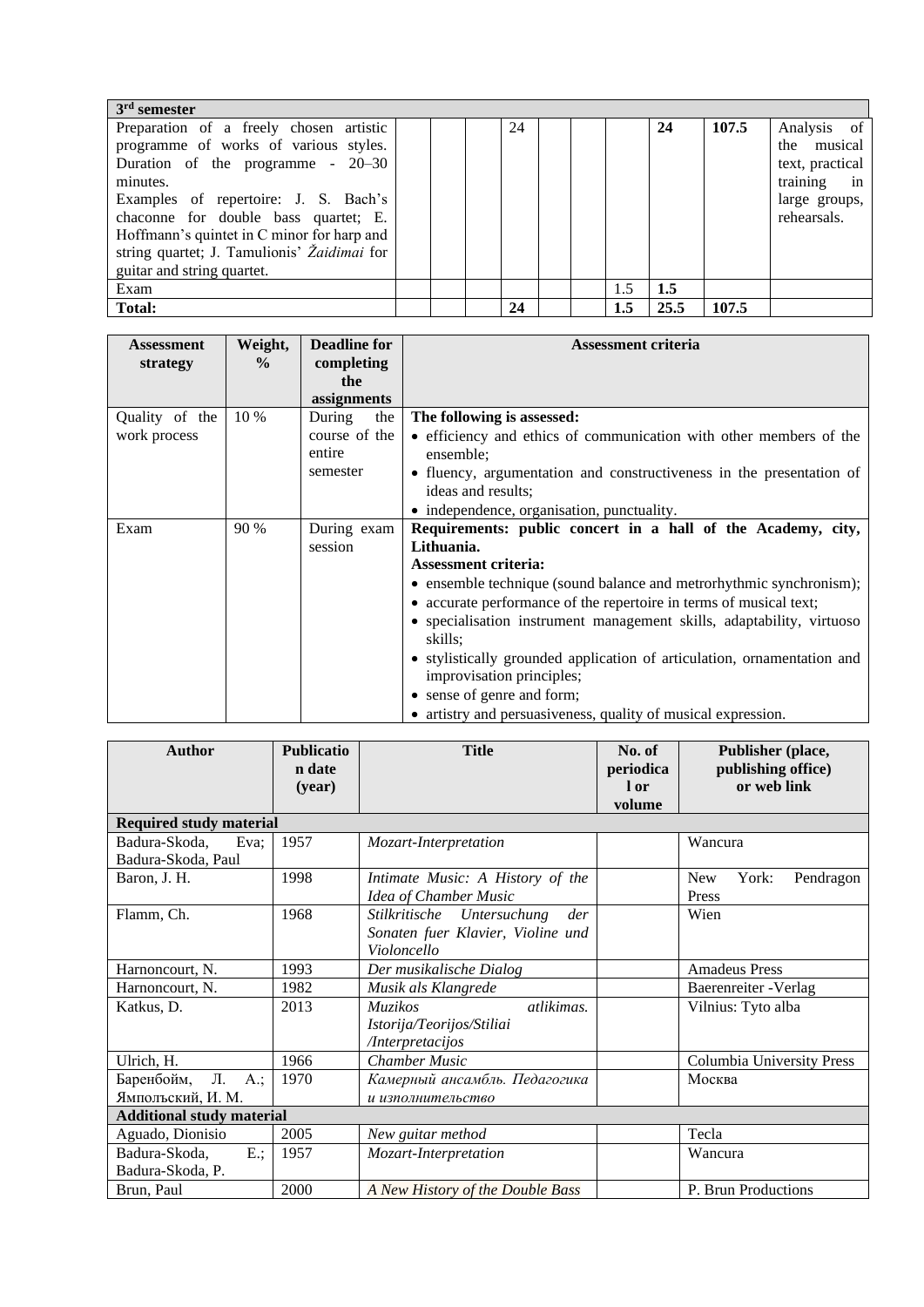| Hoppstock, Tilman   | 2015 | Polyphony in Bach's Fugues for       |                    | PRIM<br>Musikverlag<br>$\overline{\phantom{a}}$ |
|---------------------|------|--------------------------------------|--------------------|-------------------------------------------------|
|                     |      | Lute                                 |                    | Darmstadt                                       |
| Hoppstock, Tilman   | 1990 | Bach's lute works from a guitarist's | Vol. 2.            | <b>PRIM</b><br>Musikverlag<br>$\mathcal{L}$     |
|                     |      | perspective                          |                    | Darmstadt                                       |
| Hoppstock, Tilman   | 1990 | Bach's lute works from a guitarist's | Vol.1              | PRIM<br>Musikverlag                             |
|                     |      | perspective                          |                    | Darmstadt                                       |
| Kappel, Hubert      | 2016 | of classical<br>The bible<br>guitar  |                    | <b>Edition Margaux</b>                          |
|                     |      | technique                            |                    |                                                 |
| Chr.;<br>Parkening, | 1997 | The Christopher Parkening Guitar     | $\overline{Vol}.1$ | Revised<br>Hal<br>Leonard;                      |
| Marshall, J.        |      | Method: Guitar Technique             |                    | edition                                         |
| Planyavsky, Alfred  | 1998 | The baroque Double Bass violone      |                    | Langam, MD and London:                          |
|                     |      |                                      |                    | <b>Scarecrow Press</b>                          |
| Renié, Henriette    | 1946 | Méthode<br>complète<br>de<br>harpe.  |                    | Paris: Alphonse Leduc                           |
|                     |      | HarpePremier volume: Technique       |                    | http://petruccilibrary.ca/do                    |
|                     |      |                                      |                    | wnload.php?file=files/imgl                      |
|                     |      |                                      |                    | nks/caimg/b/b7/IMSLP317                         |
|                     |      |                                      |                    | 808-PMLP496260-                                 |
|                     |      |                                      |                    | Reni<br>M_thode_de_Har                          |
|                     |      |                                      |                    | pe Score.pdf                                    |
| Salzedo, Carlos     | 1917 | L'Etude. Moderne de la Harpe         |                    | New York: G. Schirmer,                          |
|                     |      |                                      |                    | Inc.                                            |
|                     |      |                                      |                    | http://hz.imslp.info/files/im                   |
|                     |      |                                      |                    | glnks/usimg/0/08/IMSLP1                         |
|                     |      |                                      |                    | 66593-PMLP296867-                               |
|                     |      |                                      |                    | SALZEDO_L_<br>tude_mo                           |
|                     |      |                                      |                    | derne de la harpe.pdf                           |
| Tennant, Scott      | 2016 | Pumping nylon                        | 2 ed.              | <b>Alfred Music</b>                             |
|                     |      | The Chamber music journal            |                    | http://www.chambermusicj                        |
|                     |      |                                      |                    | ournal.org                                      |
|                     |      | The Chamber music network            |                    | http://www.acmp.net/resou                       |
|                     |      |                                      |                    | rces                                            |

# <span id="page-16-0"></span>**CHAMBER ENSEMBLE**

#### <span id="page-16-1"></span>**SYMPHONY ORCHESTRA**

#### <span id="page-16-2"></span>**ORCHESTRA PARTS AND SIGHT-READING**

## <span id="page-16-3"></span>**HISTORY AND THEORY OF MUSIC INTERPRETATION**

The study subject description is currently being updated or translated. For the previous version of the description, please contact the Study Programmes Office by e-mail [viktorija.papieve@lmta.lt](mailto:viktorija.papieve@lmta.lt)

#### **BASICS OF RESEARCH PAPER**

<span id="page-16-4"></span>

| Subject (module) title                              |                                                               |                           | Code                             | Study programme (s)             |  |  |  |
|-----------------------------------------------------|---------------------------------------------------------------|---------------------------|----------------------------------|---------------------------------|--|--|--|
| <b>Basics of Research Paper</b>                     |                                                               | M062915                   |                                  | Music Performance, Composition  |  |  |  |
|                                                     | Lecturer $(s)$                                                |                           | Department where the subject     |                                 |  |  |  |
|                                                     |                                                               |                           |                                  | is implemented                  |  |  |  |
| Coordinator: assoc. prof. dr. Laima Budzinauskienė. |                                                               |                           |                                  | Department of Arts Management   |  |  |  |
| Other: assoc. prof. dr. Eglė Šeduikytė-Korienė.     |                                                               |                           |                                  |                                 |  |  |  |
|                                                     | <b>Study cycle</b>                                            |                           | Type of the course unit (module) |                                 |  |  |  |
| Second (Master)                                     |                                                               |                           | Compulsory                       |                                 |  |  |  |
| Mode of delivery                                    | Semester or period when the course unit is                    |                           |                                  | Language (s) of instruction     |  |  |  |
|                                                     |                                                               | delivered/study programme |                                  |                                 |  |  |  |
| Classwork                                           | $2nd$ semester/ <i>Music Performance</i> , <i>Composition</i> |                           | Lithuanian                       |                                 |  |  |  |
|                                                     |                                                               | <b>Prerequisites</b>      |                                  |                                 |  |  |  |
|                                                     |                                                               |                           |                                  |                                 |  |  |  |
| <b>Preliminary requirements:</b>                    |                                                               |                           |                                  | Minor requirements (if<br>any): |  |  |  |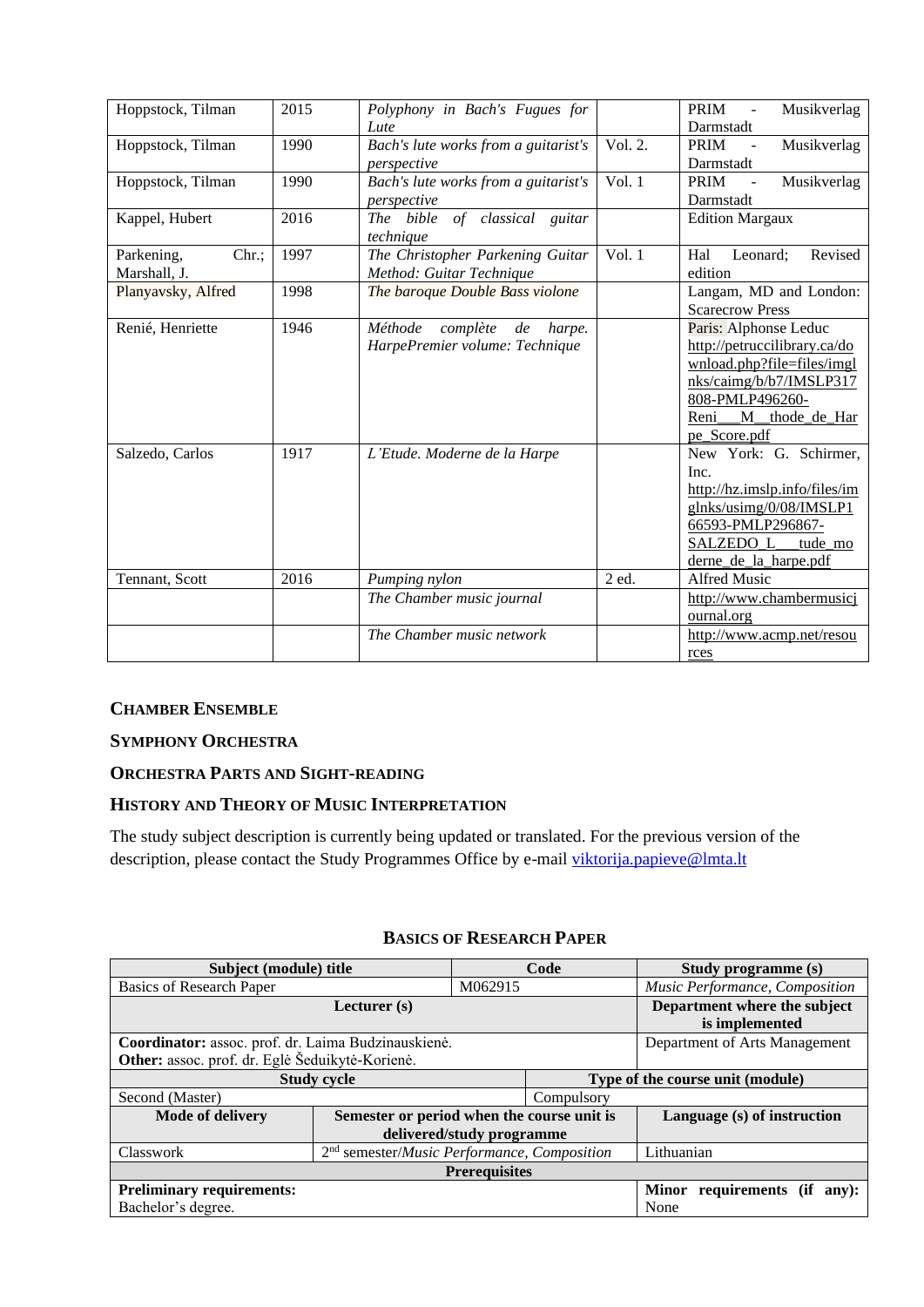| <b>Number of ECTS credits</b>                                                                                                      | Total student's load                                                                                                          | <b>Contact hours</b>                                                                                                         | <b>Self-study hours</b> |  |  |  |  |  |  |  |  |
|------------------------------------------------------------------------------------------------------------------------------------|-------------------------------------------------------------------------------------------------------------------------------|------------------------------------------------------------------------------------------------------------------------------|-------------------------|--|--|--|--|--|--|--|--|
|                                                                                                                                    | 133                                                                                                                           | 32                                                                                                                           | 101                     |  |  |  |  |  |  |  |  |
|                                                                                                                                    | Purpose of the subject (module)                                                                                               |                                                                                                                              |                         |  |  |  |  |  |  |  |  |
|                                                                                                                                    |                                                                                                                               | The purpose of the subject <i>Basics of Research Paper</i> is to introduce students to the main theoretical approaches to    |                         |  |  |  |  |  |  |  |  |
|                                                                                                                                    |                                                                                                                               | research activity, as well as principles and forms of research, to develop their practical skills of research activity and   |                         |  |  |  |  |  |  |  |  |
|                                                                                                                                    | their skills of critical thinking, to help students shape their personal attitude, to develop the ability to assess a certain |                                                                                                                              |                         |  |  |  |  |  |  |  |  |
|                                                                                                                                    | phenomenon analytically, express their thoughts, substantiate in an argument-based manner and to defend their                 |                                                                                                                              |                         |  |  |  |  |  |  |  |  |
| statements, and to be able to independently find and select the necessary information.                                             |                                                                                                                               |                                                                                                                              |                         |  |  |  |  |  |  |  |  |
|                                                                                                                                    |                                                                                                                               | Short description of the subject (module) (up to 500 characters)                                                             |                         |  |  |  |  |  |  |  |  |
|                                                                                                                                    |                                                                                                                               | Basics of Research Paper is an applied discipline of art studies, which reflects the objective of scientific perception that |                         |  |  |  |  |  |  |  |  |
| is typical of the second cycle university studies. During the lectures the main theoretical approaches to research activity        |                                                                                                                               |                                                                                                                              |                         |  |  |  |  |  |  |  |  |
| are outlined, students are introduced to the principles and forms of research, they develop practical skills of research           |                                                                                                                               |                                                                                                                              |                         |  |  |  |  |  |  |  |  |
| activity, they also develop skills to think critically, to shape their personal attitude, to assess analytically, to express their |                                                                                                                               |                                                                                                                              |                         |  |  |  |  |  |  |  |  |
|                                                                                                                                    |                                                                                                                               | thoughts, to substantiate in an argument-based manner and to defend their statements. Students are taught to refer to the    |                         |  |  |  |  |  |  |  |  |

knowledge accumulated during the studies and experience of practical artistic activity and to generalise them, to be able

to independently find and select the necessary information.

| Programme competences to be<br>developed (number of programme's<br>learning outcomes)                                                                                                                                                  | Learning outcomes of the course<br>unit (module)                                                                                                                                                                                                                                           | <b>Teaching and</b><br>learning<br>methods | <b>Assessment</b><br>methods |  |  |
|----------------------------------------------------------------------------------------------------------------------------------------------------------------------------------------------------------------------------------------|--------------------------------------------------------------------------------------------------------------------------------------------------------------------------------------------------------------------------------------------------------------------------------------------|--------------------------------------------|------------------------------|--|--|
| Music Performance: Ability to analyse<br>and critically assess creative processes<br>and their significance in the context of<br>contemporary culture. (4.2)<br>Composition: Ability to think critically<br>and self-critically. (2.1) | will demonstrate critical<br><b>Students</b><br>thinking and verbal abilities when<br>introducing art research.                                                                                                                                                                            | <b>Seminars</b>                            | Exam                         |  |  |
| Music Performance: Ability to conduct<br>independent scientific research and<br>present it. $(8.1)$<br>Composition: Ability to integrate into<br>different musical, social and cultural<br>contexts. $(8.1)$                           | Students will have a good knowledge<br>of specific features of the history and<br>theory of art, and key methods of<br>research; they will be able to refer to<br>the knowledge accumulated during the<br>studies and experience of practical<br>artistic activity and to generalise them. | Lectures,<br>seminars                      | Paper<br>work,<br>exam       |  |  |
| Music Performance: Knowledge<br>of<br>professional field and perception of one's<br>own profession. (6.1)<br>Composition: Knowledge of different<br>musical contexts. (7.1)                                                            | Students will demonstrate basic skills<br>of practical research activity, will know<br>how to analyse art phenomena, to make<br>theoretical statements and critical<br>assessments in an argument-based<br>manner.                                                                         | Lectures,<br>seminars                      | Paper<br>work,<br>exam       |  |  |

|                                                       | Time (hours) and assignments of contact and self-study hours |                       |          |                                                |                                       |                                                      |                         |                    |                  |                       |                                   |
|-------------------------------------------------------|--------------------------------------------------------------|-----------------------|----------|------------------------------------------------|---------------------------------------|------------------------------------------------------|-------------------------|--------------------|------------------|-----------------------|-----------------------------------|
| <b>Topics</b>                                         | groups<br>Lectures in large                                  | Individual activities | Seminars | stonbs<br>small<br>且.<br>training<br>Practical | stonbs<br>Practical training in large | exam/rehearsals/consultations<br>Preparation for the | Exam/course credit test | Total contact work | Self-study hours | training<br>Practical | <b>Assignments</b>                |
| 1. Introduction. Concept of art.                      |                                                              |                       |          |                                                |                                       |                                                      |                         | 1                  | $\overline{2}$   |                       | Analysis of literature            |
| of<br>2. Stages and procedures                        | 2                                                            |                       |          |                                                |                                       |                                                      |                         | $\mathbf{2}$       | 4                |                       | and<br>scientific                 |
| research.                                             |                                                              |                       |          |                                                |                                       |                                                      |                         |                    |                  |                       | publications                      |
| 3. Subject, goals and objectives of                   | 2                                                            |                       |          |                                                |                                       |                                                      |                         | $\mathbf{2}$       | 6                |                       | Analysis of literature            |
| research.                                             |                                                              |                       |          |                                                |                                       |                                                      |                         |                    |                  |                       | and<br>scientific                 |
| of<br>Sources<br>and<br>literature<br>4.<br>research. | $\overline{1}$                                               |                       |          |                                                |                                       |                                                      |                         | 1                  | 6                |                       | publications,<br>written<br>tasks |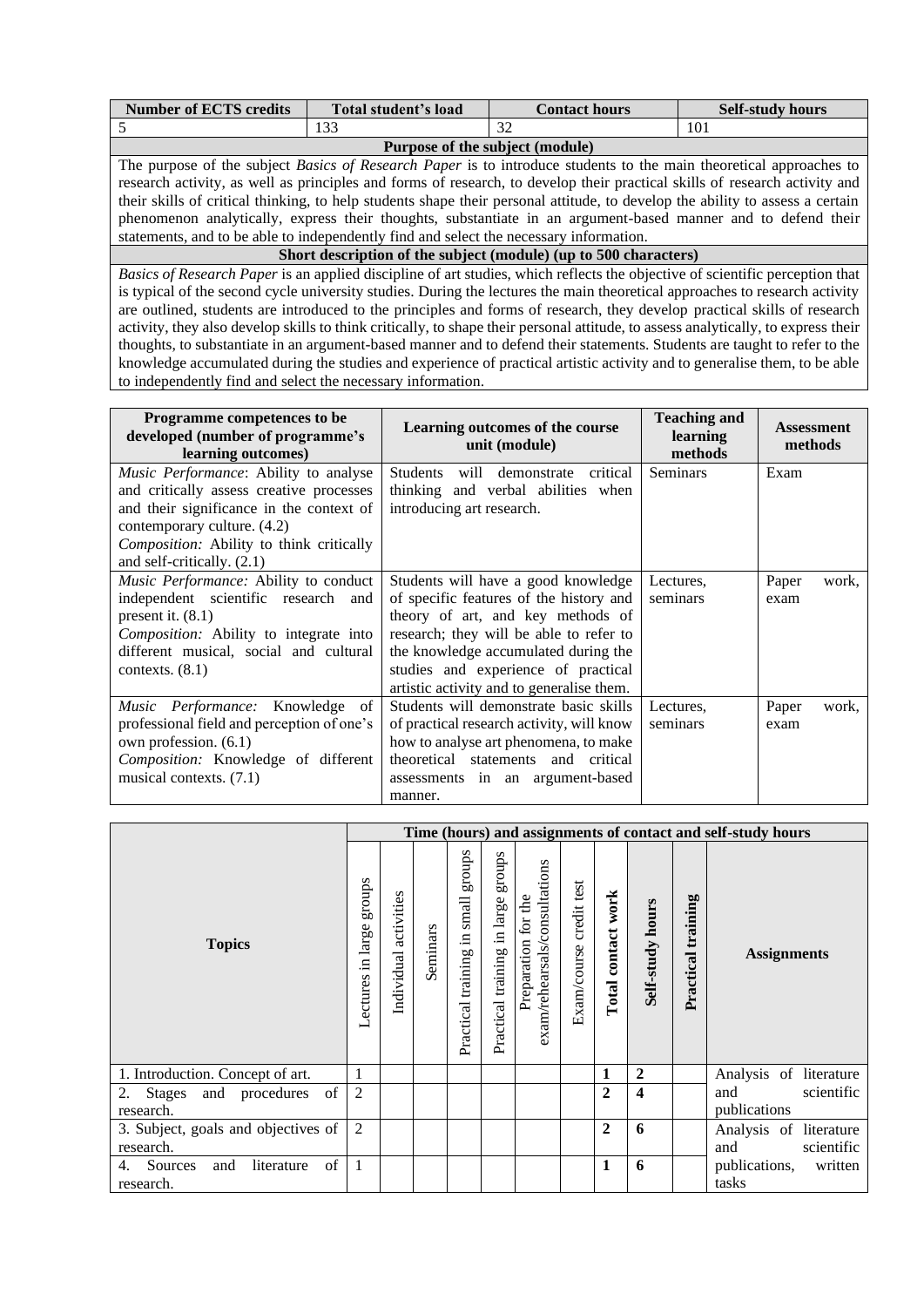| 5. Methods and methodology of        | 2  |   |    |   |   |                             | 2              | 6   |              |            |
|--------------------------------------|----|---|----|---|---|-----------------------------|----------------|-----|--------------|------------|
| research.                            |    |   |    |   |   |                             |                |     |              |            |
| 6. Art as subject of research        | 2  |   |    |   |   |                             | 2              | 6   |              |            |
| (specific features of history and    |    |   |    |   |   |                             |                |     |              |            |
| theory of art).                      |    |   |    |   |   |                             |                |     |              |            |
| 7. Subject of research and its 2     |    |   |    |   |   |                             | $\overline{2}$ | 6   |              |            |
| attributes (macro-system             |    |   |    |   |   |                             |                |     |              |            |
| approach).                           |    |   |    |   |   |                             |                |     |              |            |
| 8. Subject of research and its       | 2  |   |    |   |   |                             | $\mathbf{2}$   | 6   |              |            |
| attributes (micro-system approach).  |    |   |    |   |   |                             |                |     |              |            |
| 9. Art objects (author – performer – | 2  |   |    |   |   |                             | 2              | 6   |              |            |
| listener).                           |    |   |    |   |   |                             |                |     |              |            |
| 10. Preparation for research paper.  |    |   | 14 |   |   |                             | 14             | 53  |              | Paper work |
| 11. Exam                             |    |   |    |   |   | $\mathcal{D}_{\mathcal{A}}$ | 2              |     |              |            |
| <b>Total</b>                         | 16 | 0 | 14 | 0 | 0 |                             | 32             | 101 | $\mathbf{0}$ |            |

| <b>Assessment</b><br>strategy | Weight,<br>$\frac{0}{0}$ | <b>Deadline for</b><br>completing the<br>assignments | <b>Assessment criteria</b>                                                                                                                                                                                                                              |
|-------------------------------|--------------------------|------------------------------------------------------|---------------------------------------------------------------------------------------------------------------------------------------------------------------------------------------------------------------------------------------------------------|
| Paper work 1                  | 20 %                     | In March                                             | Developing research subject, goal and objectives and their                                                                                                                                                                                              |
| Paper work 2                  | 30 %                     | In May                                               | consistency.                                                                                                                                                                                                                                            |
| Exam<br>(paper)<br>work $3)$  | 50 %                     | During<br>exam<br>session                            | Appropriateness of the chosen research methodology and arguments<br>to ground it.<br>Appropriateness of the choice of sources and literature for research.<br>Compliance with formal requirements for a paper work.<br>Oral presentation of paper work. |

| <b>Author</b>                                 | <b>Publication</b><br>date (year) | <b>Title</b>                                          | No. of<br>periodical<br>or volume | Publisher (place,<br>publishing office)<br>or web link       |
|-----------------------------------------------|-----------------------------------|-------------------------------------------------------|-----------------------------------|--------------------------------------------------------------|
| <b>Required study material</b>                |                                   |                                                       |                                   |                                                              |
| Bitinas, B.; Rupšienė,<br>L.; Žydžiūnaitė, V. | 2008                              | Kokybinių<br>tyrimų<br>metodologija                   |                                   | Klaipėda                                                     |
| Kardelis, K.                                  | 2002                              | Mokslinių tyrimų metodologija<br>ir metodai           |                                   | K:JUDEX                                                      |
| $L$ .;<br>Rieneker.<br>Jorgensen, P. S.       | 2003                              | Kaip rašyti mokslinį darbą                            |                                   | Vilnius: Aidai                                               |
| Rupšienė, L                                   | 2007                              | Kokybinio tyrimo<br>duomenu<br>rinkimo metodologija   |                                   | Klaipėda<br>Klaipėdos<br>$\sim 100$<br>universiteto leidykla |
| Tidikis, R.                                   | 2003                              | Socialinių tyrimų metodologija                        |                                   | teisės<br>Vilnius: Lietuvos<br>universiteto leidybos centras |
| Žydžiūnaitė, V.                               | 2006                              | Taikomųjų<br>tyrimų<br>metodologijos charakteristikos |                                   | Vilnius:<br>Pedagoginės<br>profesinės raidos centras         |

# **POLITICS OF CULTURE AND DEVELOPMENT OF PROFESSIONAL ARTS**

<span id="page-18-0"></span>The study subject description is currently being updated or translated. For the previous version of the description, please contact the Study Programmes Office by e-mail [viktorija.papieve@lmta.lt](mailto:viktorija.papieve@lmta.lt)

### **FINAL RESEARCH PAPER**

<span id="page-18-1"></span>

| Subject (module) title                                                      | Code                             | Study programme (s)             |
|-----------------------------------------------------------------------------|----------------------------------|---------------------------------|
| Final Research Paper                                                        | M086515                          | Music Performance, Composition  |
| Lecturer $(s)$                                                              |                                  | Department where the subject is |
|                                                                             | implemented                      |                                 |
| Coordinator: assoc. prof. dr. Laima Budzinauskienė, assoc. prof. dr. Judita | Department of Musicology         |                                 |
| Žukienė                                                                     |                                  |                                 |
| <b>Study cycle</b>                                                          | Type of the course unit (module) |                                 |
| Second (Master)                                                             |                                  | Compulsory                      |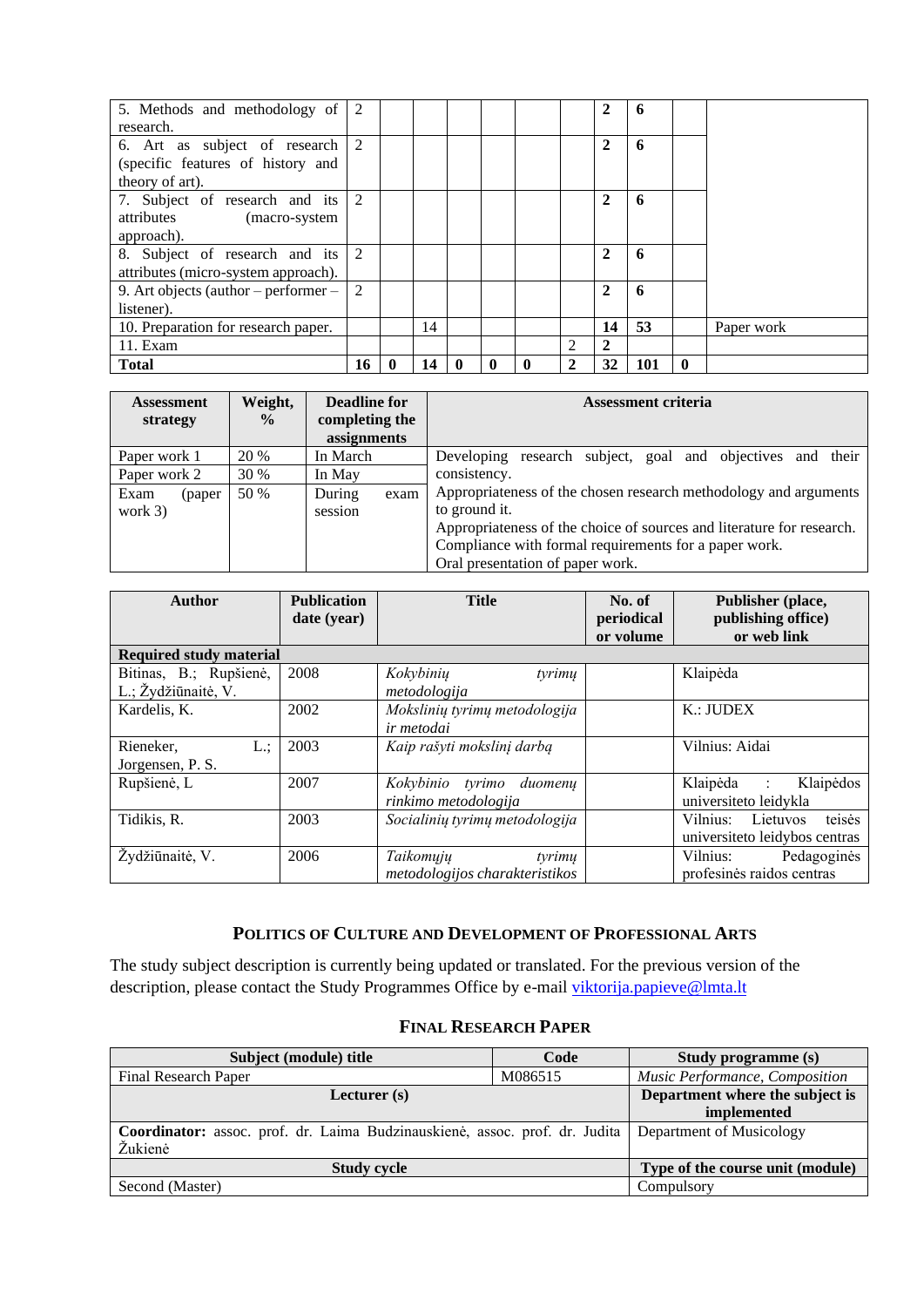| <b>Mode of delivery</b>                                                                        | Semester or period when the course unit is<br>delivered/study programme        | Language (s) of instruction |                                                                                                                              |
|------------------------------------------------------------------------------------------------|--------------------------------------------------------------------------------|-----------------------------|------------------------------------------------------------------------------------------------------------------------------|
| Classwork                                                                                      | 3 <sup>rd</sup> semester, 4 <sup>th</sup> semester/ <i>Music Performance</i> , |                             | Lithuanian                                                                                                                   |
|                                                                                                | Composition                                                                    |                             |                                                                                                                              |
|                                                                                                | <b>Prerequisites</b>                                                           |                             |                                                                                                                              |
| Preliminary requirements: competences acquired during the studies of                           |                                                                                |                             | Minor requirements (if any):                                                                                                 |
| Bachelor of Arts, basics of research.                                                          |                                                                                |                             | None                                                                                                                         |
| <b>Number of ECTS credits</b>                                                                  | Total student's load                                                           | <b>Contact hours</b>        | <b>Self-study hours</b>                                                                                                      |
| $10(5+5)$                                                                                      | $266(133+133)$                                                                 | $34(17+17)$                 | $232(116+116)$                                                                                                               |
|                                                                                                | Purpose of the subject (module)                                                |                             |                                                                                                                              |
|                                                                                                |                                                                                |                             | The purpose of the subject is to develop students' scientific analytical competence, their ability of critical thinking, and |
| to provide skills for independent research and summarisation and dissemination of its results. |                                                                                |                             |                                                                                                                              |
|                                                                                                | Short description of the subject (module) (up to 500 characters)               |                             |                                                                                                                              |
|                                                                                                |                                                                                |                             | Final Research Paper is a subject of Master studies, the aim of which is to develop students' competences of scientific      |
|                                                                                                |                                                                                |                             | research work. The subject reflects the aspiration for scientific cognition necessary for the second cycle of university     |
|                                                                                                |                                                                                |                             | studies. A Master's research paper is prepared on a topic directly related to the final art project of the Master's studies. |
|                                                                                                |                                                                                |                             | Practical skills of research activity are developed, as well as the ability to think critically, evaluate analytically,      |
|                                                                                                |                                                                                |                             | substantiate and defend one's statements, and express thoughts fluently. Students are taught to use the knowledge and        |
|                                                                                                |                                                                                |                             | experience of practical artistic activity accumulated during their studies, and to be able to independently collect          |
| information, analyse it, systematise and summarise it.                                         |                                                                                |                             |                                                                                                                              |

| Programme competences to be<br>developed (number of programme's<br>learning outcomes)                                                                                                                            | Learning outcomes of the course<br>unit (module)                                                                                                                                                                                                                                     | <b>Teaching and</b><br>learning methods                                                     | <b>Assessment</b><br>methods   |
|------------------------------------------------------------------------------------------------------------------------------------------------------------------------------------------------------------------|--------------------------------------------------------------------------------------------------------------------------------------------------------------------------------------------------------------------------------------------------------------------------------------|---------------------------------------------------------------------------------------------|--------------------------------|
| Music Performance: Knowledge of<br>professional field and perception of<br>one's own profession. (6.1)<br>Composition: Ability to think critically<br>and self-critically. (2.1)                                 | During the presentation and the<br>defence of the final research paper<br>students<br>research)<br>will<br>(art<br>demonstrate good understanding of<br>the profession of a musician and<br>critical thinking.                                                                       | Individual<br>activities,<br>discussions                                                    | Course credit<br>test, defence |
| Music Performance: Interpersonal and<br>communication skills, leadership. (5.1)<br>Composition: Ability to think critically<br>and self-critically. (2.1)                                                        | Students will demonstrate good<br>verbal abilities and skills<br>- of<br>constructive, argument-based and<br>professional interaction during the<br>presentation and defence of the art<br>research.                                                                                 | Individual<br>activities,<br>discussions                                                    | Course credit<br>test, defence |
| Music Performance: Good knowledge<br>of music theory, history and cultural<br>contexts, their links with interpretation<br>traditions. $(2.1)$<br>Composition: Knowledge of different<br>musical contexts. (7.1) | <b>Students</b><br>will<br>be<br>able<br>to<br>substantiate art research being<br>conducted<br>practical<br>with<br>professional<br>theoretical<br>and<br>knowledge of art.                                                                                                          | Individual<br>activities,<br>analysis of literature<br>and<br>audio/video<br>sources.       | Course credit<br>test, defence |
| Music Performance: Ability to work<br>and to improve independently. (7.1)<br>Composition: Ability to work and to<br>improve independently. (1.1)                                                                 | Students will be able to carry out<br>research individually and in an<br>organised way on a topic related to<br>final art project, and describe it.                                                                                                                                  | Individual<br>activities.<br>research activities                                            | Course credit<br>test, defence |
| Music Performance: Ability to conduct<br>independent scientific research. (8.1)<br>Composition: Ability to conduct<br>independent scientific research. (5.1)                                                     | Students will be able to outline<br>research goals and objectives<br>related to the topic of the final art<br>project, ground the choice of<br>and<br>methods<br>sources,<br>make<br>conclusions, and write a paper of<br><i>less</i><br>than<br>40<br>thousand<br>no<br>characters. | Individual<br>activities,<br>analysis<br>of<br>audio/video<br>sources<br>and data           | Course credit<br>test, defence |
| Music Performance: Ability to conduct<br>independent scientific research. (8.1)<br>Composition:<br>Ability to conduct<br>independent scientific research. (5.1)                                                  | Students will be able to summarise<br>and<br>art research<br>the<br>results<br>obtained, formulate conclusions,<br>and provide evaluations of art<br>phenomena, taking into account the<br>wider cultural context.                                                                   | Individual<br>activities,<br>research<br>activities,<br>analysis<br>of research<br>findings | Course credit<br>test, defence |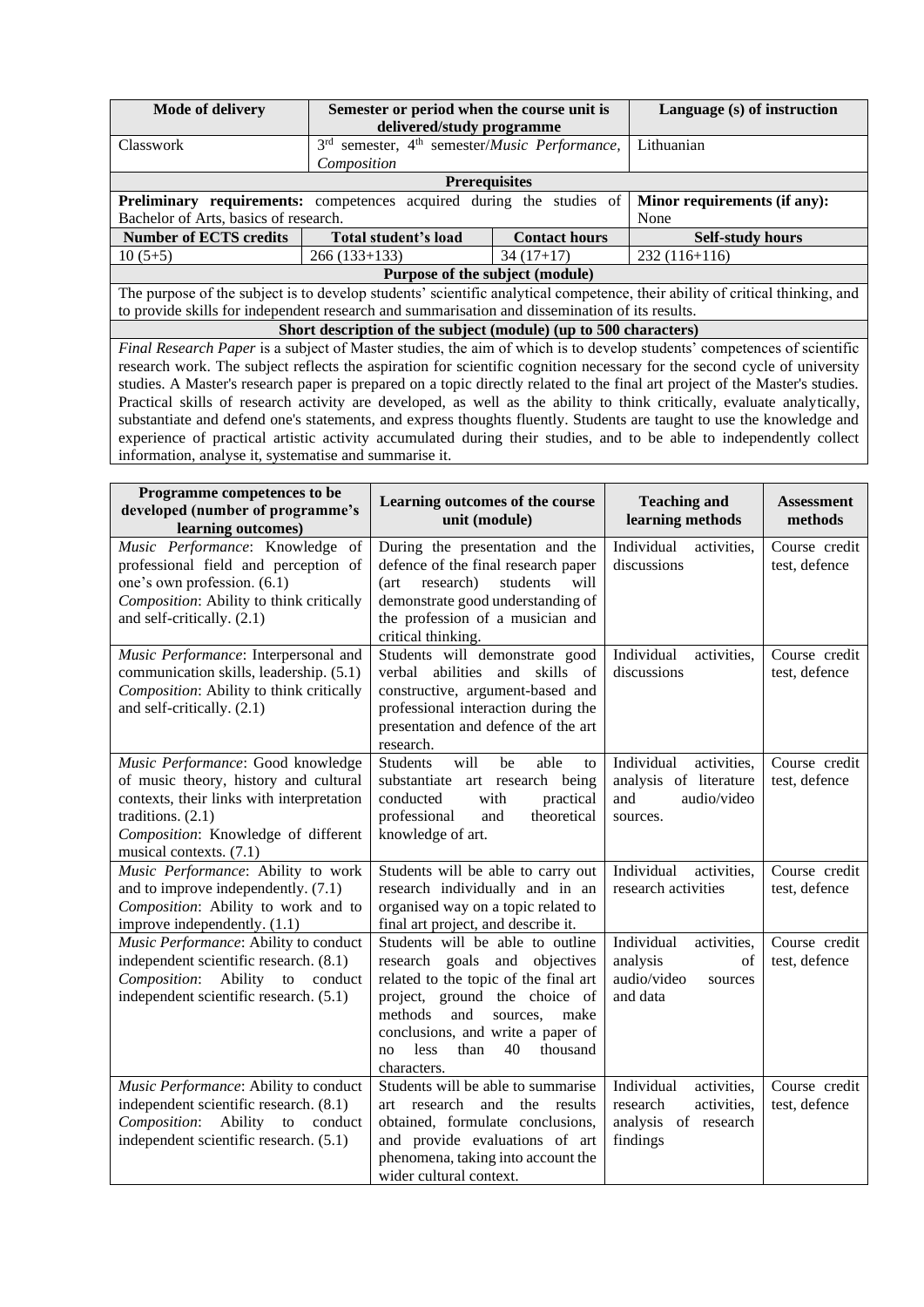| <i>Music Performance:</i> Ability to analyse  | Individual<br>Students will be able to analyse the | activities,<br>Course credit |
|-----------------------------------------------|----------------------------------------------------|------------------------------|
| and to critically assess art processes and    | analysis<br>cultural<br>context<br>its<br>and      | test, defence<br>of          |
| their implications in the context of          | developments,<br>enabling<br>the                   | audio/video<br>sources       |
| contemporary culture, and to influence        | evaluation of artistic phenomena.                  | and data, discussions        |
| the evolution of culture by being active      |                                                    |                              |
| in professional art activity. $(4.1; 4.2)$    |                                                    |                              |
| <i>Composition:</i> Ability to integrate into |                                                    |                              |
| different musical, social and cultural        |                                                    |                              |
| contexts. $(8.1)$                             |                                                    |                              |

|                                                                                                        |                          | Time (hours) and assignments of contact and self-study hours |              |                                       |                                       |                     |                         |                         |                  |                                                                                                                  |
|--------------------------------------------------------------------------------------------------------|--------------------------|--------------------------------------------------------------|--------------|---------------------------------------|---------------------------------------|---------------------|-------------------------|-------------------------|------------------|------------------------------------------------------------------------------------------------------------------|
| <b>Topics</b>                                                                                          | Lectures in large groups | Individual activities                                        | Seminars     | groups<br>Practical training in small | groups<br>Practical training in large | Preparation for the | Exam/course credit test | Total contact work      | Self-study hours | <b>Assignments</b>                                                                                               |
| $1st$ semester                                                                                         |                          |                                                              |              |                                       |                                       |                     |                         |                         |                  |                                                                                                                  |
| 1. Formulation of the research topic<br>creation<br>$\sigma$ f<br>and<br>the<br>research<br>programme. |                          | 3                                                            |              |                                       |                                       |                     |                         | 3                       | 12               | Formulation of research topics<br>and goals, creation of a plan.                                                 |
| 2. Data search and studies<br>of<br>literature.                                                        |                          | 6                                                            |              |                                       |                                       |                     |                         | 6                       | 54               | Preparation of literature review.                                                                                |
| 3. Data analysis.                                                                                      |                          | $\overline{4}$                                               |              |                                       |                                       |                     |                         | $\overline{\mathbf{4}}$ | 25               | Performing data analysis.                                                                                        |
| 4. Drafting a text of a research paper.                                                                |                          | 3                                                            |              |                                       |                                       |                     |                         | $\overline{\mathbf{3}}$ | 25               | Drafting a text of a research<br>paper (no less than 12 pages)                                                   |
| 5. Course credit test                                                                                  |                          |                                                              |              |                                       |                                       |                     | 1                       | $\mathbf{1}$            |                  |                                                                                                                  |
| <b>Total</b>                                                                                           | 0                        | 16                                                           | $\mathbf{0}$ | 0                                     | $\mathbf{0}$                          | 0                   | 1                       | 17                      | 116              |                                                                                                                  |
| $2nd$ semester                                                                                         |                          |                                                              |              |                                       |                                       |                     |                         |                         |                  |                                                                                                                  |
| 1. Analysis of research paper data.                                                                    |                          | $\overline{4}$                                               |              |                                       |                                       |                     |                         | 4                       | 30               | Performing data analysis                                                                                         |
| 2. Systemising, generalising and<br>evaluating results of data analysis.                               |                          | $\overline{4}$                                               |              |                                       |                                       |                     |                         | $\overline{\mathbf{4}}$ | 30               | Systemising<br>and<br>evaluating<br>results                                                                      |
| 3. Drafting a text of a research paper                                                                 |                          | $\overline{4}$                                               |              |                                       |                                       |                     |                         | $\overline{\mathbf{4}}$ | 36               | Drafting a text of a research<br>paper (no less than 32 pages)                                                   |
| 4. Developing conclusions.                                                                             |                          | $\overline{2}$                                               |              |                                       |                                       |                     |                         | $\overline{2}$          | <b>10</b>        | Developing conclusions                                                                                           |
| 5. Finalising the paper and preparing<br>for defence.                                                  |                          | $\overline{2}$                                               |              |                                       |                                       |                     |                         | $\overline{2}$          | <b>10</b>        | Finalizing the paper, submitting<br>it for assessment, preparing for<br>the presentation of research<br>findings |
| 6. Defence.                                                                                            |                          |                                                              |              |                                       |                                       |                     | 1                       | $\mathbf{1}$            |                  |                                                                                                                  |
| <b>Total</b>                                                                                           | 0                        | 16                                                           | $\bf{0}$     | $\bf{0}$                              | $\bf{0}$                              | $\bf{0}$            | $\mathbf{1}$            | 17                      | 116              |                                                                                                                  |

| <b>Assessment strategy</b>             | Weight    | Deadline for           | <b>Assessment criteria</b>                   |
|----------------------------------------|-----------|------------------------|----------------------------------------------|
|                                        | $\cdot$ % | completing the         |                                              |
|                                        |           | assignments            |                                              |
| 1 <sup>st</sup> semester               |           |                        |                                              |
| Intermediate assessment<br>(choosing)  | 30 %      | The end of first month | Accuracy, relevance, links with art project. |
| the topic)                             |           |                        |                                              |
| Course credit test:                    | 30 %      | During exam session    | Relevance,<br>appropriateness,               |
| 1. Literature review.                  |           |                        | comprehensiveness.                           |
| 2. Drafting a text of a research paper | 40 %      | During exam session    | Accuracy, relevance, originality, fluency of |
| (no less than 15,000 characters)       |           |                        | professional language.                       |
| $2nd$ semester                         |           |                        |                                              |
| Defence:                               | 50 %      | During exam session    | Accuracy, relevance, originality, high level |
|                                        |           | of the graduates       | of competence.                               |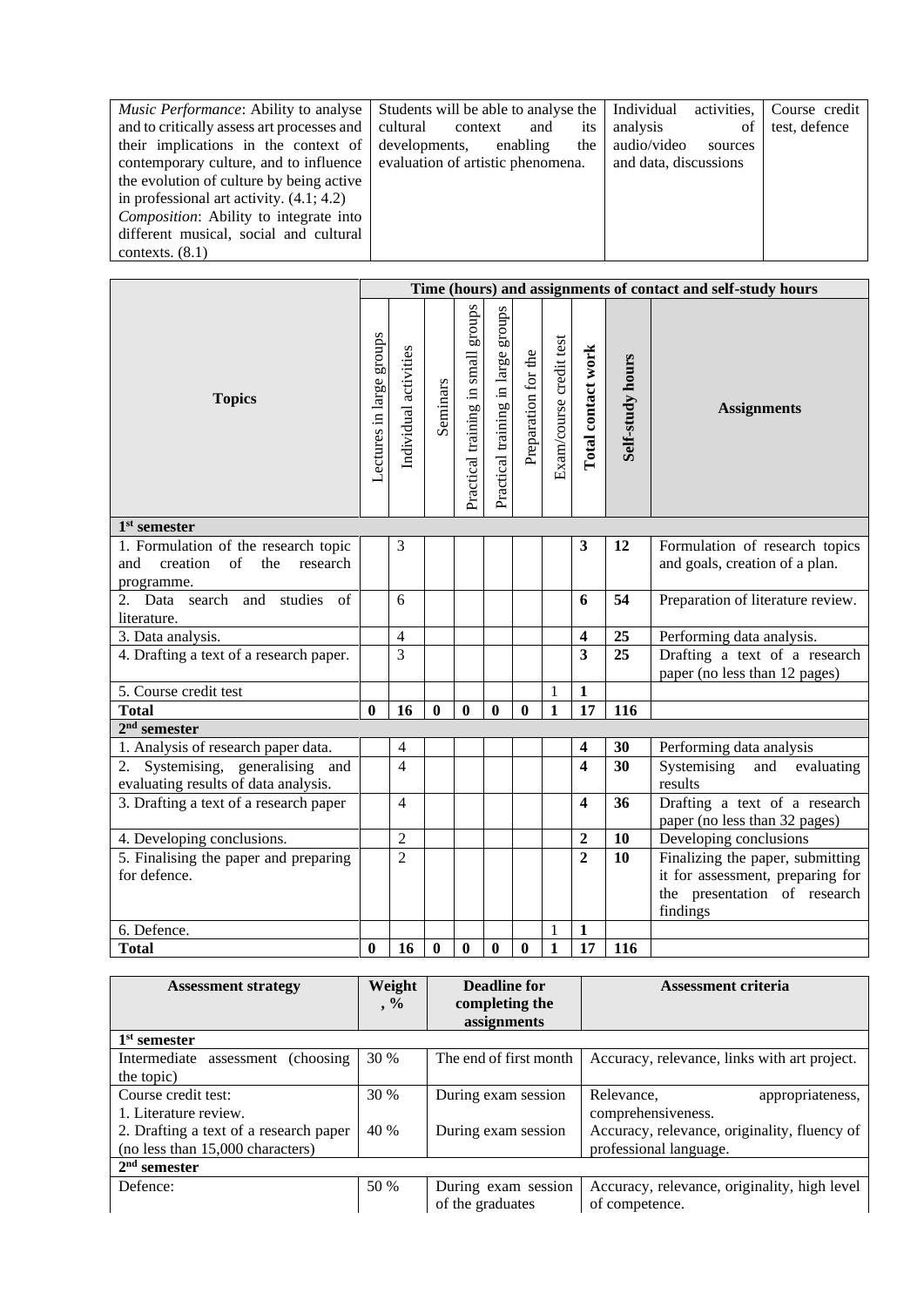| 1. Presentation of data, analysis,            |      |                                            |
|-----------------------------------------------|------|--------------------------------------------|
| summary of the findings, conclusions          |      |                                            |
| 2. Drafting a text of a research paper        | 20 % | Correctness of language, compliance of the |
| (no less than 40,000 characters)              |      | paper with the requirements                |
| 3. Presentation and defence of a final 1 30 % |      | Quality of the presentation, accuracy and  |
| research paper                                |      | comprehensiveness of answers to the        |
|                                               |      | questions, clear expression of thoughts.   |

| <b>Author</b>                    | <b>Publication</b><br>date (year) | <b>Title</b>                              | No. of<br>periodical or<br>volume | Publisher (place,<br>publishing office)<br>or web link |
|----------------------------------|-----------------------------------|-------------------------------------------|-----------------------------------|--------------------------------------------------------|
| <b>Required study material</b>   |                                   |                                           |                                   |                                                        |
| Gerulis, S.; Melnikas,           | 2004                              | Magistro mokslo darbas                    |                                   | Vilnius: LMTA                                          |
| L.                               |                                   |                                           |                                   |                                                        |
| <b>Additional study material</b> |                                   |                                           |                                   |                                                        |
| Kardelis, K.                     | 2002                              | Mokslinių<br>metodologija<br>ir<br>tyrimų |                                   | Kaunas: JUDEX                                          |
|                                  |                                   | metodai                                   |                                   |                                                        |
| Rieneker,<br>L.:                 | 2003                              | Kaip rašyti mokslinį darbą                |                                   | Vilnius: Aidai                                         |
| Jorgensen, P.S.                  |                                   |                                           |                                   |                                                        |

#### **MASTER'S ART PROJECT**

<span id="page-21-0"></span>

|                                           | Code<br>Subject (module) title<br>Study programme (s)                                                                        |                      |                         |                             |  |  |
|-------------------------------------------|------------------------------------------------------------------------------------------------------------------------------|----------------------|-------------------------|-----------------------------|--|--|
| Master's Art Project (String Instruments) |                                                                                                                              | M118716              | <i>Music</i>            | Performance                 |  |  |
|                                           |                                                                                                                              |                      |                         | (String Instruments)        |  |  |
|                                           | Lecturer (s)                                                                                                                 |                      | Department where the    |                             |  |  |
|                                           | subject is implemented                                                                                                       |                      |                         |                             |  |  |
| Coordinator: doc. dr. Rūta Lipinaitytė.   |                                                                                                                              |                      | Department              | $\sigma f$<br><i>String</i> |  |  |
|                                           | Other (s): prof. Dr. Jurgis Dvarionas, prof. Jonas Tankevičius, prof. Armonaitė Galininenė, <i>Instruments</i>               |                      |                         |                             |  |  |
|                                           | prof. Rusnė Mataitytė, prof. Undinė Lipinaitienė, lect. Žilvinas Malikėnas, doc. Gediminas                                   |                      |                         |                             |  |  |
|                                           | Dačinskas, prof. Petras Radzevičius, prof. Rimantas Armonas, doc. Edmundas Kulikauskas,                                      |                      |                         |                             |  |  |
|                                           | lect. Daiva Šlyžienė, lect. Donatas Bagurskas, lect. Saulius Lipčius.                                                        |                      |                         |                             |  |  |
|                                           | Type of the subject                                                                                                          |                      |                         |                             |  |  |
|                                           |                                                                                                                              |                      | (module)                |                             |  |  |
| Second (Master)                           |                                                                                                                              |                      | Compulsory              |                             |  |  |
| <b>Mode of delivery</b>                   | Semester or period when the subject is delivered/study                                                                       |                      | Language $(s)$ of       |                             |  |  |
|                                           | programme                                                                                                                    |                      | instruction             |                             |  |  |
| Classwork                                 | 4 <sup>th</sup> semester/ <i>Music Performance</i> (String Instruments)                                                      |                      | Lithuanian,             | English,                    |  |  |
|                                           |                                                                                                                              |                      | German, Russian         |                             |  |  |
|                                           | <b>Prerequisites</b>                                                                                                         |                      |                         |                             |  |  |
|                                           | <b>Preliminary requirements:</b> all the requirements of semesters 1 to 3 of Music Performance <b>Minor</b> requirements (if |                      |                         |                             |  |  |
| Master's study programme fulfilled.       |                                                                                                                              |                      | any): none.             |                             |  |  |
| <b>Number of ECTS credits</b>             | Total student's load                                                                                                         | <b>Contact hours</b> | <b>Self-study hours</b> |                             |  |  |
| 15                                        | 400                                                                                                                          | 34                   | 366                     |                             |  |  |
|                                           | Purpose of the subject (module)                                                                                              |                      |                         |                             |  |  |
|                                           | The purpose of the preparation and defence of the Master's Final Art Project (String Instruments) (completion of a           |                      |                         |                             |  |  |
|                                           | prepared artistic programme) is to reveal the artistic and creative abilities acquired in Master's studies, confirming the   |                      |                         |                             |  |  |

awarded Master's degree.

### **Short description of the subject (module) (up to 500 characters)**

The *Master's Final Art Project (String Instruments)* refers to the creation, preparation and performance of a final musical programme that reveals the artistic and creative abilities acquired in Master's studies. During the course of individual lectures and practical training, the artistic idea and artistic material of the final art project are selected under the guidance of the teacher, and the project preparation periods, the rehearsal calendar, and the concert plan are planned. The peculiarities of the interpretation of the selected musical works are discussed, students learn to perform them properly in terms of style, genre, form, interpretation and performance technique.

In parallel with the *Master's Art Project*, the *Final Research Paper* is being prepared and defended, in which the student presents art research related to the topics of the *Master's Art Project.*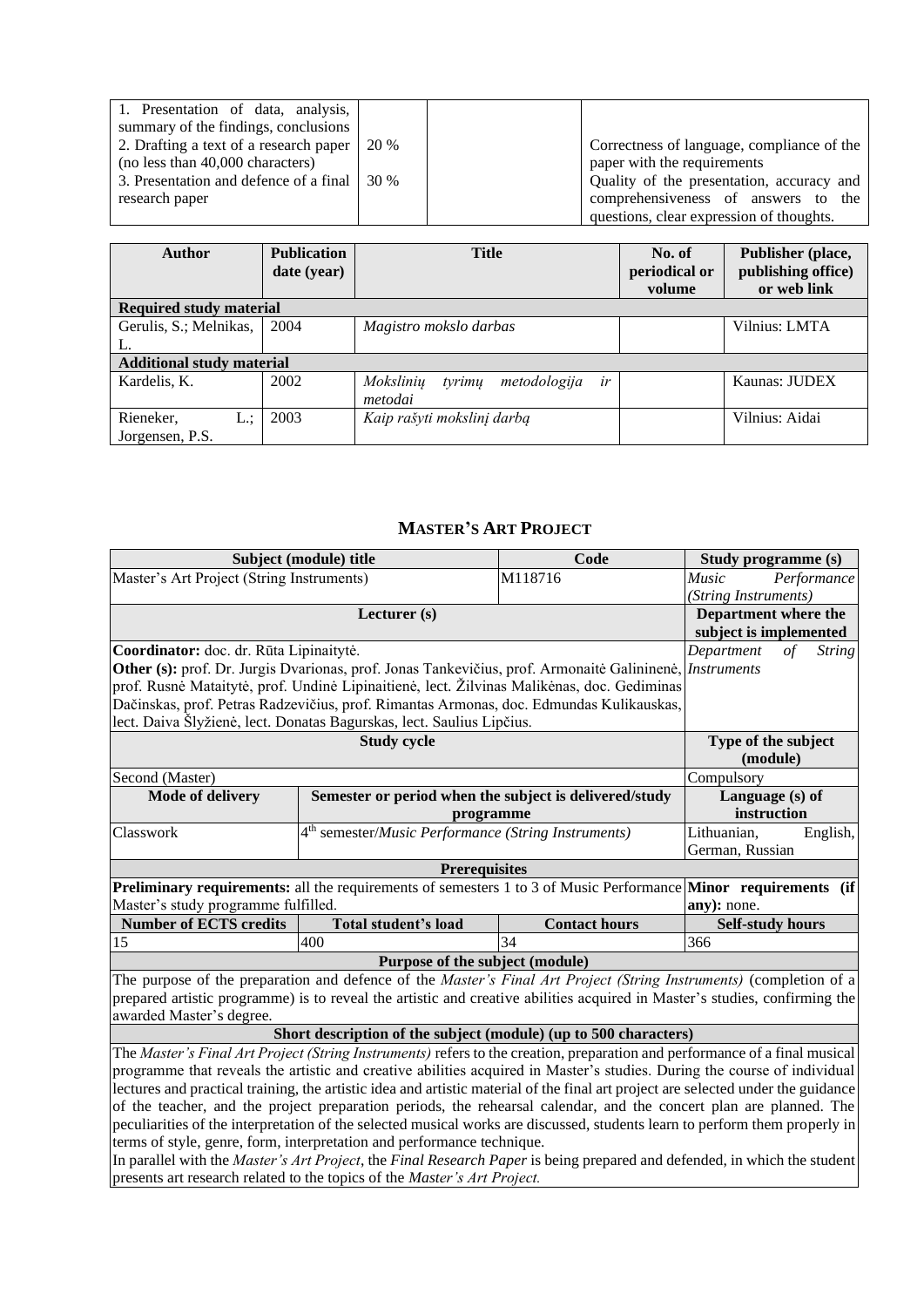| Programme<br>competences to be<br>developed (number of<br>programme's learning<br>outcomes)                   | Learning outcomes of the subject (module)                                                                                                                                                                                                                                                                                                                                                                                                                                                                                                                       | <b>Teaching and learning</b><br>methods         | <b>Assessment</b><br>methods |
|---------------------------------------------------------------------------------------------------------------|-----------------------------------------------------------------------------------------------------------------------------------------------------------------------------------------------------------------------------------------------------------------------------------------------------------------------------------------------------------------------------------------------------------------------------------------------------------------------------------------------------------------------------------------------------------------|-------------------------------------------------|------------------------------|
| of<br>the<br>specialisation. $(1.1)$                                                                          | Ability to inspire and Students will prepare and complete a final art project Practical training in large Performance<br>realise original artistic programme with an original artistic concept, while at groups,<br>ideas through the means the same time demonstrating the ability to develop analysis and preparation programme<br>of musical expression and express their artistic ideas, anticipate an of literary and musical<br>chosen individual interpretation of a piece of music, and an text<br>original approach.                                   |                                                 | rehearsals, of a musical     |
| the<br>of<br>specialisation. $(1.2)$                                                                          | Ability to inspire and When performing the Master's art project, students Practical training in large Performance<br>realise original artistic will demonstrate the ability to purposefully use the groups,<br>ideas through the means technical means of a musical instrument to achieve a analysis and preparation programme<br>of musical expression creative result and will demonstrate the developed of literary and musical<br>chosen ability of musical communication.                                                                                  | text                                            | rehearsals, of a musical     |
| their<br>links<br>interpretation<br>traditions. $(2.1)$                                                       | Good knowledge of When performing the Master's art project, students Practical training in large Performance<br>music theory, history will demonstrate a unique style of interpretation for groups,<br>and cultural contexts, the works, based on knowledge of the language of analysis and preparation programme<br>with music, historical development and performance of literary and musical<br>practice of the selected specialisation repertoire text<br>(individual periods, styles, genres, etc.).                                                       |                                                 | rehearsals, of a musical     |
| their<br>links<br>interpretation<br>traditions. $(2.2)$                                                       | Good knowledge of Understanding the connections between the Practical training in large Performance<br>music theory, history interpretations of the chosen<br>specialisation, groups,<br>and cultural contexts, international performance standards and various preparation of a musical programme<br>with contexts of artistic and cultural activities, students text<br>will be able to develop and perform a conceptually<br>coherent musical programme for a specific cultural<br>and/or social context.                                                    |                                                 | rehearsals, of a musical     |
| Ability<br>to<br>creative<br>engagement<br>independent<br>activity. $(3.1)$                                   | broaden Students will have accumulated a representative Practical training in large Performance<br>experience concert repertoire of the scope corresponding to the groups, rehearsals<br>through initiation of and requirements of the Master's degree and the chosen<br>in specialisation, and will demonstrate the acquired<br>artistic concert experience when performing the final<br>Master's art project.                                                                                                                                                 |                                                 | of a musical<br>programme    |
| Ability<br>to<br>creative<br>engagement<br>independent<br>artistic<br>activity. (3.2)                         | broaden Students will demonstrate the ability to develop Practical training in large Performance<br>experience artistic activities by preparing and performing the groups, rehearsals<br>through initiation of and final Master's degree art programme in the form of a<br>in public concert.                                                                                                                                                                                                                                                                   |                                                 | of a musical<br>programme    |
| processes<br>and<br>significance<br>in<br>context<br>contemporary<br>(4.1)                                    | Ability to analyse and Using developed intelligence and erudition, students Analysis and preparation Performance<br>critically assess creative will be able to analyse and critically evaluate the of literary and musical of a musical<br>their results of the creative process in various stages of the ltext,<br>the final art project; they will be able to apply these skills rehearsals<br>of while at the same time anticipating possible<br>culture. directions of cultural processes and opportunities to<br>influence them with their artistic ideas. | discussions, programme,                         | interview                    |
| Ability to analyse and Students<br>processes<br>and<br>significance<br>in<br>context<br>contemporary<br>(4.2) | will<br>have<br>developed<br>critically assess creative communication skills, will be able to react quickly groups,<br>their and change the processes of musical creation and analysis and preparation programme<br>the performance according to the situation at all stages of a musical text<br>of of the preparation of the final art project and its<br>culture. presentation.                                                                                                                                                                              | musical Practical training in large Performance | rehearaals, of a musical     |
| Inter-personal<br>communication<br>leadership. $(5.1)$                                                        | and Students will have accumulated experience of Analysis of literature and Interview<br>skills, constructive<br>and<br>reasoned<br>business-like sound<br>communication, will be able to think constructively discussions, rehearsals.                                                                                                                                                                                                                                                                                                                         | recordings,                                     |                              |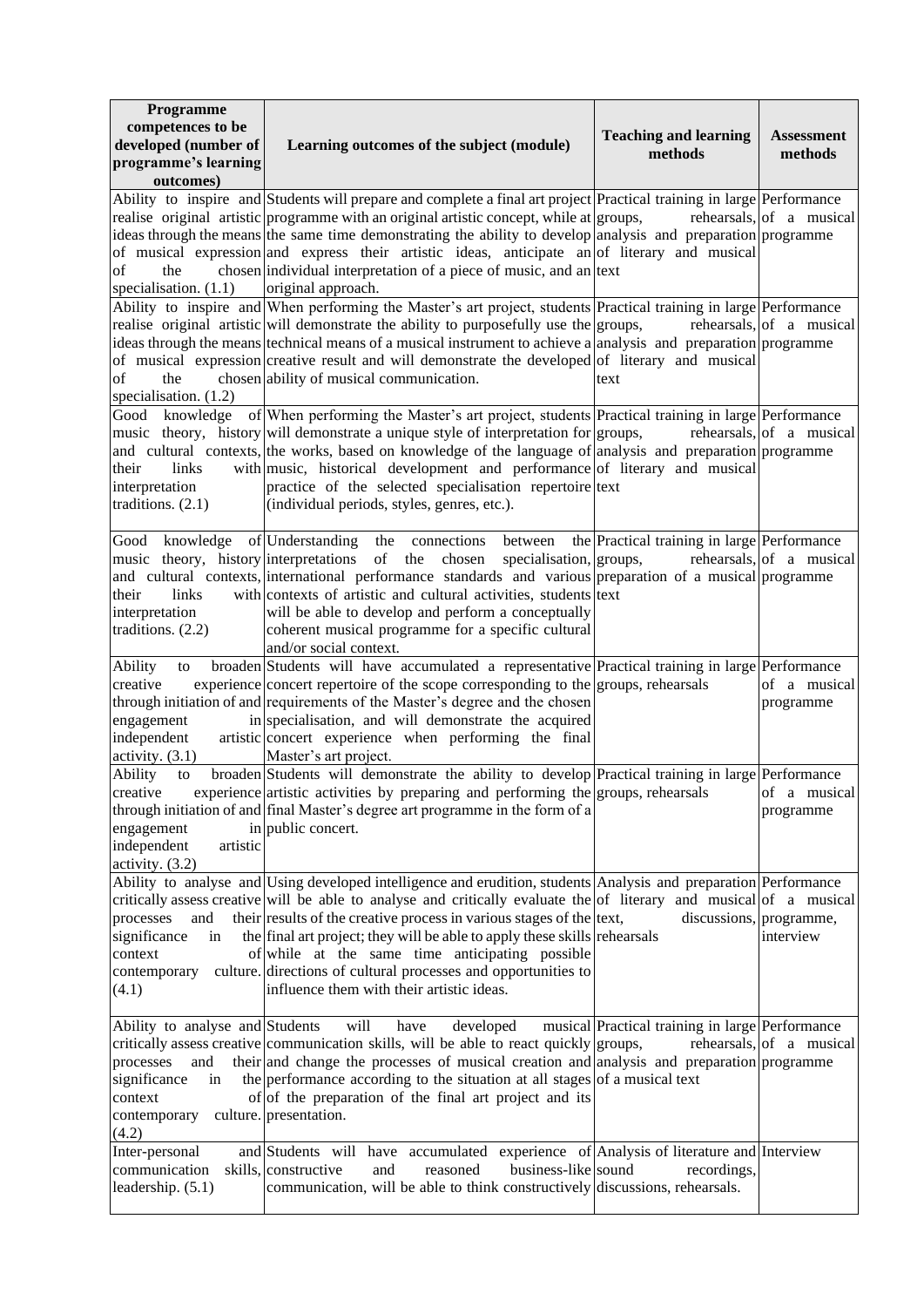|                   | and collaborate in the creative process of final art                                                                |                           |                          |
|-------------------|---------------------------------------------------------------------------------------------------------------------|---------------------------|--------------------------|
|                   | project preparation.                                                                                                |                           |                          |
|                   | Systemic and analytical Students will complete and perform final art project Analysis of literature and Performance |                           |                          |
| thinking. $(6.1)$ | basing its artistic idea and solution on theoretical sound                                                          |                           | recordings, of a musical |
|                   | sources and practical experience.                                                                                   | discussions.              | practical programme      |
|                   |                                                                                                                     | training in large groups, |                          |
|                   |                                                                                                                     | rehearsals.               |                          |
|                   | Ability to work and When preparing the final art project programme, Analysis of literature, Performance             |                           |                          |
|                   | improve independently students will be able to learn independently, sound recordings and a of a musical             |                           |                          |
| (7.1)             | integrate knowledge, and solve artistic challenges in musical text, practical programme                             |                           |                          |
|                   | an organised manner.                                                                                                | training in large groups, |                          |
|                   |                                                                                                                     | rehearsals.               |                          |

|                                                                                                                                                                                                                                                                                                                      |                      |                       |          | <b>Contact hours</b>                  |                                       |                                                      |                         |                    |                  |                                                                                                                                                         |
|----------------------------------------------------------------------------------------------------------------------------------------------------------------------------------------------------------------------------------------------------------------------------------------------------------------------|----------------------|-----------------------|----------|---------------------------------------|---------------------------------------|------------------------------------------------------|-------------------------|--------------------|------------------|---------------------------------------------------------------------------------------------------------------------------------------------------------|
| Topics (repertoire requirements)                                                                                                                                                                                                                                                                                     | Theoretical lectures | Individual activities | Seminars | sanora<br>Practical training in small | sdnorg<br>Practical training in large | exam/rehearsals/consultations<br>Preparation for the | Exam/course credit test | Total contact work | Self-study hours | <b>Assignments</b>                                                                                                                                      |
| 1. Compilation of the final art project<br>program, its preparation, rehearsal<br>plan.<br>Requirements for the programme:<br>a) A freely-selected two-part recital<br>programme. Programme duration -<br>60 minutes.<br>b) A piece by J. S. Bach or part<br>thereof is required to be included in<br>the programme. |                      | $\overline{3}$        |          |                                       |                                       |                                                      |                         | 3                  | 20               | Studies of musical<br>text, sound and<br>video recordings,<br>compilation of the<br>work plan                                                           |
| 2. Analysis and solutions of the<br>artistic idea of the final art project<br>and its implementation.                                                                                                                                                                                                                |                      | $\overline{2}$        |          |                                       |                                       |                                                      |                         | $\overline{2}$     | 20               | <b>Studies</b><br>of<br>a<br>musical<br>text.<br>sound and video<br>recordings,<br>practical training<br>in large groups                                |
| 3. Analysis of musical material and<br>solution of individual artistic and<br>technical problems.                                                                                                                                                                                                                    |                      | 24                    |          |                                       |                                       |                                                      |                         | 24                 | 326              | <b>Studies</b><br>of<br>literature sources,<br>sound recordings,<br>studies of musical<br>practical<br>text.<br>training in large<br>groups, rehearsals |
| 5. Defence of Master's Final Art<br>Project (public performance of the<br>concert programme).                                                                                                                                                                                                                        |                      |                       |          |                                       |                                       |                                                      | $\overline{c}$          | $\boldsymbol{2}$   |                  |                                                                                                                                                         |
| <b>Total:</b>                                                                                                                                                                                                                                                                                                        |                      | 32                    |          |                                       |                                       |                                                      | $\overline{2}$          | 34                 | 366              |                                                                                                                                                         |

# **Examples of the repertoire for the final art project**

**Violin**:

a) Work by J. S. Bach (e.g., J. S. Bach's sonata for violin and harpsichord in C minor No. 4, *BWV 1017*); b) Freely selected programme (e.g., A. Schnittke's sonata for violin and piano No.1; F. Schubert's rondo in A major, *D 438*; D. Shostakovich's concerto for violin No.1, op. 99, part 3 - *Passacaglia*, part 4 - *Burlesque*). **Viola**: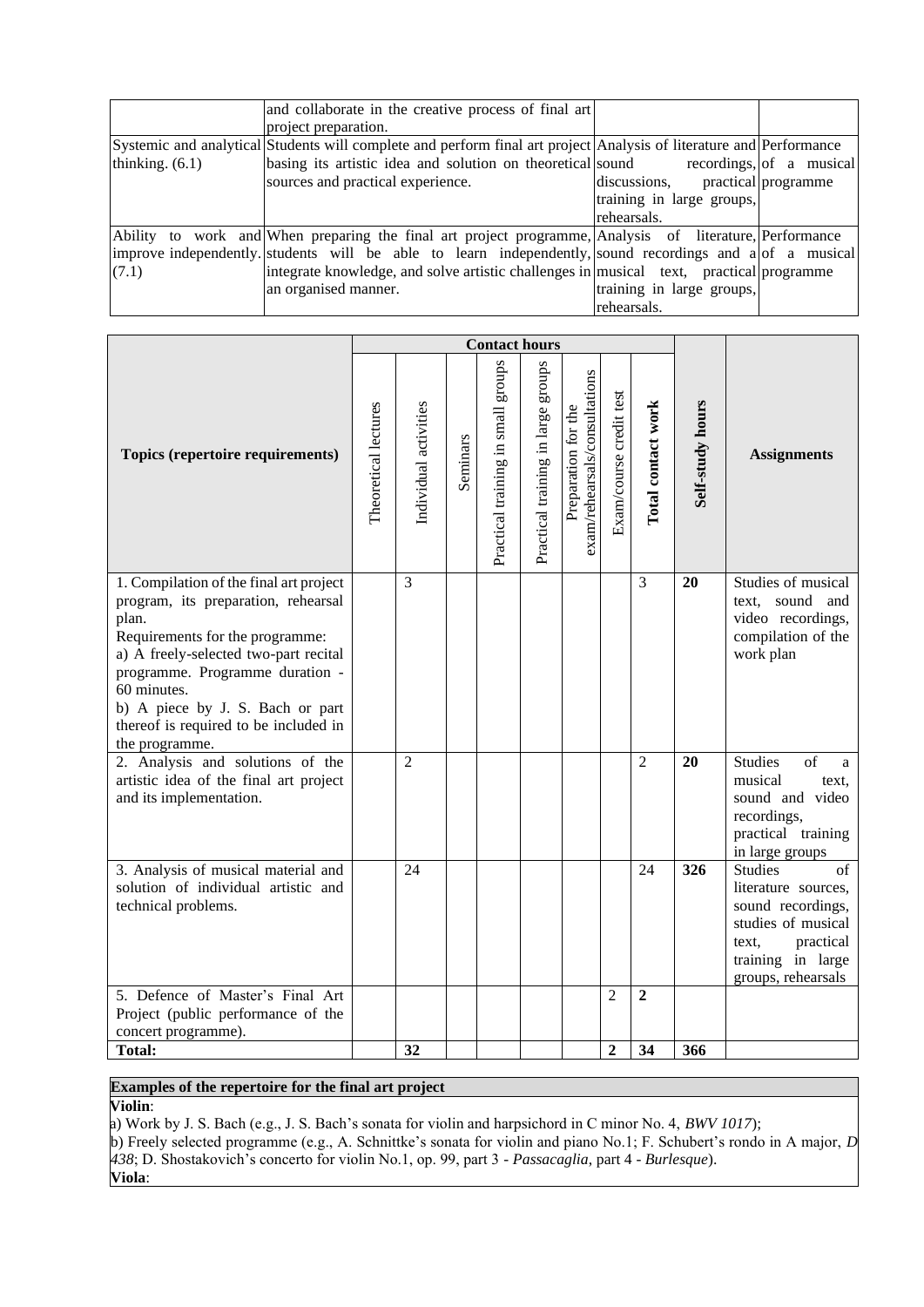a) Work by J. S. Bach (e.g. J. S. Bach's sonata for violin solo in G minor No. 1 (transcription for viola) *BWV 1001*. Adagio, Fugue);

b) Freely selected programme (e.g., J. Brahms's sonata for viola and piano in E flat major op. 120; E. Bloch's suite *hèbraïque*: Rhapsody; A. Schnittke's concerto for Viola (parts 1 and 2)).

#### **Cello:**

a) Work by J. S. Bach (e.g., J. S. Bach's suite for cello solo in C minor, *BWV 1011*. Prelude);

b) Freely selected programme (e.g., J. Brahms' sonata in E minor, op. 38 for cello and piano; V. Barkauskas' *Suite de Concert* op. 98 for cello and piano; A. Piazzolla's grand tango for cello and piano).

#### **Double bass:**

a) Work by J. S. Bach (e.g., J. S. Bach's prelude from the suite for cello solo in D minor No. 2 *BWV 1008* (transcription by F. Rabbath for double bass);

b) Freely selected programme (e.g., A. Mišek's sonata No. 2 for double bass and piano; E. Tubin's concerto for double bass and orchestra; G. Bottesini's *Elegy and Dramatic Romance*, op. 20 in E minor; G. Bottesini's tarantella; G. Bottesini's *Passioni Amorose* for two double basses and orchestra).

#### **Harp**:

a) Work by J. S. Bach (e.g., J. S. Bach's French Suite, No. 6, *BWV 817*);

b) Freely selected programme (e.g., C. Salzed's *Spanish Fantasy* and/or *Dance Suite*; M. Ravel's introduction and allegro in G major; M. Ippolitov-Ivanov's nocturne in A major; A. Glazunov's solo from ballet *Raymonda*).

#### **Guitar:**

a) Work by J. S. Bach (e.g., J. S. Bach's prelude, fugue, allegro BWV 998);

b) Freely selected programme (e.g., F. Tarrega's variations on the topic of *Jota*, J. Rodrigo's *Fandango*; M. Castelnuovo-Tedesco's *Tarantella*; M. Ponce's *Concerto of the South*).

| <b>Assessment</b><br>strategy                                                           | Weight,<br>$\frac{0}{0}$ | <b>Deadline for</b><br>completing the<br>assignments | <b>Assessment criteria</b>                                                                                                                                                                                                                                                                                                                                                                                                                                                                                                                                                                                              |
|-----------------------------------------------------------------------------------------|--------------------------|------------------------------------------------------|-------------------------------------------------------------------------------------------------------------------------------------------------------------------------------------------------------------------------------------------------------------------------------------------------------------------------------------------------------------------------------------------------------------------------------------------------------------------------------------------------------------------------------------------------------------------------------------------------------------------------|
| Defence<br>(performance of<br>the<br>final<br>Master's project<br>musical<br>programme) | 100 %                    | In May                                               | Requirements for the programme of Master's Art Project:<br>Freely-selected two-part recital programme. Programme duration<br>- 60 minutes.<br>A piece by J. S. Bach or part thereof is required to be included in<br>the programme.<br><b>Assessment criteria:</b><br>Originality, maturity and artistry of the programme<br>concept;<br>Creativity, artistry, convincingness and professionalism<br>٠<br>of performance;<br>Technical level of performance;<br>Demonstration of an original style of interpretation of<br>$\bullet$<br>the performed piece based on historical knowledge and<br>performance tradition. |

| <b>Author</b>                  | <b>Publicati</b><br><b>Title</b><br>on date |                                                                                          | No. of periodical or<br>volume      | Publisher (place, publishing<br>office)                 |  |  |
|--------------------------------|---------------------------------------------|------------------------------------------------------------------------------------------|-------------------------------------|---------------------------------------------------------|--|--|
|                                | (vear)                                      |                                                                                          |                                     | or web link                                             |  |  |
| <b>Required study material</b> |                                             |                                                                                          |                                     |                                                         |  |  |
| Auer, Leopold                  | 1925                                        | Violin Master Works and their ASIN: B000857PYQ                                           |                                     | Carl Fischer, inc: Presumed                             |  |  |
| Sevcik, Otakar                 | 2003                                        | interpretation<br>School of technique for viola op. 1 ISBN-13:<br>part 2                 | 1846090172                          | <b>First Edition edition</b><br>978-MUSIC SALES AMERICA |  |  |
| Brun, Paul                     | 2000                                        | A New History of the Double Bass                                                         | $ISBN-13:$<br>2951446106            | 978-1123 noten                                          |  |  |
| Alexanian, Diran 2003          |                                             | Complete Cello technique:<br>Classic Treatise on Cello Theory 0486426600<br>and Practise | $the$ ISBN-13:                      | 978-Dover Books on Music                                |  |  |
| Hoppstock,<br>Tilman           | 1990                                        | Works from<br>Bach's Lute<br>Guitarist's Perspective Vol 2                               | $the$ <i>ISBN-13:</i><br>3941734081 | 978-PRIM - Musikverlag Darmstadt                        |  |  |

#### **STRING QUARTET ART PROJECT**

<span id="page-24-0"></span>

| Subject (module) title $(LT/EN)$ | bode | <i><b>/ programme (s)</b></i> |
|----------------------------------|------|-------------------------------|
|----------------------------------|------|-------------------------------|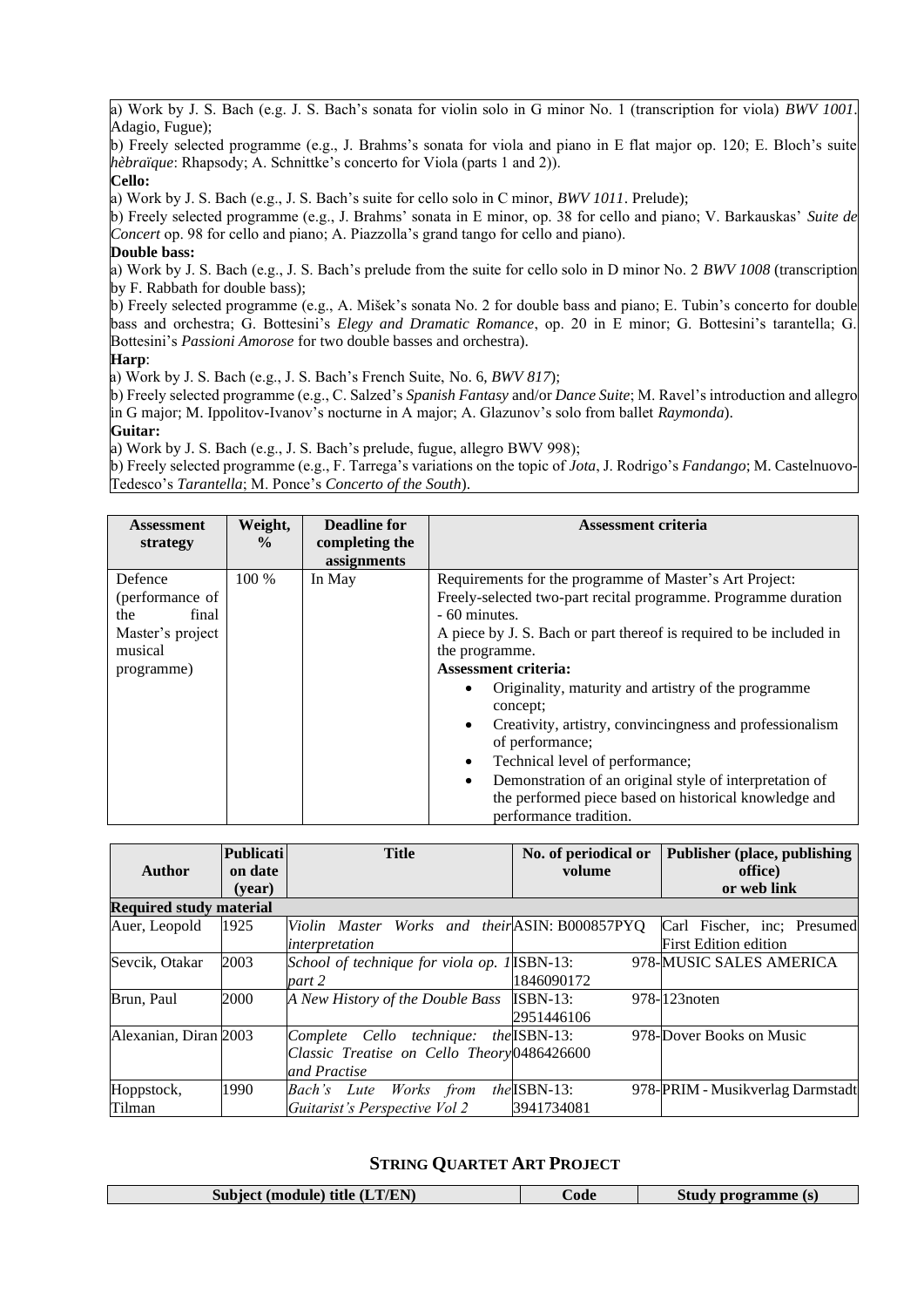|                                                                               | Styginių kvarteto meno projektas/String Quartet Art Project                                                                                                                                                                               | M131017                      | (String<br>Performance<br><i>Music</i> |  |  |  |
|-------------------------------------------------------------------------------|-------------------------------------------------------------------------------------------------------------------------------------------------------------------------------------------------------------------------------------------|------------------------------|----------------------------------------|--|--|--|
|                                                                               |                                                                                                                                                                                                                                           |                              | <i>Instruments</i>                     |  |  |  |
|                                                                               | Lecturer (s)                                                                                                                                                                                                                              |                              | Department where the subject           |  |  |  |
|                                                                               |                                                                                                                                                                                                                                           |                              | is implemented                         |  |  |  |
|                                                                               | Coordinator: prof. Dalia Balsytė.                                                                                                                                                                                                         |                              |                                        |  |  |  |
| Other (s): prof. Donatas Katkus, prof. Audronė Pšibilskienė, prof. Augustinas | Ensemble                                                                                                                                                                                                                                  |                              |                                        |  |  |  |
|                                                                               | Vasiliauskas, prof. Audronė Vainiūnaitė, lect. Ingrida Rupaitė-Petrikienė.                                                                                                                                                                |                              |                                        |  |  |  |
|                                                                               |                                                                                                                                                                                                                                           | Type of the subject (module) |                                        |  |  |  |
| Second (Master)                                                               | Optional                                                                                                                                                                                                                                  |                              |                                        |  |  |  |
| <b>Mode of delivery</b>                                                       | Semester or period when the subject is                                                                                                                                                                                                    |                              | Language (s) of instruction            |  |  |  |
|                                                                               | delivered/study programme                                                                                                                                                                                                                 |                              |                                        |  |  |  |
| Classwork                                                                     | 4 <sup>th</sup><br>semester/ <i>Music</i>                                                                                                                                                                                                 | Performance<br>(String       |                                        |  |  |  |
|                                                                               | <i>Instruments</i> )                                                                                                                                                                                                                      |                              |                                        |  |  |  |
| <b>Prerequisites</b>                                                          |                                                                                                                                                                                                                                           |                              |                                        |  |  |  |
|                                                                               | Preliminary requirements: all the requirements of semesters 1 to 3 of Master's                                                                                                                                                            |                              |                                        |  |  |  |
|                                                                               |                                                                                                                                                                                                                                           |                              | Minor requirements (if any):           |  |  |  |
| study programme of Music Performance fulfilled.                               |                                                                                                                                                                                                                                           |                              | none.                                  |  |  |  |
| <b>Number of ECTS credits</b>                                                 | Total student's load                                                                                                                                                                                                                      | <b>Contact hours</b>         | <b>Self-study hours</b>                |  |  |  |
| 5                                                                             | 134                                                                                                                                                                                                                                       | 25.5                         | 108.5                                  |  |  |  |
|                                                                               | Purpose of the subject (module)                                                                                                                                                                                                           |                              |                                        |  |  |  |
|                                                                               |                                                                                                                                                                                                                                           |                              |                                        |  |  |  |
|                                                                               | The purpose of the preparation and defence of a String Quartet Art Project (performance of a musical programme) is<br>to reveal the artistic and creative abilities acquired in Master's studies, confirming the awarded Master's degree. |                              |                                        |  |  |  |
|                                                                               | Short description of the subject (module) (up to 500 characters)                                                                                                                                                                          |                              |                                        |  |  |  |
|                                                                               | The <i>String Quartet Art Project</i> refers to the preparation and performance of the final music programme in the ensemble,                                                                                                             |                              |                                        |  |  |  |
|                                                                               | revealing the artistic and creative abilities acquired in the Master's studies.                                                                                                                                                           |                              |                                        |  |  |  |
|                                                                               | Under the guidance of the subject teacher, the repertoire of the final art project is selected. The peculiarities of the                                                                                                                  |                              |                                        |  |  |  |

genre, form, interpretation and performance techniques. Repertoire preparation periods are planned, a rehearsal plan is drawn up, and a concert calendar is planned.

| Programme<br>competences to be<br>developed (number of<br>programme's learning<br>outcomes) | Learning outcomes of the subject (module)                                                                                                                                                                                                                                                                                                                                                                                                                                                                                                                                   | <b>Teaching and</b><br>learning methods                            | <b>Assessment</b><br>methods  |
|---------------------------------------------------------------------------------------------|-----------------------------------------------------------------------------------------------------------------------------------------------------------------------------------------------------------------------------------------------------------------------------------------------------------------------------------------------------------------------------------------------------------------------------------------------------------------------------------------------------------------------------------------------------------------------------|--------------------------------------------------------------------|-------------------------------|
| the chosen specialisation.<br>(1.1)                                                         | Ability to inspire and Students will prepare and perform the programme of Practical training in Performance of<br>realise original artistic the string quartet art project with an original artistic large<br>ideas through the means concept, while at the same time demonstrating the rehearsals,<br>of musical expression of ability to develop and express their artistic ideas.                                                                                                                                                                                        | groups, a<br>and preparation of a<br>musical text                  | musical<br>analysis programme |
| (1.2)                                                                                       | Ability to inspire and When performing the programme of the string quartet Practical training in Performance of<br>realise original artistic art project, the students will demonstrate the ability to large<br>ideas through the means use the possibilities of the technique of performing a rehearsals,<br>of musical expression of specialisation instrument to achieve an ensemble and preparation of a<br>the chosen specialisation. creative result, and will demonstrate the developed musical text<br>ability of musical communication and a sense of<br>ensemble. | groups, a                                                          | musical<br>analysis programme |
| Good<br>knowledge<br>traditions. $(2.1)$                                                    | of When performing the programme of the string quartet Practical training in Performance of<br>music theory, history and art project, the students will demonstrate a unique large<br>cultural contexts, their style of interpretation of the performed works, based rehearsals,<br>links with interpretation on the knowledge of the language, historical and preparation of a<br>development and performance practice of the selected musical text, studies<br>repertoire (individual periods, styles, genres, etc.).                                                     | groups, a<br>of literature, sound<br>sources and a musical<br>text | musical<br>analysis programme |
| Good<br>knowledge<br>traditions. $(2.2)$                                                    | of By understanding the connections of the chamber Practical training in Performance of<br>music theory, history and ensemble's interpretive traditions, international large<br>cultural contexts, their performance standards with various contexts of rehearsals,<br>links with interpretation artistic and cultural activities, students will be able to and preparation of a<br>prepare and perform a conceptually coherent musical musical text                                                                                                                        | groups, a                                                          | musical<br>analysis programme |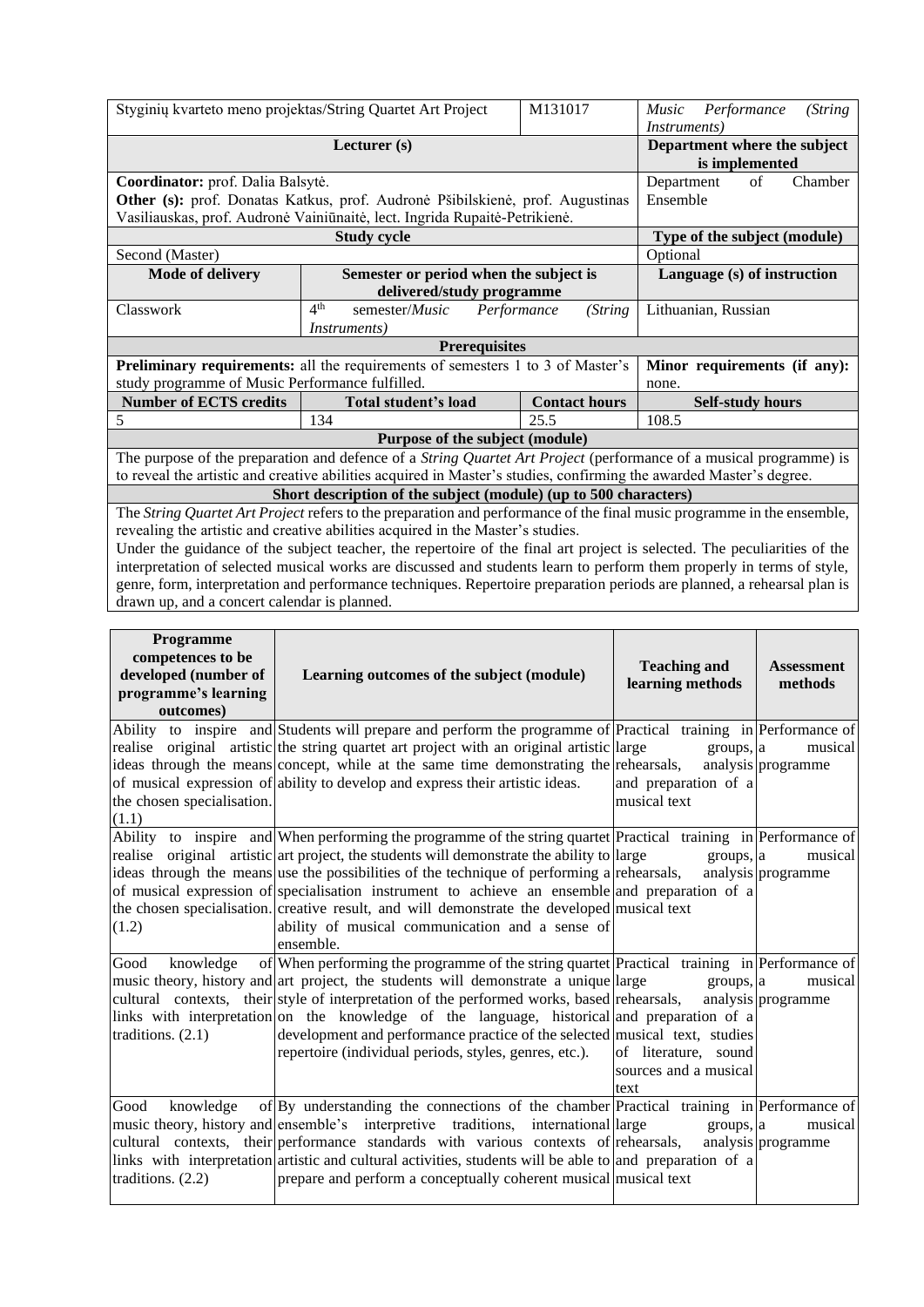|                                                                                                                                                     | programme for a specific cultural and/or social<br>context.                                                                                                                                                                                                                                                                                    |                                                                  |                                    |
|-----------------------------------------------------------------------------------------------------------------------------------------------------|------------------------------------------------------------------------------------------------------------------------------------------------------------------------------------------------------------------------------------------------------------------------------------------------------------------------------------------------|------------------------------------------------------------------|------------------------------------|
| Ability<br>to<br>creative<br>through initiation of and of the chamber ensemble.<br>engagement<br>in<br>independent<br>artistic<br>activity. $(3.2)$ | broaden Students will prepare and perform (in the form of a Practical training in Performance of<br>experience public concert) a representative musical programme large                                                                                                                                                                        | groups, a<br>rehearsals,<br>and preparation of a<br>musical text | musical<br>analysis programme      |
| and<br>processes<br>significance<br>in<br>context of contemporary<br>culture. $(4.2)$                                                               | Ability to analyse and With the help of developed intelligence and erudition, Practical training in Performance of<br>critically assess creative students will be able to analyse and critically evaluate large<br>their the results of the creative process in various stages of rehearsals,<br>the the preparation of the final art project. | groups, a<br>discussions                                         | musical<br>programme,<br>interview |
| Inter-personal<br>communication<br>leadership. (5.1)                                                                                                | and Students will have accumulated experience of Practical training in Performance of<br>business-like large<br>skills, constructive<br>reasoned<br>and<br>communication, and will be able to productively rehearsals,<br>cooperate in the creative process of the chamber discussions<br>ensemble art project preparation.                    | groups, a                                                        | musical<br>programme,<br>interview |
| Inter-personal<br>communication<br>leadership. (5.2)                                                                                                | and Students will be able to lead the artistic activities of Practical training in Performance of<br>skills, the chamber ensemble, demonstrate initiative, large<br>leadership, teamwork, negotiation and organisational rehearsals,<br>skills in preparing and presenting the final art project discussions<br>in the form of a concert.      | groups, a                                                        | musical<br>programme,<br>interview |
| thinking. $(6.1)$                                                                                                                                   | Systemic and analytical Students will prepare and perform the final art project, Practical training in Performance of<br>basing the artistic idea and its solution on theoretical large<br>sources and practical experience.                                                                                                                   | groups, a<br>rehearsals,<br>discussions                          | musical<br>programme,<br>interview |
| Ability<br>work<br>to<br>improve<br>(7.1)                                                                                                           | and When preparing the programme of the chamber Practical training in Performance of<br>independently. ensemble art project, the students will be able to work large<br>independently, integrate knowledge, and solve artistic rehearsals,<br>tasks in an organised manner.                                                                    | groups, a<br>and preparation of a interview<br>musical text      | musical<br>analysis programme,     |

| <b>Topics (repertoire)</b>                                                                                                                                                                                                                                                                                                                                                                                                                                                                                                     |  | <b>Contact hours</b>     |          |                                            |                          |                     |                         |                    |                  | Self-study hours and<br>assignments                                                                                    |  |
|--------------------------------------------------------------------------------------------------------------------------------------------------------------------------------------------------------------------------------------------------------------------------------------------------------------------------------------------------------------------------------------------------------------------------------------------------------------------------------------------------------------------------------|--|--------------------------|----------|--------------------------------------------|--------------------------|---------------------|-------------------------|--------------------|------------------|------------------------------------------------------------------------------------------------------------------------|--|
|                                                                                                                                                                                                                                                                                                                                                                                                                                                                                                                                |  | activities<br>Individual | Seminars | 르.<br>Practical training<br>ornuns<br>mall | 묘.<br>Practical training | Preparation for the | Exam/course credit test | Total contact work | Self-study hours | <b>Assignment</b>                                                                                                      |  |
| Preparation of the programme of<br>musical pieces intended for a larger<br>ensemble that are complicated in terms<br>of content, form and technique.<br>Requirements for the programme: 20–<br>40 minutes. Examples of repertoire: K.<br>Szymanowski's string quartet No. 2; J.<br>Brahms' string quintet op. 88; P.<br>Tchaikovsky's string sextet in D minor,<br>op. 70; E. Schulhoff's string quartet No.<br>2; D. Shostakovich's string quartet No.<br>3, F major, op. 73; V. Bacevičius' string<br>quartet No. 3, op. 48. |  |                          |          | 24                                         |                          |                     |                         | 24                 | 108.5            | <b>Studies</b><br>of<br>literature<br>sources,<br>sound<br>recordings,<br>studies<br>of<br>musical text,<br>rehearsals |  |
| 2. Public hearing, defence                                                                                                                                                                                                                                                                                                                                                                                                                                                                                                     |  |                          |          |                                            |                          |                     | 1.5                     | 1.5                |                  |                                                                                                                        |  |
| <b>Total:</b>                                                                                                                                                                                                                                                                                                                                                                                                                                                                                                                  |  |                          |          | 24                                         |                          |                     | 1.5                     | 25.5               | 108.5            |                                                                                                                        |  |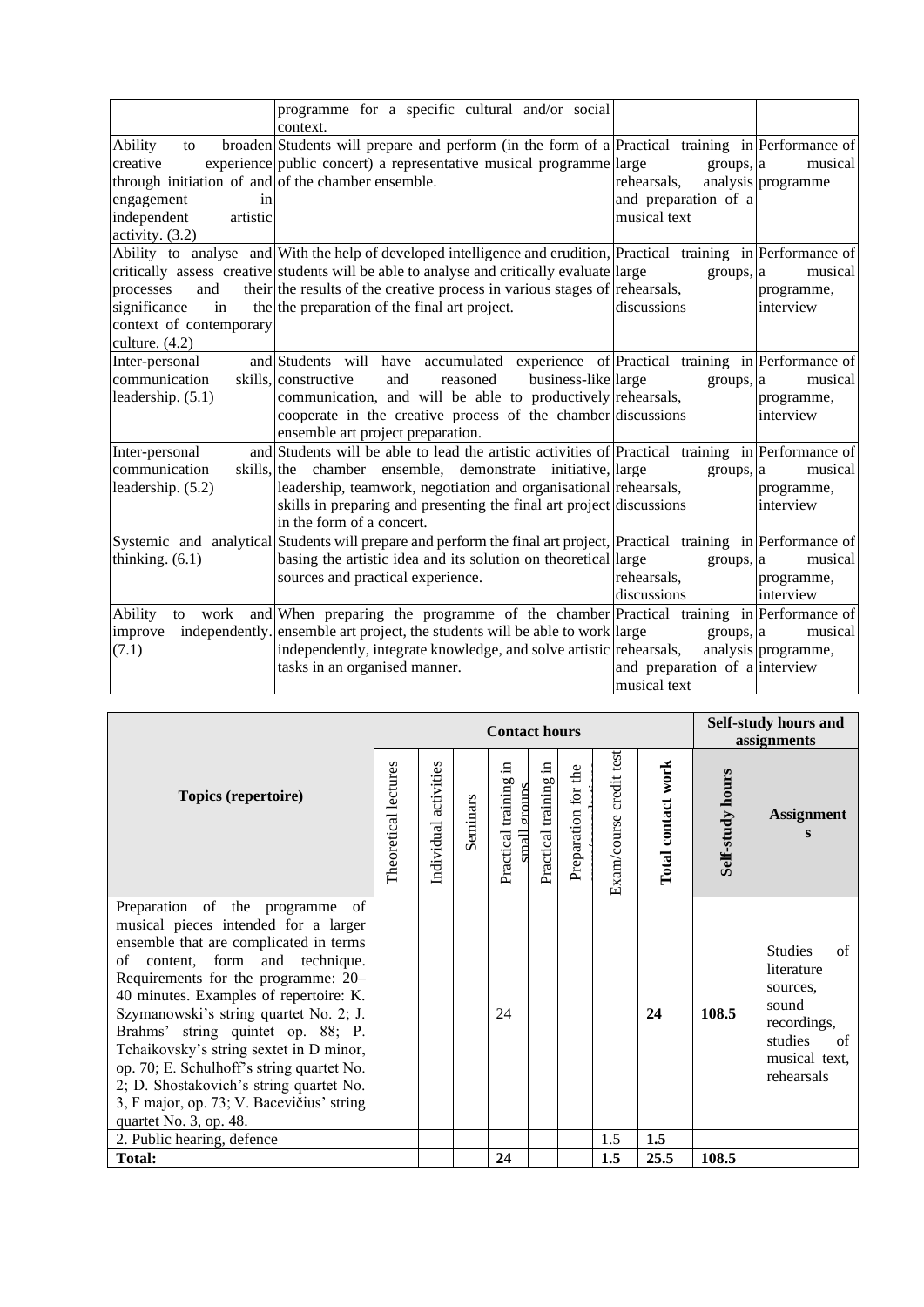| <b>Assessment</b><br>strategy                            | Weight,<br>$\frac{6}{9}$ | <b>Deadline for</b><br>completing<br>the<br>assignments | <b>Assessment criteria</b>                                                                                                                                                                                                                                                                                                                                                                                                                                                                                                                                                                                                                                                                                                                                                                                                 |
|----------------------------------------------------------|--------------------------|---------------------------------------------------------|----------------------------------------------------------------------------------------------------------------------------------------------------------------------------------------------------------------------------------------------------------------------------------------------------------------------------------------------------------------------------------------------------------------------------------------------------------------------------------------------------------------------------------------------------------------------------------------------------------------------------------------------------------------------------------------------------------------------------------------------------------------------------------------------------------------------------|
| Public hearing                                           |                          | By the start of<br>the final exam<br>session            | <b>Requirements for the programme:</b> the entire programme of the final<br>art project is performed.<br><b>Assessment criteria:</b><br>(sound balance and<br>ensemble technique<br>metrorhythmic<br>$\bullet$<br>synchronism);<br>accurate performance of the repertoire in terms of musical text;<br>$\bullet$<br>specialisation instrument management skills, adaptability, virtuoso<br>$\bullet$<br>skills;<br>stylistically grounded application of articulation, ornamentation<br>$\bullet$<br>and improvisation principles;<br>sense of genre and form;<br>$\bullet$<br>artistry and persuasiveness, quality of musical expression, analysis<br>$\bullet$<br>of programme interpretation and oral self-analysis of the work<br>process.                                                                             |
| Defence<br>(performance of<br>musical<br>a<br>programme) | 100 %                    | During the final<br>exam session                        | The student is allowed to perform his/her programme only after<br>receiving a positive evaluation during the public hearing.<br><b>Requirements for the programme:</b> programme duration - from 20 to<br>40 minutes; the programme is performed in the form of a public concert<br>in the concert hall of the Academy, city or Lithuania.<br><b>Assessment criteria:</b><br>accurate performance of the repertoire in terms of musical text;<br>$\bullet$<br>specialisation instrument management skills, adaptability, virtuoso<br>$\bullet$<br>skills;<br>stylistically grounded application of articulation, ornamentation<br>$\bullet$<br>and improvisation principles;<br>ensemble performance;<br>$\bullet$<br>sense of genre and form;<br>$\bullet$<br>artistry and persuasiveness, quality of musical expression. |

| <b>Author</b>                    | <b>Publicati</b><br>on date | <b>Title</b>                                              | No. of<br>periodical | Publisher (place,<br>publishing office) |
|----------------------------------|-----------------------------|-----------------------------------------------------------|----------------------|-----------------------------------------|
|                                  | (vear)                      |                                                           | or volume            | or web link                             |
| <b>Required study material</b>   |                             |                                                           |                      |                                         |
| Badura-Skoda,<br>Eva;            | 1957                        | Mozart-Interpretation                                     |                      | Wancura                                 |
| Badura-Skoda, Paul               |                             |                                                           |                      |                                         |
| Baron, J. H.                     | 1998                        | Intimate Music: A History of the Idea<br>of Chamber Music |                      | <b>New</b><br>York:<br>Pendragon Press  |
| Flamm, Ch.                       | 1968                        | Stilkritische<br>Untersuchung<br>der                      |                      | Wien                                    |
|                                  |                             | Sonaten fuer Klavier, Violine und<br>Violoncello          |                      |                                         |
| Harnoncourt, N.                  | 1993                        | Der musikalische Dialog                                   |                      | <b>Amadeus Press</b>                    |
| Harnoncourt, Nikolaus            | 1982                        | Musik als Klangrede                                       |                      | Baerenreiter - Verlag                   |
| Ulrich, H.                       | 1966                        | <b>Chamber Music</b>                                      |                      | Columbia University                     |
|                                  |                             |                                                           |                      | Press                                   |
| Баренбойм,<br>Л.<br>A.:          | 1970                        | Камерный ансамбль. Педагогика и                           |                      | Москва                                  |
| Ямполъский, И. М.                |                             | изполнительство                                           |                      |                                         |
| Готлиб, А.                       | 1971                        | Основы ансамблевой техники.                               |                      | Москва                                  |
| <b>Additional study material</b> |                             |                                                           |                      |                                         |
| Almonaitienė, J. ir kt.(sud.)    | 2004                        | Bendravimo psichologija                                   |                      | Kaunas                                  |
| Altmann, W.                      | 1934                        | Handbuch fuer Klaviertriospieler                          |                      | Wolfenbuettel                           |
| Gerulaitis, V.                   | 1994                        | <i>Muzikos</i><br>stilių<br>raida:<br>istorinė            |                      | Vilnius                                 |
|                                  |                             | apybraiža                                                 |                      |                                         |
| Katkus, D.                       | 2013                        | atlikimas.<br><b>Muzikos</b>                              |                      | Vilnius                                 |
|                                  |                             | Istorija/Teorijos/Stiliai/Interpretacijo                  |                      |                                         |
|                                  |                             | .S                                                        |                      |                                         |
| Newman, W. S.                    | 1965                        | Sonate in: MGG                                            | Bd. 12               |                                         |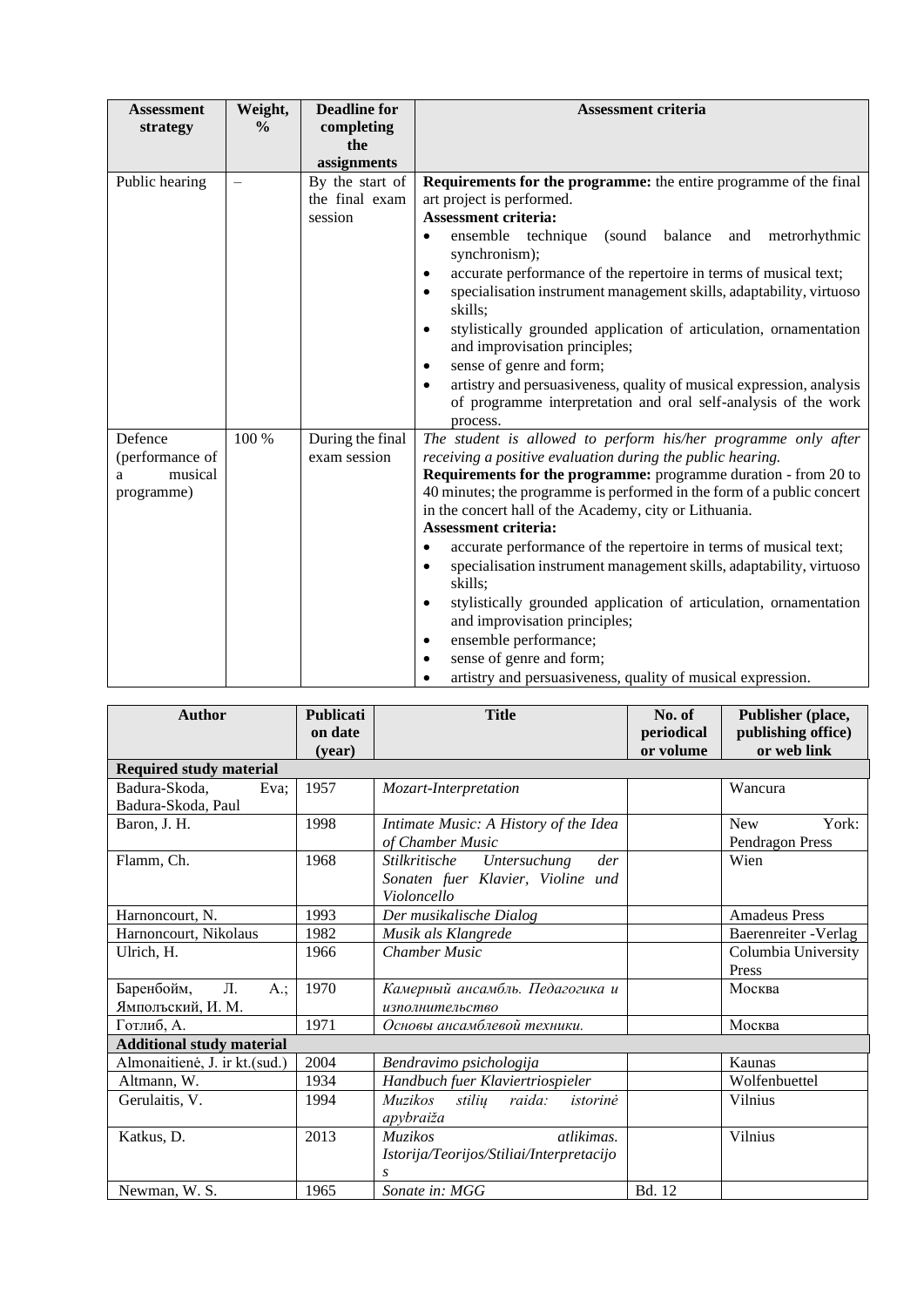| The Chamber music journal | http://www.chamber<br>musiciournal.org |
|---------------------------|----------------------------------------|
| The Chamber music network | http://www.acmp.ne<br>t/resources      |

# **CHAMBER ENSEMBLE ART PROJECT II**

<span id="page-28-0"></span>

|                                                            | Subject (module) title (LT/EN)                                                                                            | Code                 |              | Study programme (s)   |                                 |  |
|------------------------------------------------------------|---------------------------------------------------------------------------------------------------------------------------|----------------------|--------------|-----------------------|---------------------------------|--|
|                                                            | Kamerinio ansamblio II meno projektas (arfa, kontrabosas,                                                                 | M130817              |              | Music                 | Performance                     |  |
|                                                            | gitara)/Chamber Ensemble Art Project II (Harp, Double Bass,                                                               |                      |              | (String Instruments)  |                                 |  |
| Guitar)                                                    |                                                                                                                           |                      |              |                       |                                 |  |
|                                                            | Lecturer (s)                                                                                                              |                      |              |                       | Department where the            |  |
|                                                            |                                                                                                                           |                      |              |                       | subject is implemented          |  |
| Coordinator: prof. Dalia Balsytė.                          |                                                                                                                           |                      |              |                       | Department of Chamber           |  |
| Other (s): lect. Povilas Jacunskas, lect. Saulius Lipčius. |                                                                                                                           |                      |              | Ensemble              |                                 |  |
|                                                            | <b>Study cycle</b>                                                                                                        |                      |              |                       | Type of the subject<br>(module) |  |
| Second (Master)                                            |                                                                                                                           |                      |              | Compulsory            |                                 |  |
| <b>Mode of delivery</b>                                    | Semester or period when the subject is delivered/study                                                                    |                      |              | Language (s) of       |                                 |  |
|                                                            | programme                                                                                                                 |                      |              | instruction           |                                 |  |
| Classwork                                                  | 4 <sup>th</sup> semester/ <i>Music Performance</i> (String Instruments)                                                   |                      |              | Lithuanian,           | Russian,                        |  |
|                                                            |                                                                                                                           |                      |              | English, German       |                                 |  |
|                                                            | <b>Prerequisites</b>                                                                                                      |                      |              |                       |                                 |  |
|                                                            | Preliminary requirements: all the requirements of semesters 1 to 3 of Master's study                                      |                      |              |                       | Minor requirements (if          |  |
| programme of Music Performance fulfilled.                  |                                                                                                                           |                      |              | any): none.           |                                 |  |
| <b>Number of ECTS credits</b>                              | Total student's load                                                                                                      | <b>Contact hours</b> |              |                       | <b>Self-study hours</b>         |  |
| 5                                                          | 134                                                                                                                       | 25.5                 |              | 108.5                 |                                 |  |
|                                                            | Purpose of the subject (module)                                                                                           |                      |              |                       |                                 |  |
|                                                            | The aim of the preparation and defence of the Chamber Ensemble Art Project II (Harp, Double Bass, Guitar)                 |                      |              |                       |                                 |  |
|                                                            | (performance of the musical programme) is to reveal the artistic and creative abilities acquired in the Master's studies, |                      |              |                       |                                 |  |
| confirming the awarded Master's degree.                    |                                                                                                                           |                      |              |                       |                                 |  |
|                                                            | Short description of the subject (module) (up to 500 characters)                                                          |                      |              |                       |                                 |  |
|                                                            | The Chamber Ensemble Art Project II (Harp, Double Bass, Guitar) refers to the preparation and performance of a final      |                      |              |                       |                                 |  |
| Master's studies.                                          | programme of musical works in an ensemble of equal voices, revealing the artistic and creative abilities acquired in the  |                      |              |                       |                                 |  |
|                                                            | Under the guidance of the subject teacher, the repertoire of the final art project is selected. The peculiarities of the  |                      |              |                       |                                 |  |
|                                                            | interpretation of selected musical works are discussed and students learn to perform them properly in terms of style,     |                      |              |                       |                                 |  |
|                                                            | genre, form, interpretation and performance techniques. Repertoire preparation periods are planned, a rehearsal plan is   |                      |              |                       |                                 |  |
| drawn up, and a concert calendar is planned.               |                                                                                                                           |                      |              |                       |                                 |  |
|                                                            |                                                                                                                           |                      |              |                       |                                 |  |
| <b>Programme competences</b>                               |                                                                                                                           |                      |              |                       |                                 |  |
| to be developed (number                                    | Learning outcomes of the subject (module)                                                                                 |                      |              | <b>Teaching and</b>   | <b>Assessment</b>               |  |
| of programme's learning                                    |                                                                                                                           |                      |              | learning methods      | methods                         |  |
| outcomes)                                                  |                                                                                                                           |                      |              |                       |                                 |  |
|                                                            | Ability to inspire and realise Students will prepare and perform the programme of the Practical training in Performance   |                      |              |                       |                                 |  |
| original<br>artistic                                       | ideas chamber ensemble art project with an original artistic large                                                        |                      |              |                       | groups, of a musical            |  |
| through<br>means<br>the                                    | of concept, while at the same time demonstrating the rehearsals, analysis programme                                       |                      |              |                       |                                 |  |
| chosen specialisation. $(1.1)$                             | musical expression of the ability to develop and express their artistic ideas.                                            |                      | musical text | and preparation of a  |                                 |  |
|                                                            | Ability to inspire and realise When performing Master's art project, students will Practical training in Performance      |                      |              |                       |                                 |  |
| original<br>artistic                                       | ideas demonstrate the ability to purposefully use the large                                                               |                      |              |                       | groups, of a musical            |  |
| through<br>means<br>the                                    | of possibilities of the technique of performing a rehearsals, analysis programme                                          |                      |              |                       |                                 |  |
|                                                            | musical expression of the specialisation instrument to achieve a creative result, and preparation of a                    |                      |              |                       |                                 |  |
|                                                            | chosen specialisation. $(1.2)$ and will demonstrate the developed ability of musical musical text                         |                      |              |                       |                                 |  |
|                                                            | communication and a sense of ensemble.                                                                                    |                      |              |                       |                                 |  |
|                                                            | Good knowledge of music When performing the programme of the chamber Practical training in Performance                    |                      |              |                       |                                 |  |
|                                                            | theory, history and cultural ensemble art project, students will demonstrate a unique large                               |                      |              |                       | groups, of a musical            |  |
|                                                            | contexts, their links with style of interpretation of the performed works, based on rehearsals, analysis programme        |                      |              |                       |                                 |  |
| interpretation                                             | traditions. the knowledge of the language, historical development and preparation of a                                    |                      |              |                       |                                 |  |
| (2.1)                                                      |                                                                                                                           |                      |              | musical text, studies |                                 |  |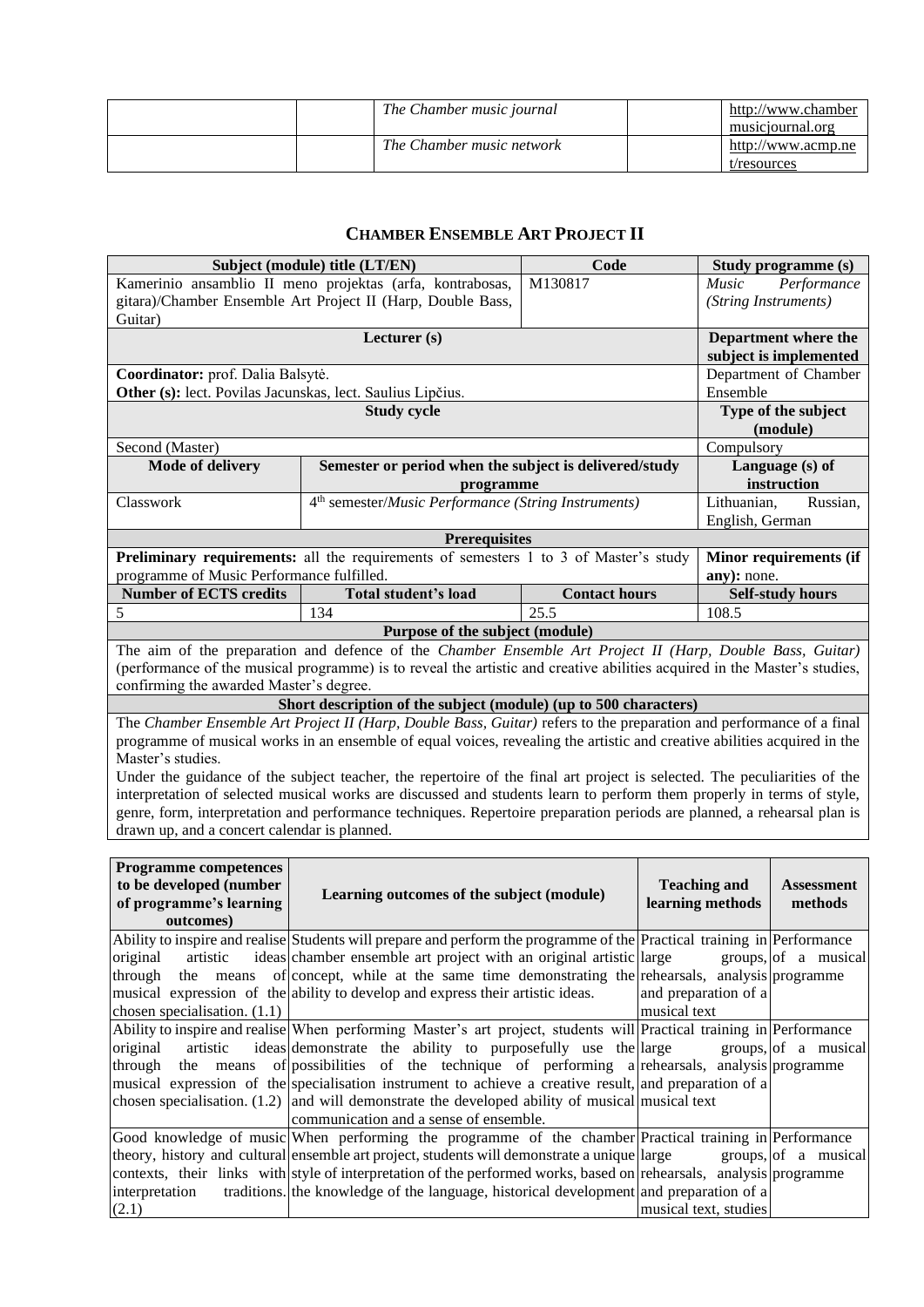|                                                                                         | and performance practice of the selected repertoire of literature, sound<br>(individual periods, styles, genres, etc.).                                                                                                                                                                                                                                                                                                                                                                                                                            | sources<br>and<br>a<br>musical text                                    |                                                 |
|-----------------------------------------------------------------------------------------|----------------------------------------------------------------------------------------------------------------------------------------------------------------------------------------------------------------------------------------------------------------------------------------------------------------------------------------------------------------------------------------------------------------------------------------------------------------------------------------------------------------------------------------------------|------------------------------------------------------------------------|-------------------------------------------------|
| interpretation<br>(2.2)                                                                 | Good knowledge of music By understanding the connections of the chamber Practical training in Performance<br>theory, history and cultural ensemble's interpretive<br>traditions,<br>international large<br>contexts, their links with performance standards with various contexts of artistic rehearsals, analysis programme<br>traditions. and cultural activities, students will be able to prepare and preparation of a<br>and perform a conceptually coherent musical musical text<br>programme for a specific cultural and/or social context. |                                                                        | groups, of a musical                            |
| experience<br>initiation<br>of<br>engagement in independent<br>artistic activity. (3.2) | Ability to broaden creative Students will prepare and perform (in the form of a Practical training in Performance<br>through public concert) a representative musical programme of large<br>and the chamber ensemble.                                                                                                                                                                                                                                                                                                                              | rehearsals, analysis programme<br>and preparation of a<br>musical text | groups, of a musical                            |
| processes<br>and<br>of contemporary culture.<br>(4.2)                                   | Ability to analyse and With the help of developed intelligence and erudition, Practical training in Performance<br>critically assess creative students will be able to analyse and critically evaluate large<br>their the results of the creative process in various stages of rehearsals,<br>significance in the context the preparation of the final art project.                                                                                                                                                                                | discussions                                                            | groups, of a musical<br>programme,<br>interview |
| Inter-personal<br>communication<br>leadership. (5.1)                                    | and Students<br>will<br>accumulated<br>have<br>skills, constructive<br>business-like large<br>and<br>reasoned<br>communication, and will be able to productively rehearsals,<br>cooperate in the creative process of the chamber discussions<br>ensemble art project preparation.                                                                                                                                                                                                                                                                  | experience of Practical training in Performance                        | groups, of a musical<br>programme,<br>interview |
| Inter-personal<br>communication<br>leadership. (5.2)                                    | and Students will be able to lead the artistic activities of the Practical training in Performance<br>skills, chamber ensemble, demonstrate initiative, leadership, large<br>teamwork, negotiation and organisational skills when rehearsals,<br>preparing and presenting the final art project in the form discussions<br>of a concert.                                                                                                                                                                                                           |                                                                        | groups, of a musical<br>programme,<br>interview |
| Systemic<br>and<br>thinking. $(6.1)$                                                    | analytical Students will prepare and perform the final art project, Practical training in Performance<br>basing the artistic idea and its solution on theoretical large<br>sources and practical experience.                                                                                                                                                                                                                                                                                                                                       | rehearsals,<br>discussions                                             | groups, of a musical<br>programme,<br>interview |
| independently. (7.1)                                                                    | Ability to work and improve When preparing the programme of the chamber Practical training in Performance<br>ensemble art project, students will be able to work large<br>independently, integrate knowledge, and solve artistic rehearsals, analysis programme,<br>tasks in an organised manner.                                                                                                                                                                                                                                                  | and preparation of a interview<br>musical text                         | groups, of a musical                            |

|                                                                                                                                                                                                                                                                                                                                                                 | <b>Contact hours</b> |                       |          |                                                                                  |                              |                     |                            | <b>Self-study hours and</b><br>assignments |                         |                                                                                                                        |
|-----------------------------------------------------------------------------------------------------------------------------------------------------------------------------------------------------------------------------------------------------------------------------------------------------------------------------------------------------------------|----------------------|-----------------------|----------|----------------------------------------------------------------------------------|------------------------------|---------------------|----------------------------|--------------------------------------------|-------------------------|------------------------------------------------------------------------------------------------------------------------|
| Topics (repertoire)                                                                                                                                                                                                                                                                                                                                             |                      | Individual activities | Seminars | Е<br><b>b</b><br>stonba<br>trainin<br>Practical<br>$\mathop{\rm small}\nolimits$ | .드<br>9<br>Practical trainin | Preparation for the | credit test<br>Exam/course | Total contact work                         | <b>Self-study hours</b> | <b>Assignments</b>                                                                                                     |
| Preparation of the concert programme<br>of the chamber ensemble lasting for<br>$25-40$ minutes.<br>Requirements for the repertoire: large<br>scope chamber pieces for a mixed<br>ensemble that are complicated in terms<br>of content, form and performance<br>technique.<br>Examples of repertoire: J. Lauber's<br>double<br>Bizet's<br>bass<br>G.<br>quartet; |                      |                       |          | 24                                                                               |                              |                     |                            | 24                                         | 108.5                   | <b>Studies</b><br>of<br>literature<br>sources, sound<br>recordings,<br>studies<br>of<br>musical<br>text.<br>rehearsals |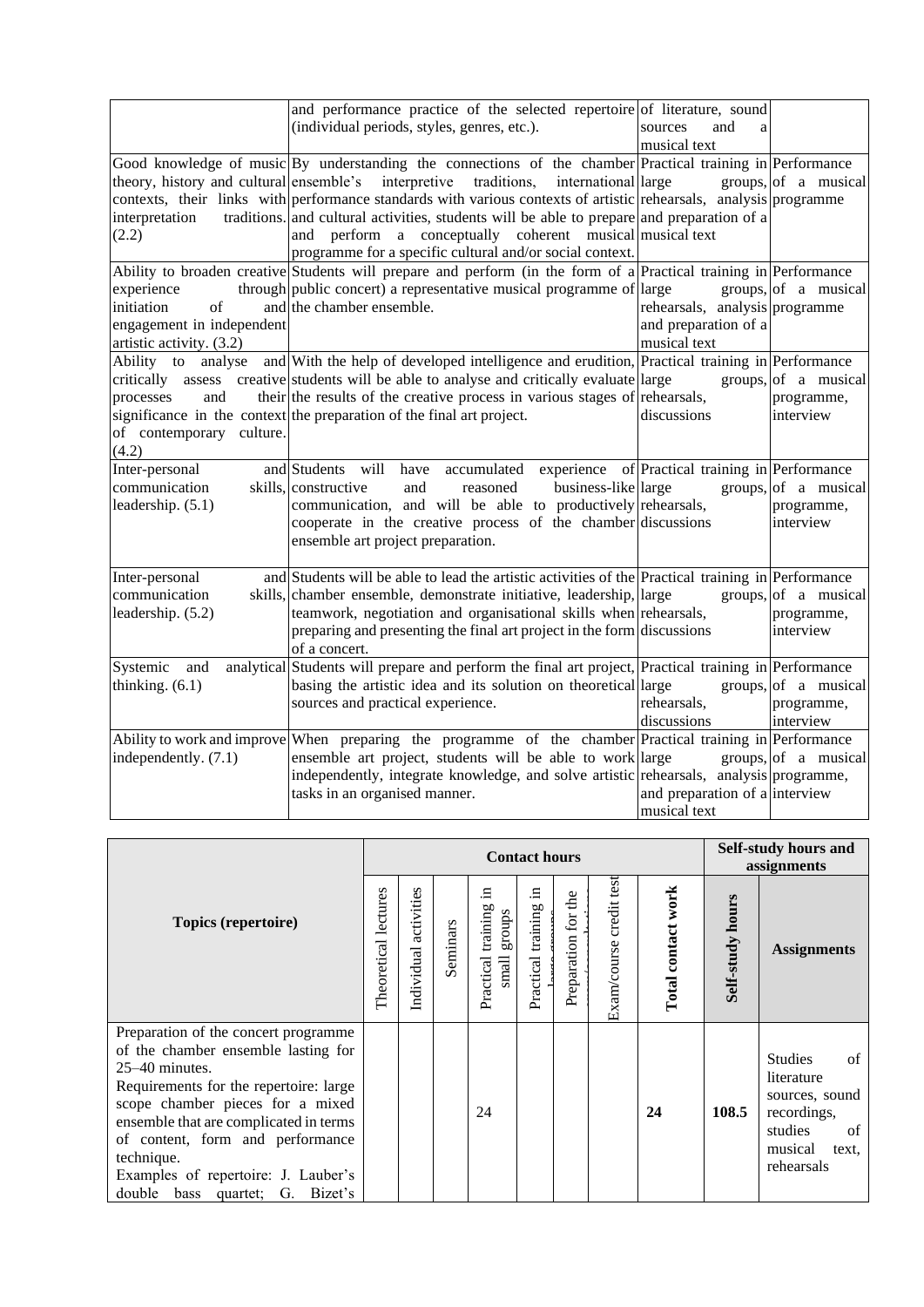| Carmen Suite for guitar quartet; J.<br>Thomas's harp duo on the themes of |  |     |  |     |      |       |  |
|---------------------------------------------------------------------------|--|-----|--|-----|------|-------|--|
| V. Bellini's opera <i>Norma</i> .                                         |  |     |  |     |      |       |  |
| 2. Public hearing, defence                                                |  |     |  |     | 1.5  |       |  |
| <b>Total:</b>                                                             |  | -24 |  | 1.J | 25.5 | 108.5 |  |

| <b>Assessment</b> | Weight,       | <b>Deadline for</b> | Assessment criteria                                                                                  |
|-------------------|---------------|---------------------|------------------------------------------------------------------------------------------------------|
| strategy          | $\frac{6}{6}$ | completing          |                                                                                                      |
|                   |               | the                 |                                                                                                      |
|                   |               | assignments         |                                                                                                      |
| Public hearing    |               | By the start of     | <b>Requirements for the programme:</b> the entire programme of the final                             |
|                   |               | the final exam      | art project is performed.                                                                            |
|                   |               | session             | <b>Assessment criteria:</b>                                                                          |
|                   |               |                     | • ensemble technique;                                                                                |
|                   |               |                     | • accurate performance of the repertoire in terms of musical text;                                   |
|                   |               |                     | • specialisation instrument management skills, adaptability, virtuoso<br>skills:                     |
|                   |               |                     | • stylistically grounded application of articulation, ornamentation and<br>improvisation principles; |
|                   |               |                     | • sense of genre and form;                                                                           |
|                   |               |                     | • artistry and persuasiveness, quality of musical expression, analysis                               |
|                   |               |                     | of programme interpretation and oral self-analysis of the work<br>process.                           |
| Defence           | 100 %         | During the final    | The student is allowed to perform his/her programme only after                                       |
| (performance of   |               | exam session        | receiving a positive evaluation during the public hearing.                                           |
| musical<br>a      |               |                     | Requirements for the programme: programme duration - from 25 to                                      |
| programme)        |               |                     | 40 minutes; the programme is performed in the form of a public concert                               |
|                   |               |                     | in the concert hall of the Academy, city or Lithuania.                                               |
|                   |               |                     | <b>Assessment criteria:</b>                                                                          |
|                   |               |                     | • ensemble technique (volume balance and metro rhythmic<br>synchronicity);                           |
|                   |               |                     | • accurate performance of the repertoire in terms of musical text;                                   |
|                   |               |                     | • main instrument playing skills, ability to adapt, virtuoso abilities;                              |
|                   |               |                     | • stylistically founded application of articulation, ornament and                                    |
|                   |               |                     | improvisation principles;                                                                            |
|                   |               |                     | • sense of genre and form;                                                                           |
|                   |               |                     | • artistry and convincingness, quality of musical expression.                                        |

| <b>Author</b>                    | <b>Public</b><br>ation<br>date<br>(vear) | <b>Title</b>                                                                          | No. of<br>periodical or<br>volume | <b>Publisher (place, publishing</b><br>office)<br>or web link |
|----------------------------------|------------------------------------------|---------------------------------------------------------------------------------------|-----------------------------------|---------------------------------------------------------------|
| <b>Required study material</b>   |                                          |                                                                                       |                                   |                                                               |
| Baron, J. H.                     | 1998                                     | Intimate Music: A History of the<br>Idea of Chamber Music                             |                                   | New York: Pendragon Press                                     |
| Flamm, Ch.                       | 1968                                     | Stilkritische Untersuchung<br>der<br>Sonaten fuer Klavier, Violine und<br>Violoncello |                                   | Wien                                                          |
| Ulrich, H.                       | 1966                                     | <b>Chamber Music</b>                                                                  |                                   | Columbia University Press                                     |
| Баренбойм, Л. А.;                | 1970                                     | ансамбль.<br>Камерный                                                                 |                                   | Москва                                                        |
| Ямполъский, И. М.                |                                          | Педагогика и изполнительство                                                          |                                   |                                                               |
| <b>Additional study material</b> |                                          |                                                                                       |                                   |                                                               |
| Aguado, Dionisio                 | 2005                                     | New guitar method                                                                     |                                   | Tecla                                                         |
| Badura-Skoda,<br>$E$ :           | 1957                                     | Mozart-Interpretation                                                                 |                                   | Wancura                                                       |
| Badura-Skoda, P.                 |                                          |                                                                                       |                                   |                                                               |
| Brun, Paul                       | 2000                                     | A New History of the Double Bass                                                      |                                   | P. Brun Productions                                           |
| Hoppstock, Tilman                | 2015                                     | Polyphony in Bach's Fugues for                                                        |                                   | <b>PRIM</b><br>Musikverlag<br>$\overline{\phantom{a}}$        |
|                                  |                                          | Lute                                                                                  |                                   | Darmstadt                                                     |
| Hoppstock, Tilman                | 1990                                     | Bach's<br>from<br>lute<br>works<br>$\mathfrak{a}$<br><i>guitarist's perspective</i>   | Vol.1                             | <b>PRIM</b><br>Musikverlag<br>$\blacksquare$<br>Darmstadt     |